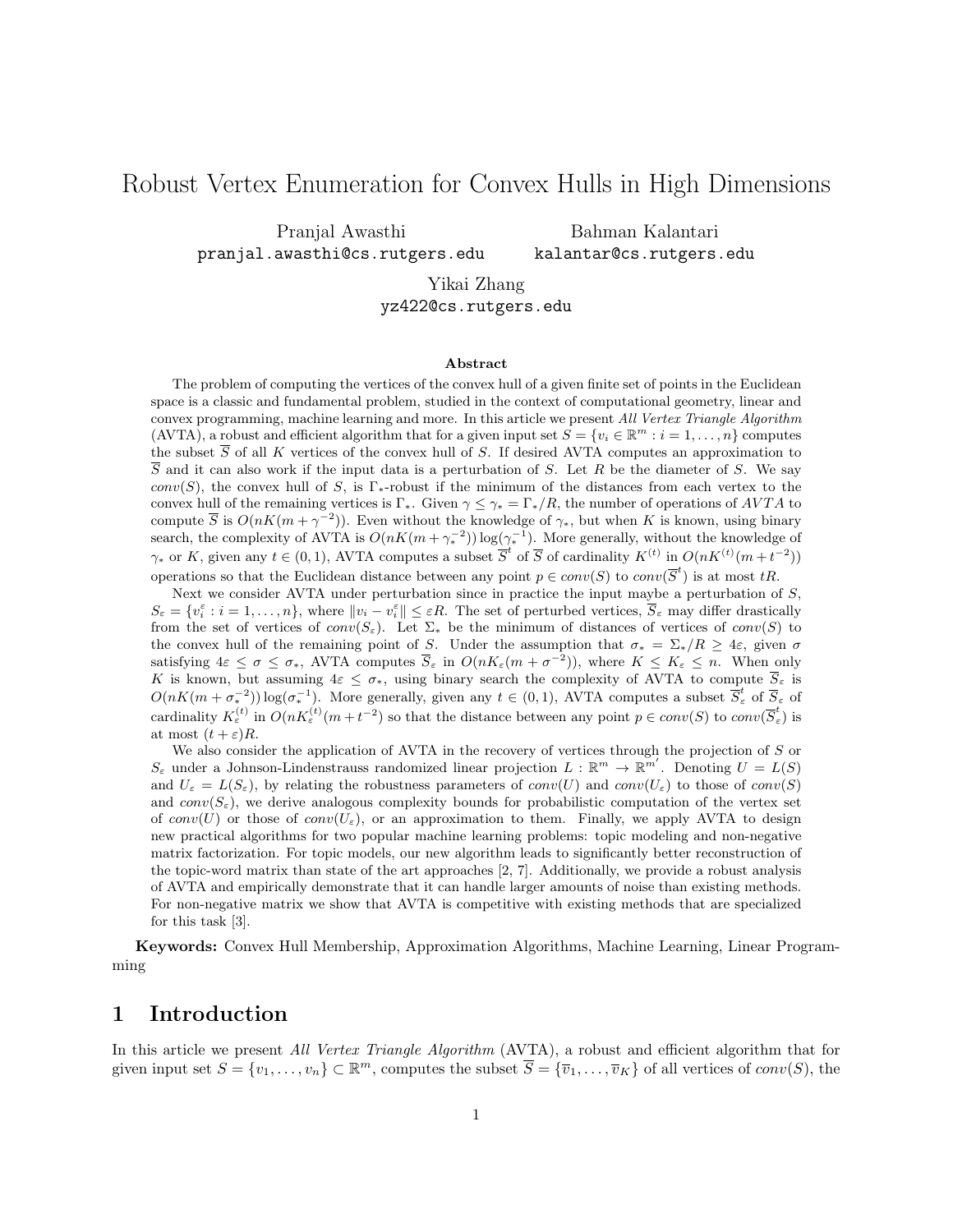convex hull of S. More generally, given any  $t \in (0,1)$ , AVTA computes a subset  $\overline{S}^t$  of  $\overline{S}$  so that the distance between any point  $p \in conv(S)$  to  $conv(\overline{S}^t)$  is to within a distance of tR. AVTA is also applicable if the input date is a perturbation of S.

AVTA, a fully polynomial-time approximation scheme, builds upon the Triangle Algorithm [28], designed to solve the the convex hull membership problem. Specifically, given S, the Triangle Algorithm tests if a distinguished point p lies in the  $conv(S)$ , either by computing a point  $p_{\varepsilon} \in conv(S)$  to within a prescribed distance to p, or a hyperplane that separates p from  $conv(S)$ . Before describing AVTA and its applications we wish to give an overview of the related problems and research, as well as their history, significance and connections to our work.

The convex hull membership problem is a basic problem in computational geometry and a very special case of the convex hull problem, see Goodman and O'Rourke [37]. Besides being a fundamental problem in computational geometry, it is a basic problem in linear programming (LP). In fact LP over the integers can be reduced to a convex hull membership problem. Furthermore, the two most famous polynomial-time LP algorithms, the ellipsoid algorithm of Khachiyan [30] and the projective algorithm of Karmarkar [29], are in fact explicitly or implicitly designed to solve the convex hull membership problem when  $p = 0$ , see [26]. Furthermore, using an approach suggested by Chvátal, in [26]it can be shown that there is a direct connection between a general LP feasibility and this homogeneous case of the convex hull membership problem.

An important problem in computational geometry and machine learning is the *irredundancy problem*, the problem of computing all the vertices of  $conv(S)$ , see [37]. Clearly, any algorithm for LP feasibility can be used to solve the irredundancy problem by solving a sequence of  $O(n)$  convex hull membership problems. For results that reduce the number of linear programming problems, see e.g. Clarkson [16] and Chan [13]. Some applications require the description of  $conv(S)$  in terms of its vertices, facets and adjacencies, see Chazelle [14]. The complexity of many exact algorithms for irredundancy is exponential in terms of the dimension of the points, thus only practical in very low dimensions. On the other hand, the convex hull membership problem by itself has been studied in the context of large scale applications where simplex method or polynomial time algorithms are too expensive to run. Thus approximation schemes have been studied for the problem.

Not only is convex hull detection a fundamental problem in computational geometry, state of the art algorithms for many machine learning problems rely on being able to solve this problem efficiently. Consider for instance the problem of non-negative matrix factorization (NMF) [31]. Here, given access to a data matrix A, we want to compute non-negative, low rank matrices U and V such that  $A = UV$ . Although in general this problem is intractable, recent results show that under a natural separability assumption [19] such a factorization can be computed efficiently [3]. The key insight in these works is that under the separability assumption, the rows of the matrix  $V$  will appear among the rows of  $A$ . Furthermore, the rows of  $V$  will be the vertices of the convex hull of rows of A. Hence, a fast algorithm for detecting the vertices will lead to a fast factorization algorithm as well.

A problem related to NMF is known as topic modeling [9]. Here one is given access to a large corpus of documents, with each document represented as a long vector consisting of frequency in the document of every word in the vocabulary. This is known as the bag-of-words representation. Each document is assumed to represent a mixture of up to  $K$  hidden topics. A popular generative model for such documents is the following: For every document d, a K dimensional vector  $\theta_d$  is drawn from a distribution over the simplex. Typically this distribution is the Dirichlet distribution. Then, for each word in the document, a topic is chosen according to  $\theta_d$ . Finally, given a chosen topic i, a word is output according to the topic distribution vector  $\beta_i$ . This is known as the Latent Dirichlet Allocation (LDA) model [10]. The parameters of this model consist of the topic-word matrix  $\beta$  so that  $\beta_i$  defines the distribution over words for topic i. Additionally, there are hyper parameters associated with the Dirichlet distributions generating the topic distribution vector θd. The topic modeling problem concerns learning the topic-word matrix β and the parameters of the topic generating distribution. Similar to NMF, the problem is intractable in the worst case but can be efficiently solved under separability  $[4]$ . In this context, the separability assumption requires that for each topic  $i$ , there exists an *anchor word* that has a non-zero probability of occurring only under topic i. Separability is an assumption that is known to hold for real world documents [4]. The key component towards learning the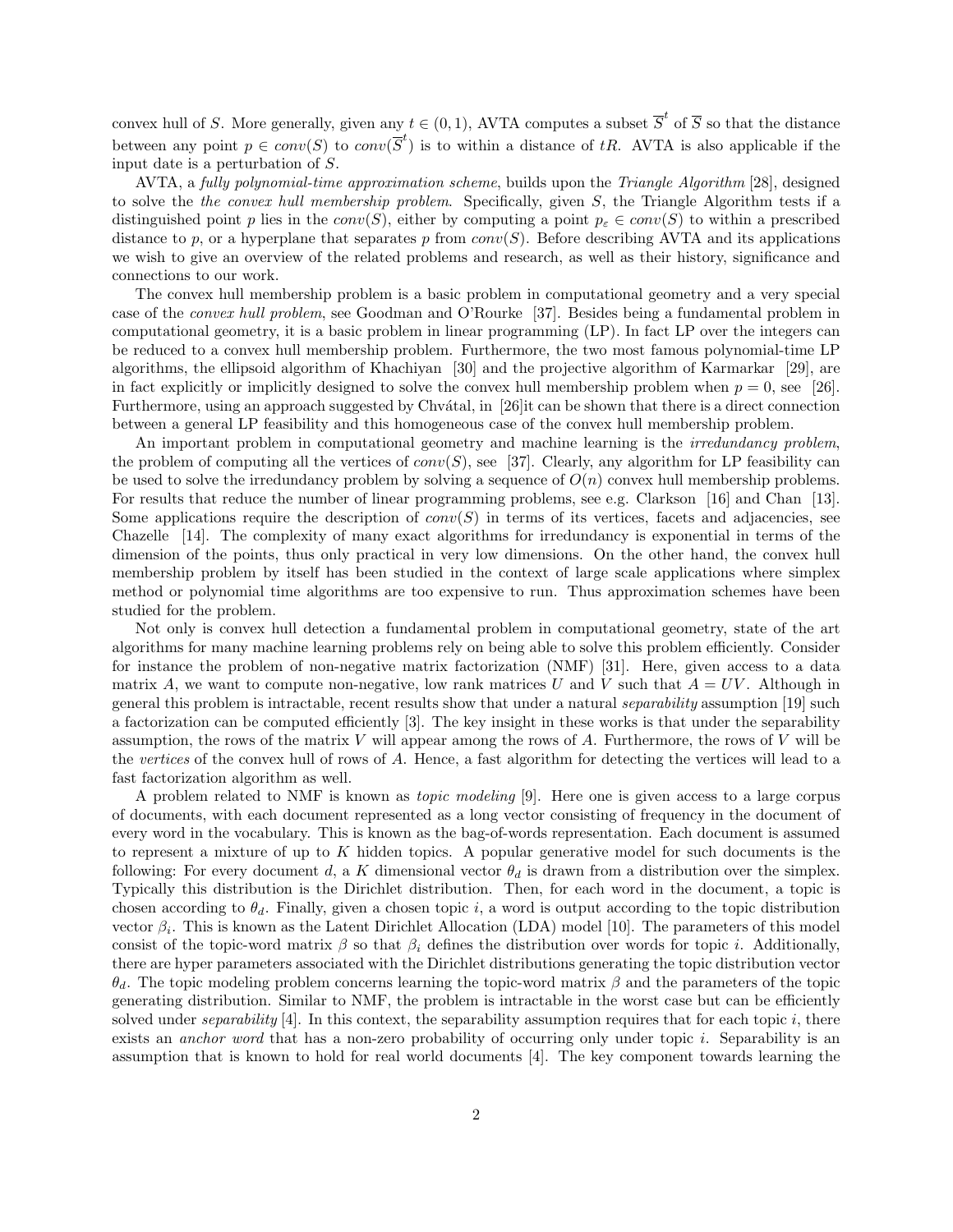model parameters is a fast algorithm for finding the anchor words. The algorithm of Arora et al. [4, 2] uses the word-word covariance matrix and shows that under separability, the vertices of the convex hull of the rows of the matrix will correspond to the anchor words. Similarly, the work of [18] shows that finding the vertices of the convex hull of the document-word matrix will also lead to detection of anchor words. Both approaches rely on the vertex detection subroutine. Furthermore, in the case of topic models, the documents are limited in size and this translates to the fact that one is given a perturbation of the set S. The goal is to use this perturbed set to approximate the original vertices  $\overline{S}$ . Hence in this application it is crucial that the approach to finding the vertices be robust to noise.

The convex hull membership problem can be formulated as the minimization of a convex quadratic function over the unit simplex. This particular convex program finds applications in statistics, approximation theory, and machine learning, see e.g Clarkson [17] and Zhang [41] who consider the analysis of a greedy algorithm for minimizing smooth convex functions over the unit simplex. The Frank-Wolfe algorithm [20] is a classic greedy algorithm for convex programming. When the the convex hull of a set of points does not contain the origin, the problem of computing the point in the convex hull with least norm, known as polytope distance is also a problem of interest. In some applications the polytope distance refers to the distance between two convex hulls, a fundamental problem in machine learning, known as SVM, see e.g. [11]. Gilbert's algorithm [22] for the polytope distance problem is one of the earliest known algorithms. Gärtner and Jaggi [21] show Gilbert's algorithm coincides with Frank-Wolfe algorithm when applied to the minimization of a convex quadratic function over a unit simplex. In this case the algorithm is known as sparse greedy approximation. For many results regarding the applications of the minimization of a quadratic function over a simplex, see [41], [17] and [21]. Clarkson [17] analyzes the Frank-Wolfe and its variations while studying the notion of *coresets*. While the Triangle Algorithm has features that are very similar to those of Frank-Wolfe algorithm, there are other features and properties that make it an algorithm distinct from Frank-Wolfe or Gilbert's algorithm. To describe these differences, consider the distance between p and  $conv(S)$ :

$$
\Delta = \min \left\{ d(p', p) \equiv ||p' - p|| : \quad p' \in conv(S) \} = d(p_*, p) \right\}.
$$
 (1)

Clearly,  $p \notin conv(S)$ , if and only if  $\Delta > 0$ . The goal of the convex hull membership problems (equivalently an LP feasibility) is to test feasibility, i.e. if p lies in  $conv(S)$ . Solving this does not require the computation of ∆ when it is positive. Thus the goal of solving the convex hull membership is different from that of computing this distance  $\Delta$ when positive. When  $p \in conv(S)$ , the analysis of complexity of the Triangle Algorithm is essentially identical with Clarkson  $[17]$  analysis of the basic Frank-Wolfe algorithm. Gärtner and Jaggi [21] on the other hand analyze the complexity of Gilbert's algorithm for the polytope distance problem, i.e. the approximation of  $\Delta$ , however under the assumption that  $\Delta > 0$ . Gärtner and Jaggi [21] do not address the case when  $\Delta = 0$ .

What distinguishes the Triangle Algorithm from the Frank-Wolfe and Gilbert's algorithms is the *distance* dualities which gives more flexibility to the algorithm. The algorithm we will analyze in this article, namely AVTA, is designed to generate all vertices of  $conv(S)$ . It makes repeated use of the distance dualities of the Triangle Algorithm, resulting in an over all efficient algorithm for computing the vertices of  $conv(S)$ , or very good approximation to these vertices, even under perturbation of the input set. Indeed AVTA is testimonial to the uniqueness of the Triangle Algorithm while itself is a nontrivial extension of the Triangle Algorithm. AVTA finds many applications in computational geometry and machine learning. Some of these are demonstrated here theoretically and computationally. We next describe AVTA in more detail.

To describes the complexities of AVTA we need to define some parameters. We say  $conv(S)$  is  $\Gamma_*$ -robust, if  $\Gamma_*$  is the minimum of the distances from each  $\overline{v}_i \in S$  to  $conv(S \setminus {\overline{v}_i})$ . Set  $R = \max\{d(v_i, v_j), v_i, v_i \in S\}$ , the diameter of S. AVTA works as follows.

(1) If a number  $0 < \gamma \leq \Gamma_* / R$  is known, the number of operations of  $AVTA$  to computes  $\overline{S}$  is.

$$
O(nK(m + \gamma^{-2})).\tag{2}
$$

(2) If only K is known, the number of operations of  $AVTA$  to compute  $\overline{S}$  is

$$
O(nK(m + \gamma_*^{-2})) \log \gamma_*^{-1}).
$$
\n(3)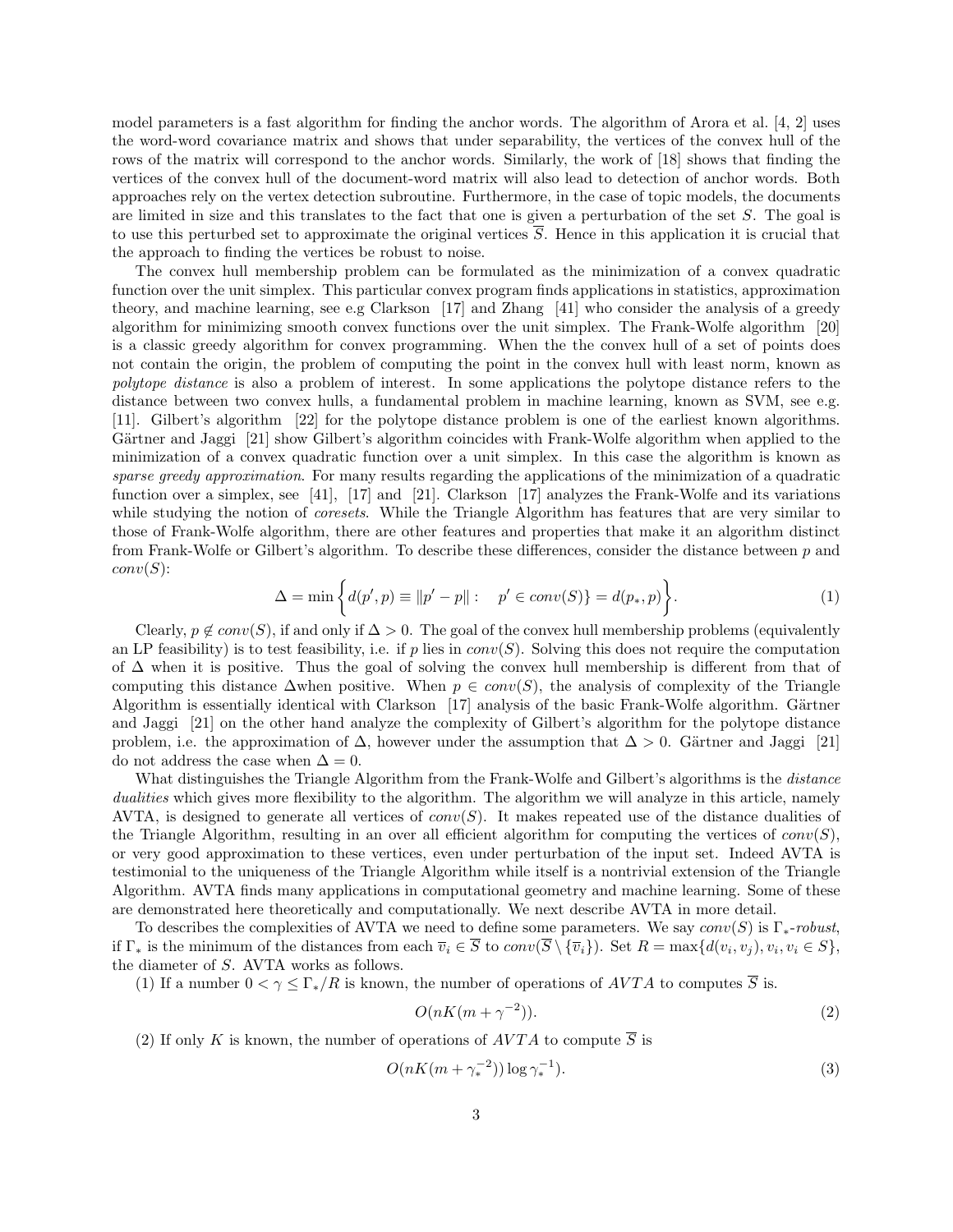(3) More generally, given any  $t \in (0,1)$ , AVTA can compute a subset  $\overline{S}^t$  of  $\overline{S}$  so that the distance of each point in  $conv(S)$  to  $conv(\overline{S}^t)$  is at most tR. The corresponding number of operations is

$$
O(nK^{(t)}(m+t^{-2})), \quad K^{(t)} = |\overline{S}^t|.
$$
\n(4)

In practice the input set may be not S but a perturbation of it,  $S_{\varepsilon} = \{v_1^{\varepsilon}, \ldots, v_n^{\varepsilon}\},$  where  $||v_i - v_i^{\varepsilon}|| \leq \varepsilon R_S$ . The set of perturbed vertices,  $\overline{S}_{\varepsilon} = \{\overline{v}_1^{\varepsilon}, \ldots, \overline{v}_K^{\varepsilon}\}\$  may differ considerably from the set of actual vertices of conv $(S_{\varepsilon})$ . Under mild assumption on  $\varepsilon$ , AVTA computes  $\overline{S}_{\varepsilon} = {\overline{v_1}}, \ldots, \overline{v_K}$ . More generally, given any  $t \in (0,1)$ , AVTA computes a subset  $\overline{S}_{\varepsilon}^{t}$  of  $\overline{S}_{\varepsilon}$  so that the distance from any  $p \in conv(S)$  to  $conv(\overline{S}_{\varepsilon}^{t})$  $\int_{\varepsilon}^{\infty}$  is at most  $(t + \varepsilon)R$ . The complexity of AVTA for this variation of the problem is analogous to the unperturbed case, however it makes use a weaker parameter. We say  $conv(S)$  is  $\Sigma_*$ -weakly robust, if  $\Sigma_*$  is the minimum of the distances of each vertex in  $S$  to the convex hull of all the remaining points in  $S$ . In Figure 1 we show a simple example where  $\Gamma_*$  and  $\Sigma_*$  are shown for set of eight points.



Figure 1:  $\Gamma_* = \Gamma_1$  and  $\Sigma_* = \Sigma_2$ .

We first prove when  $\sigma_* = \Sigma_*/R \geq 4\varepsilon$ ,  $\overline{S}_\varepsilon$  is a subset of vertices of  $conv(S_\varepsilon)$  and  $conv(S_\varepsilon)$  is at least  $\Sigma_*/2$ -weakly robust. Using this, we prove

(i) If  $\sigma \leq \sigma_* = \Sigma_*/R$  is known to satisfying  $4\varepsilon \leq \sigma$ , the number of operations of  $AVTA$  to computes  $\overline{S}_{\varepsilon}$ , is.

$$
O(nK_{\varepsilon}(m+\sigma^{-2})),\tag{5}
$$

where  $K_{\varepsilon}$  is at most the cardinality of the set of vertices of  $S_{\varepsilon}$ .

Clearly  $\Gamma_* \geq \Sigma_*$ , however we prove

$$
\Sigma_* \ge .5\Gamma_* \rho_*,\tag{6}
$$

where  $\rho_*$  is the minimum distance between distinct pair of points in S. This allows deriving lower bound to  $\Sigma_*$  from a known lower bound on  $\Gamma_*$ . Thus we can alternatively write

(ii) If  $\gamma \leq \gamma_* = \Gamma_*/R$  is known satisfying  $4\varepsilon \leq \gamma \rho_*/R$ , the number of operations of AVTA to computes  $\overline{S}_{\varepsilon}$  is.

$$
O(nK_{\varepsilon}(m + (\gamma \rho_*)^{-2})). \tag{7}
$$

(iii) If only K is known, where  $4\varepsilon \leq \sigma_* = \sum_*/R$ , the number of operations of  $AVTA$  to computes  $\overline{S}_{\varepsilon}$  is.

$$
O(nK_{\varepsilon}(m+\sigma_*^{-2}))\log(\sigma_*^{-1}).\tag{8}
$$

(iv) More generally, given any  $t \in (0,1)$ , AVTA can compute a subset  $\overline{S}_{\varepsilon}^{t}$  of  $\overline{S}_{\varepsilon}$  so that the distance from each p in  $conv(S)$  to  $conv(\overline{S}_{\varepsilon}^t)$  $\epsilon$ ) is at most  $(t+\epsilon)R$ . The corresponding number of operations is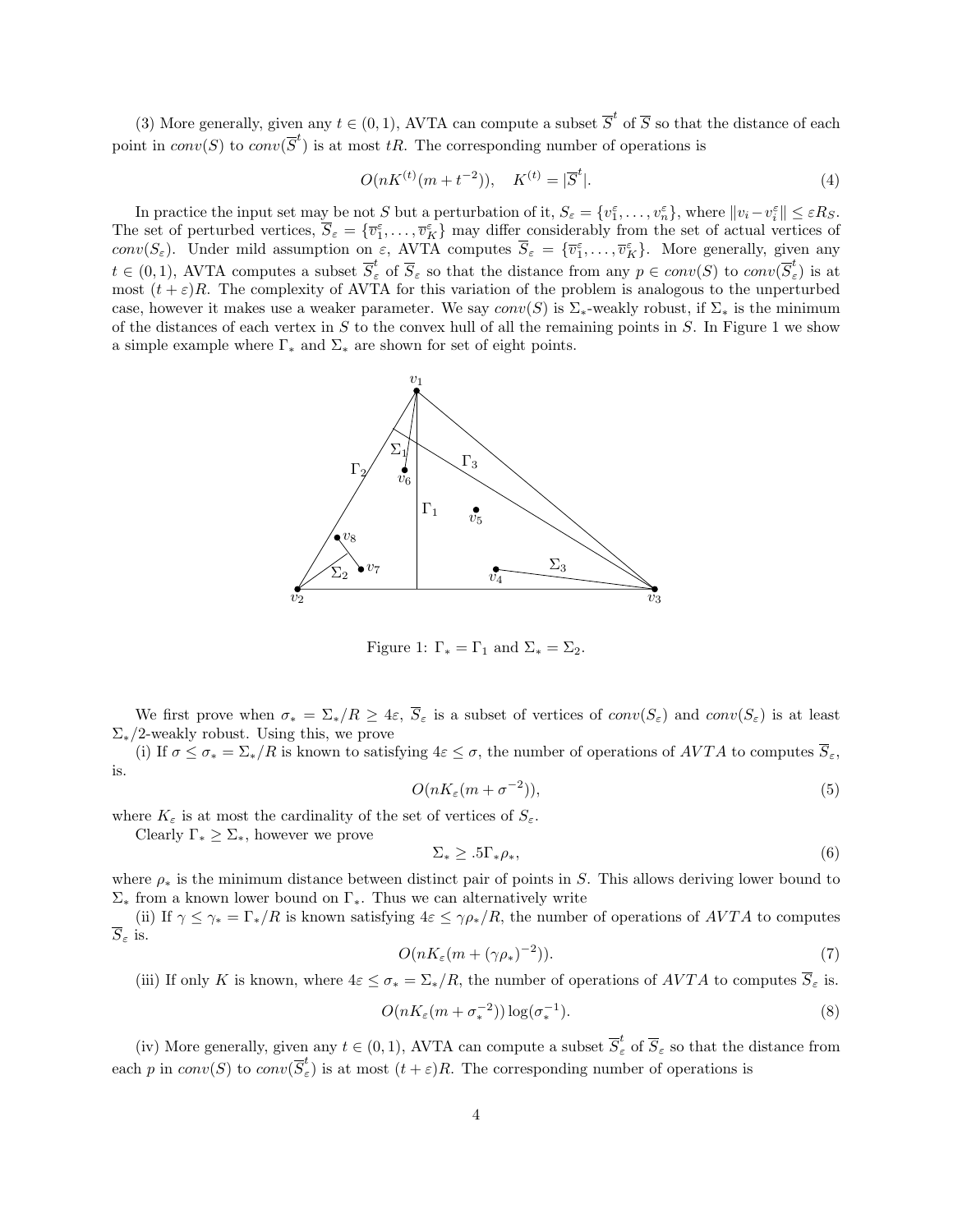| Input and Description                                                                                                                                                           | Computed via AVTA                                                                                                                                                                                                                                                                                                                                                                                                                                                                                                                                        | Conditions                                                                                                                                                                                                                 | Complexity                                                                                                                                                                                             |
|---------------------------------------------------------------------------------------------------------------------------------------------------------------------------------|----------------------------------------------------------------------------------------------------------------------------------------------------------------------------------------------------------------------------------------------------------------------------------------------------------------------------------------------------------------------------------------------------------------------------------------------------------------------------------------------------------------------------------------------------------|----------------------------------------------------------------------------------------------------------------------------------------------------------------------------------------------------------------------------|--------------------------------------------------------------------------------------------------------------------------------------------------------------------------------------------------------|
| $S = \{v_1, \ldots, v_n\} \subset \mathbb{R}^m$<br>$R = \max\{  v_i - v_j   : v_i, v_j \in S\}$                                                                                 | $\overline{S}$ , vertices of <i>conv</i> ( <i>S</i> ), $ \overline{S}  = K$<br>$S = {\overline{v}_1, \ldots, \overline{v}_K}$<br>Given $t \in (0,1)$ , $\overline{S}^t \subset \overline{S}$ , $ \overline{S}^t  = K^{(t)}$<br>$d(p, conv(\overline{S}^t) \leq tR, \forall p \in conv(S)$                                                                                                                                                                                                                                                                | $\gamma \leq \gamma_* \equiv \Gamma_*/R$ is known<br>Only $K$ is known<br>General Case                                                                                                                                     | $O(nK(m + \gamma^{-2}))$<br>$O(nK(m + \gamma_*^{-2})) \times \log(\gamma_*^{-1})$<br>$O(nK^{(t)}(m+t^{-2}))$                                                                                           |
| $S_{\varepsilon} = \{v_1^{\varepsilon}, \ldots, v_n^{\varepsilon}\},\$<br>a perturbation of $S$<br>$  v_i^{\varepsilon} - v_i   \leq \varepsilon R$                             | $\widehat{S}_{\varepsilon}$ , vertices in $conv(S_{\varepsilon}),  \widehat{S}_{\varepsilon}  = K_{\varepsilon}$ ,<br>$\overline{S}_{\varepsilon} = {\overline{v}_1^{\varepsilon}, \ldots, \overline{v}_K^{\varepsilon}} \subset \overline{S}_{\varepsilon}$<br>Given $t \in (0,1), \overline{S}_{\varepsilon}^t \subset \overline{S}_{\varepsilon},  \overline{S}_{\varepsilon}^t  = K_{\varepsilon}^{(t)}$<br>$d(p, conv(\overline{S}_{\varepsilon}^t) \leq (t + \varepsilon)R, \forall p \in conv(S)$                                                 | $\sigma \leq \sigma_* \equiv \Sigma_*/R$ is known, $\varepsilon \leq \sigma/4$<br>$\gamma \leq \gamma_*$ is known, $\varepsilon \leq \gamma \rho_* / 4R$<br>Only K is known, $\varepsilon \leq \sigma_*/4$<br>General Case | $O(nK_{\varepsilon}(m+\sigma^{-2}))$<br>$O(nK_{\varepsilon}(m + R^2/(\gamma \rho_{*})^2))$<br>$O(nK_{\varepsilon}(m+\sigma_*^{-2})) \times \log(\sigma_*^{-1})$<br>$O(nK_{\epsilon}^{(t)}(m+t^{-2}))$  |
| J-L Projection of $S$<br>$U = L(S) = \{u_1, \ldots, u_n\}$<br>$u_i = L(v_i), L: \mathbb{R}^m \to \mathbb{R}^{m'}$<br>$R'$ diameter of $U$                                       | $\overline{U}$ , vertices of $conv(U),  \overline{U}  = K_{\varepsilon'}$<br>$\overline{U} = {\overline{u}_1, \ldots, \overline{u}_{K} \choose K}$ , $\overline{U} \subset L(\overline{S})$<br>Given $t \in (0,1)$ , $\overline{U}^t \subset L(\overline{S})$ , $ \overline{U}^t  = K^t_{s'}$<br>$d(q, conv(\overline{U}^t) \leq tR', \forall q \in conv(U)$                                                                                                                                                                                             | $\gamma \leq \gamma_*$ is known<br>$m' = \varepsilon'^2/c \log n < m$ , c a constant<br>General Case                                                                                                                       | $O(nK_{\varepsilon'}(m'+(\gamma(1-\varepsilon'))^{-2}))$<br>$O(nK_{s'}^{t}(m'+t^{-2}))$                                                                                                                |
| J-L Projection of $S_{\varepsilon}$<br>$U_{\varepsilon} = L(S_{\varepsilon}) = \{u_1^{\varepsilon}, \ldots, u_n^{\varepsilon}\}\$<br>$u_i^{\varepsilon} = L(v_i^{\varepsilon})$ | $\hat{U}_{\varepsilon}$ , vertices in $conv(U_{\varepsilon}),  \hat{U}_{\varepsilon}  = K_{\varepsilon \varepsilon'}$ ,<br>$\overline{U}_{\varepsilon} = \{ \overline{u}_1^{\varepsilon}, \ldots, \overline{u}_K^{\varepsilon} \}$ , $\overline{U}_{\varepsilon} \subset U_{\varepsilon}$<br>Given $t \in (0,1)$ , $\overline{U}_{\varepsilon}^t \subset \overline{U}_{\varepsilon}$ , $ \overline{U}_{\varepsilon}^t  = K_{\varepsilon \varepsilon'}^{(t)}$<br>$d(q, conv(\overline{U}_{\varepsilon}^t) \leq (t + \varepsilon)R, \forall q \in conv(U)$ | $\sigma \leq \sigma_*$ is known, $\varepsilon \leq \sigma(1-\varepsilon')/4$<br>$\gamma \leq \gamma_*$ is known, $\varepsilon \leq \gamma \rho_*(1-\varepsilon')/4R$<br>General Case                                       | $O(nK_{\varepsilon\varepsilon'}(m'+(\sigma(1-\varepsilon'))^{-2}))$<br>$O(nK_{\varepsilon\varepsilon'}(m'+R^2/(\gamma\rho_*(1-\varepsilon'))^2))$<br>$O(nK_{\varepsilon\varepsilon}^{(t)}(m'+t^{-2}))$ |

Table 1:  $\Gamma_* = \min\{d(\overline{v}_i, conv(\overline{S} \setminus {\overline{v}_i})))\}, \ \Sigma_* = \min\{d(\overline{v}_i, conv(S \setminus {\overline{v}_i})))\}, \ \rho_* = \min\{d(v_i, v_j), i \neq j\}.$ 

$$
O(nK_{\varepsilon}^{t}(m+t^{-2})), \quad K_{\varepsilon}^{t} = |\overline{S}_{\varepsilon}^{t}|. \tag{9}
$$

We also consider the application of AVTA in the recovery of vertices through the projection of S or  $S<sub>\varepsilon</sub>$ under a Johnson-Lindenstrauss randomized linear projection  $L : \mathbb{R}^m \to \mathbb{R}^{m'}$ . By relating the robustness parameters of  $conv(U)$  and  $conv(U_{\varepsilon})$ , where  $U = L(S)$  and  $U_{\varepsilon} = L(S_{\varepsilon})$ , to those of  $conv(S)$  and  $conv(S_{\varepsilon})$ , we derive analogous complexity bounds for probabilistic computation of the vertex set of  $conv(U)$  or those of conv $(U_{\varepsilon})$ , or an approximation to these subsets for a given  $t \in (0,1)$ . Table 1 summarizes the complexities of computing desired sets under various cases.

The organization of the the article is as follows. In Section 2, we review the Triangle Algorithm for solving the convex hull membership problem. In Section 3, we describe an efficient implementation of the Triangle Algorithm. This will be used throughout the the article. In Section 4, we describe All Vertex Triangle Algorithm (AVTA), a modification of the Triangle Algorithm, for computing all vertices of the convex hull of a given finite set of points, S. We discuss several applications of this, in particular in solving the convex hull membership problem itself. Other applications will be described in subsequent sections. In Section 5, we consider the performance of AVTA under perturbation of data. In Section 6, we consider AVTA with Johnson-Lindenstrauss projections. Furthermore, we consider the performance of AVTA under perturbation of data with Johnson-Lindenstrauss projections.

### 2 Review of The Triangle Algorithm

The *Triangle Algorithm* described in [28] is a simple iterative algorithm for solving the *convex hull membership* problem, a fundamental problem in linear programming and computational geometry. Formally, the convex hull membership problem is as follows: Given a set of point  $S = \{v_1, \ldots, v_n\} \subset \mathbb{R}^m$  and a distinguished point  $p \in \mathbb{R}^m$ , test if  $p \in conv(S)$ . If  $p \notin conv(S)$ , find a hyperplane that separates p from  $conv(S)$ . If  $p \in conv(S)$ , the Triangle Algorithm solves the problem to within prescribed precision by generating a sequence of points inside of  $conv(S)$  that get sufficiently close to p.

Given two point  $u, v \in \mathbb{R}^m$  we interchangeably use  $d(u, v) = ||u - v||$ . Given a point in conv(S), the Triangle Algorithm searches for a *pivot* to get closer to  $p$ :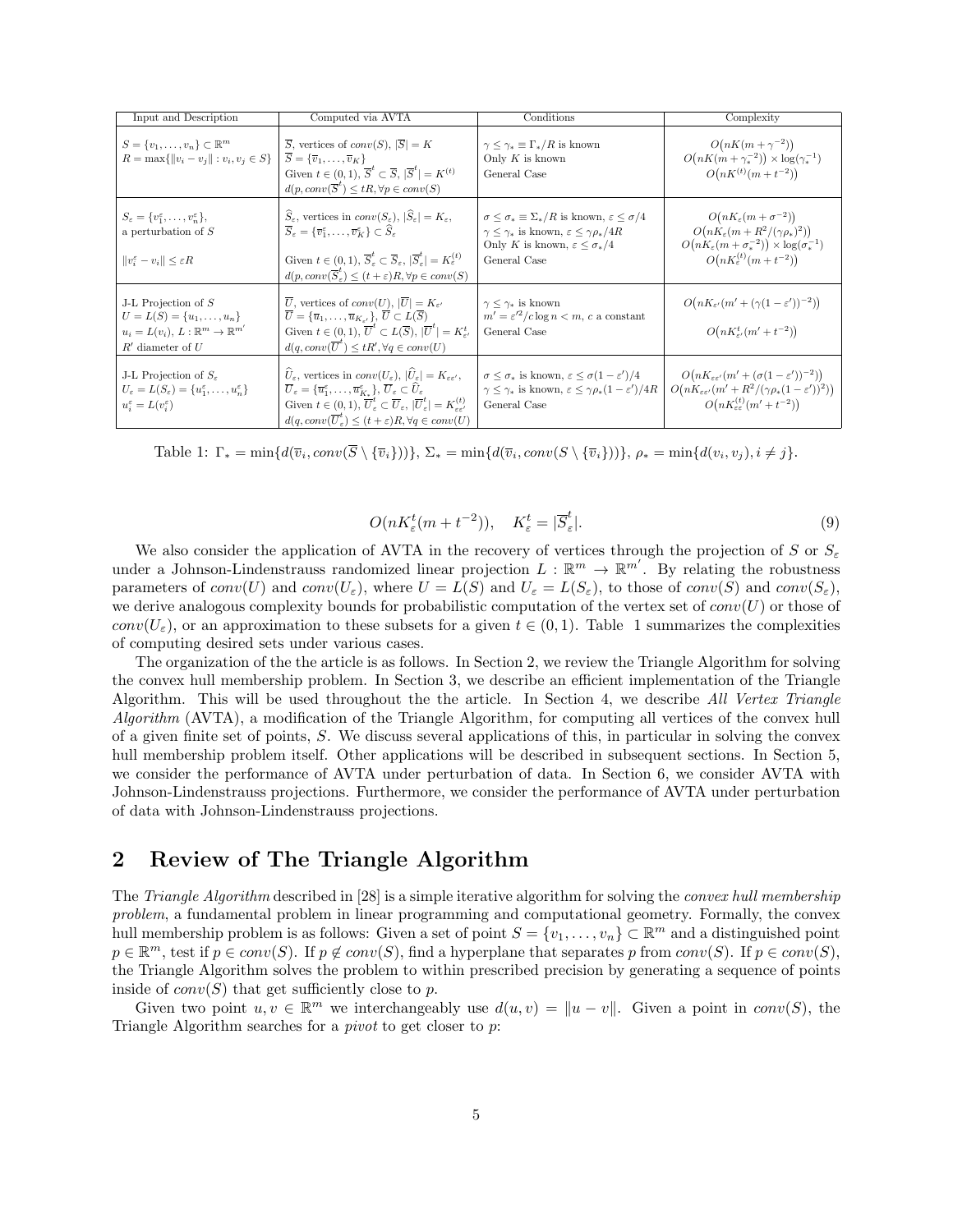**Definition 1.** Given  $p' \in conv(S)$ , called *iterate*, we call  $v \in S$  a *p-pivot* (or simply *pivot*) if

$$
d(p', v) \ge d(p, v). \tag{10}
$$

Equivalently,  $v$  is a pivot if and only if

$$
v^T p - v^T p' \ge \frac{1}{2} (\|p\|^2 - \|p'\|^2). \tag{11}
$$

**Definition 2.** A point  $p' \in conv(S)$  is a *p-witness* (or simply *witness*) if the orthogonal bisecting hyperplane to the line segment  $pp'$  separates p from  $conv(S)$ .

Equivalently,  $p' \in conv(S)$  is a *p-witness* if and only if

$$
d(p', v_i) < d(p, v_i), \quad \forall i = 1, \dots, n. \tag{12}
$$

**Definition 3.** Given  $\varepsilon \in (0,1)$ ,  $p' \in conv(S)$  is an  $\varepsilon$ -approximate solution if for some  $v \in S$ ,

$$
d(p',p) \le \varepsilon R,\tag{13}
$$

where  $R$  is the diameter of  $S$ :

$$
R = \max\{d(v_i, v_j) : v_i, v_j \in S\}.
$$
\n(14)

Given a point  $p' \in conv(S)$  that is neither an  $\varepsilon$ -approximate solution nor a witness, the Triangle Algorithm finds a p-pivot  $v \in S$ . Then on the line segment p'v it compute the closest point to p, denoted by *Nearest*( $p$ ;  $p'v$ ). It then replaces p' with *Nearest*( $p$ ;  $p'v$ ) and repeats the process. It is easy to show,

**Proposition 1.** If an iterate  $p' \in conv(S)$  satisfies  $d(p', p) \le min\{d(p, v_i) : i = 1, ..., n\}$ , and  $v_j$  is a p-pivot, then the new iterate

$$
p'' = Nearest(p; p'v_j) = (1 - \alpha)p' + \alpha v_j,
$$
\n(15)

where the step-size  $\alpha$  is

$$
\alpha = \frac{(p - p')^T (v_j - p')}{d^2 (v_j, p')} = \frac{p^T v_j - p'^T v_j - p^T p' + ||p'||^2}{||v_j||^2 - 2p'^T v_j + ||p'||^2}.
$$
\n(16)

In particular if

$$
p' = \sum_{i=1}^{n} \alpha_i v_i, \quad \sum_{i=1}^{n} \alpha_i = 1, \quad \alpha_i \ge 0, \quad \forall i,
$$
\n
$$
(17)
$$

then

$$
p'' = \sum_{i=1}^{n} \alpha'_i v_i \tag{18}
$$

where

 $\alpha'_j = (1 - \alpha)\alpha_j + \alpha, \quad \alpha'_i = (1 - \alpha)\alpha_i, \quad \forall i \neq j. \quad \Box$ (19)

The following duality ensures the correctness of the iterative step of the Triangle Algorithm.

#### Theorem 1. (Distance Duality) Precisely one of the two conditions is satisfied:

(i) For each  $p' \in conv(S)$  there exists  $v_j \in S$  that is p-pivot, i.e.  $d(p', v_j) \geq d(p, v_j)$ .

(ii) There exists  $p' \in conv(S)$  that is p-witness, i.e.  $d(p', v_i) < d(p, v_i)$  for all  $v_i \in S$ .  $\Box$ 

The following relates the gap in two consecutive iterates of the Triangle Algorithm:

**Theorem 2.** Let  $p, p', v$  be distinct points in  $\mathbb{R}^m$ . Suppose  $d(p, p') \leq d(p, v) \leq d(p', v)$ . Let  $p'' =$  $Nearest(p, p'v)$ . Let  $\delta = d(p', p)$ ,  $\delta' = d(p'', p)$ , and  $r = d(p, v)$ . Then,

$$
\delta' \le \delta \sqrt{1 - \frac{\delta^2}{4r^2}}.\tag{20}
$$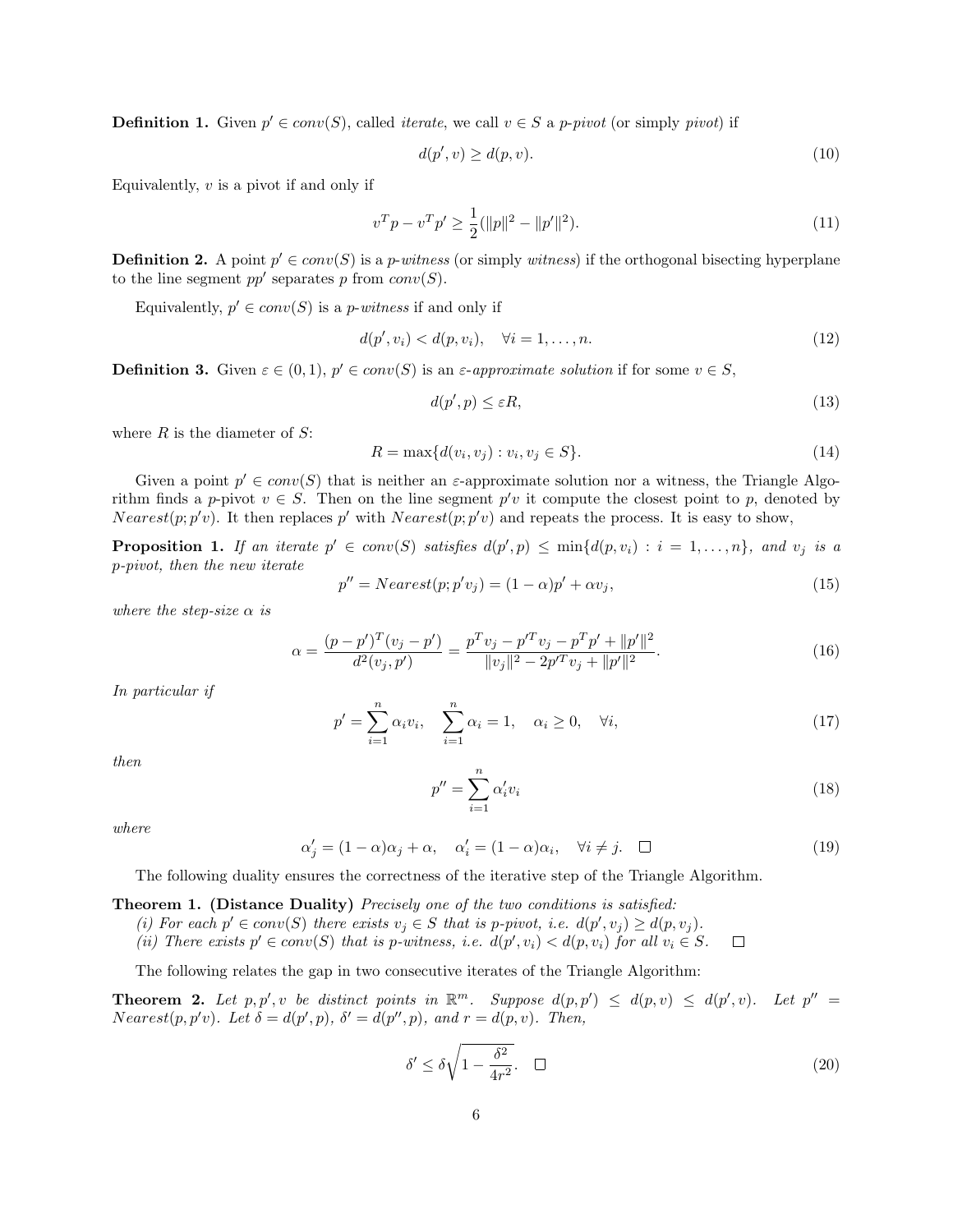

Figure 2: Reduction of gaps  $\delta = ||p' - p||$  by using a p-pivot v,  $\delta' = ||p'' - p||$ .

The following gives the aggregate complexity bound.

**Theorem 3.** The Triangle Algorithm correctly solves the convex hull membership problem as follows:

(i) Suppose  $p \in conv(S)$ . Given  $\varepsilon > 0$ , the number of iterations  $K_{\varepsilon}$  to compute  $p_{\varepsilon} \in conv(S)$  so that  $d(p, p_{\varepsilon}) \leq \varepsilon d(p, v_i)$ , for some  $v_i \in S$  is

$$
K_{\varepsilon} \le \frac{48}{\varepsilon^2} = O\left(\frac{1}{\varepsilon^2}\right). \tag{21}
$$

(ii) Suppose  $p \notin conv(S)$ . Let  $R = max{d(v_i, v_j) : v_i, v_j \in S}$ ,  $\Delta = min{d(x, p) : x \in conv(S)}$ . The number of iterations  $K_{\Delta}$  to compute  $p_{\Delta} \in conv(S)$  so that  $d(p_{\Delta}, v_i) < d(p, v_i)$  for all  $v_i \in S$ , satisfies

$$
K_{\Delta} \le \frac{48R^2}{\Delta^2} = O\left(\frac{R^2}{\Delta^2}\right). \quad \Box \tag{22}
$$

The straightforward implementation of each iteration of the Triangle Algorithm is easily seen to take  $O(mn)$  arithmetic operations. The algorithm can be described as follows:

Triangle Algorithm  $(S, p, \varepsilon \in (0, 1))$ 

- Step 0. Set  $p' = \operatorname{argmin} \{ d(v_i, p) \}.$
- Step 1. If  $d(p', p) \leq \varepsilon R$ , then output p' as an  $\varepsilon$ -approximate solution, stop.
- Step 2. If a p-pivot  $v \in S$  exists, set  $p' \leftarrow Nearest(p; p'v)$ . Goto Step 1.
- Step 3. Output  $p'$  as p-witness. Stop.

**Remark 1.** In each iteration of the Triangle Algorithm it suffices to have a representation of the iterate  $p'$ in terms of  $v_i$ 's, i.e.  $p' = \sum_{i=1}^n \alpha_i v_i$ , where  $\sum_{i=1}^n \alpha_i = 1$ ,  $\alpha_i \geq 0$  for all  $i = 1, \ldots, n$ . It is not necessary to know the coordinates of p'. Rather it is enough to have an array of size n to store the vector of  $\alpha_i$ 's. Then assuming that we have stored  $p^T v_i$ ,  $i = 1, ..., n$ , we can compute the step size  $\alpha$  (see (16)) and  $p''$  (the new iterate) in  $O(n)$  time.

An alternate complexity bound can be stated for the Triangle Algorithm, especially when  $p \in conv(S)$  is well situated.

**Definition 4.** Given  $p' \in conv(S)$ ,  $v \in S$  is a *strict* p-pivot (or simply *strict* pivot) if  $\angle p'pv \geq \pi/2$ .

Theorem 4. (Strict Distance Duality) Assume  $p \notin S$ . Then  $p \in conv(S)$  if and only if for each  $p' \in conv(S)$  there exists strict p-pivot,  $v \in S$ .  $\Box$ 

The following theorem shows that under the assumption that p is an interior point of  $conv(S)$  we can give an alternate complexity for the Triangle Algorithm whose number of iterations are logarithmic in  $1/\varepsilon$ .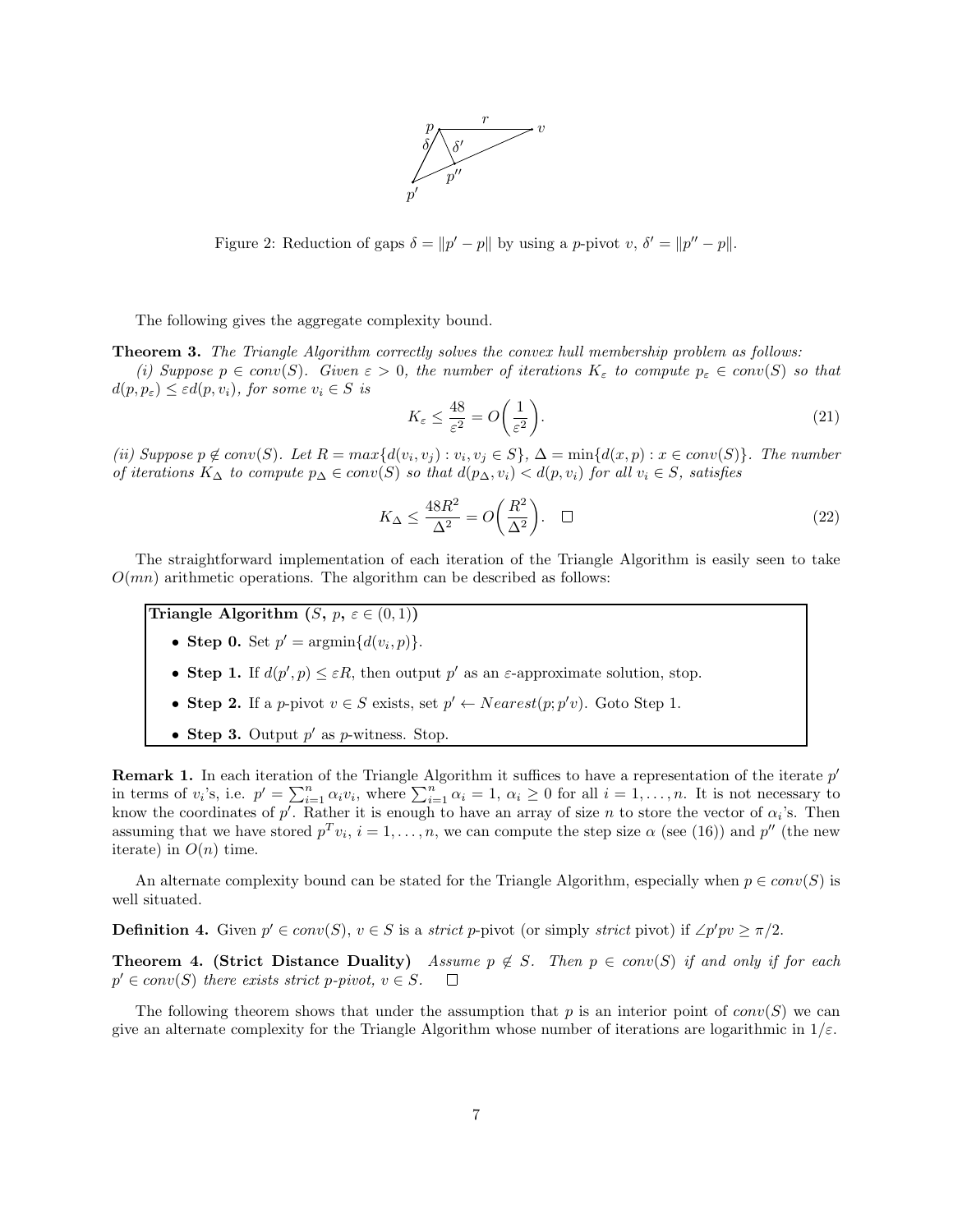**Theorem 5.** Suppose p is contained in a ball of radius  $\rho$ ,  $B_o(p) = \{x : d(x,p) < \rho\}$ , contained in  $conv<sup>o</sup>(S)$ , the relative interior of conv(S). Suppose the Triangle Algorithm uses a strict pivot in each iteration. Given  $\varepsilon \in (0,1)$ , the number of iterations to compute  $p_{\varepsilon} \in conv(S)$  such that  $d(p, p_{\varepsilon}) \leq \varepsilon R$ ,  $R = max{d(v_i, v_j), v_i, v_j \in S}$  is

$$
O\left(\left(\frac{R}{\rho}\right)^2 \log \frac{1}{\varepsilon}\right). \quad \Box \tag{23}
$$

### 3 Efficient Implementation of Triangle Algorithm

The worst-case complexity of each iteration in the Triangle Algorithm is  $O(mn)$ . Assuming that all the inner products  $v_i^T v_j$  are computed the iteration complexity of Triangle Algorithm can be shown to reduce to  $O(n)$ . The cost of pre-computing the inner products is  $O(mn^2)$ . The complexity can be made more efficient. To do so it suffices to compute the inner products  $v_i^T v_j$  progressively rather than pre-computing them all. Ignoring this complexity, the iteration complexity of the Triangle Algorithm reduces to  $O(N)$  where  $N \leq n$ is the number of points of S considered in the Triangle Algorithm. The following shows how to achieve this.

**Proposition 2.** Let  $\widehat{S} = {\widehat{v}_1, \ldots, \widehat{v}_N}$  be a subset of  $\mathbb{R}^m$ . Consider testing if a given  $p \in \mathbb{R}^m$  lies in conv( $\widehat{S}$ ).<br>Convergence have convented  $\|\cdot\|^2$  as small set  $\widehat{S}$  is a definition of Suppose we have computed  $||p||^2$ , as well as  $p^T \hat{v}_i$ ,  $i = 1, ..., N$ . Suppose we have available  $p' = \sum_{i=1}^N \alpha_i \hat{v}_i \in \widehat{\mathbb{R}}$  $conv(\widehat{S})$  satisfying  $d(p', p) \le \min\{d(p, \widehat{v}_i) : i = 1, ..., N\}$ . Suppose  $||p'||^2$  is also computed. Also, suppose  $conv(S)$  satisfying  $d(p', p) \le \min\{d(p, \hat{v}_i) : i = 1, ..., N\}$ . Suppose  $||p'||^2$  is also computed. Also, suppose  $p'^T\hat{v}_i$  is computed for each  $i = 1, ..., N$ . Then excluding the cost of computing the entries of the  $N \times N$ <br>matrix  $\widehat{M}$  $matrix \ \hat{M} = (\hat{v}_i^T \hat{v}_j)$ , each iteration of the Triangle Algorithm can be implemented in  $O(N)$  operations. More precisely,

(i) Computation of a p-pivot  $\hat{v}_j$  at p', if one exists, takes  $O(N)$  operations.<br>(ii) Civen a pivot  $\hat{v}_k$ , the computation of eten eige  $\alpha$  takes  $O(1)$  operations.

(ii) Given a pivot  $\hat{v}_i$ , the computation of step size  $\alpha$  takes  $O(1)$  operations.

(iii) Computation of Nearest $(p; p'v) = p'' = (1 - \alpha)p' + \alpha \hat{v}_j = \sum_{i=1}^N \alpha'_i \hat{v}_i$  takes  $O(N)$  operations.<br>(iv) Computation of  $||x''||^2$  takes  $O(1)$  operations.

(iv) Computation of  $||p''||^2$  takes  $O(1)$  operations.

(v) Computation of  $p''^T\hat{v}_i$ ,  $i = 1, ..., N$  takes  $O(N)$  operations.

*Proof.* The Triangle Algorithm needs to use the entries of the  $N \times N$  matrix  $M = (\hat{v}_i^T \hat{v}_j)$ . However, not all entries may be needed, nor do all entries of  $\widehat{M}$  need to be computed in advance. Putting aside the complexity of computing  $\tilde{M}$ , in the following we justify the claimed complexities.

(i): From (11) and the given assumptions, to check if a particular  $\hat{v}_i$  is a pivot takes  $O(1)$  operations. Thus to check if there exists a pivot takes  $O(N)$  time.

(ii): From (16) and the assumptions, to compute  $\alpha$  takes  $O(1)$  operations.

(iii): From equations (18) and (19) the computation of p'' and its representation as  $p'' = \sum_{i=1}^{N} \alpha'_i \hat{v}_i$  takes  $O(N)$  operations.

(iv): Since  $p'' = (1 - \alpha)p' + \alpha \hat{v}_j$ , we have

$$
||p''||^2 = p''Tp'' = (1 - \alpha)^2 ||p'||^2 + 2\alpha(1 - \alpha)p'^T\hat{v}_j + \alpha^2 ||\hat{v}_j||^2.
$$
 (24)

It follows that computing  $||p''||^2$  takes  $O(1)$  operations.

(v): Using that  $p'' = (1 - \alpha)p' + \alpha \hat{v}_j$ , the computation of  $p''^T \hat{v}_i$  takes  $O(1)$  computations. Hence to not all inner products  $p''^T \hat{v}_i$   $i = 1$ . N takes  $O(N)$  computations compute all inner products  $p^{\prime\prime T}\hat{v}_i$ ,  $i = 1, ..., N$  takes  $O(N)$  computations.

The following theorem combines Theorem 3 and Proposition 2 giving an improved complexity for the Triangle Algorithm.

**Theorem 6.** Let  $\widehat{S} = {\widehat{v}_1, ..., \widehat{v}_N}$  be a subset of  $S = {v_1, ..., v_n}$ . Given  $p \in \mathbb{R}^m$ , consider testing if  $p \in conv(\widehat{S})$ . Suppose  $||p||^2$  as well as  $p^T \widehat{v}_i$ ,  $i = 1, ..., N$  are computed. Given  $\varepsilon \in (0, 1)$ , assume the<br>Triangle Algorithm starts with  $p' = \text{argmin} \{d(\widehat{v}_i, p) : i = 1, ..., N\}$ . Then the complexity of testing if there Triangle Algorithm starts with  $p' = \operatorname{argmin} \{ d(\hat{v}_i, p) : i = 1, ..., N \}$ . Then the complexity of testing if there exists an  $\varepsilon$ -approximate solution is

$$
O\bigg(mN^2 + \frac{N}{\varepsilon^2}\bigg). \tag{25}
$$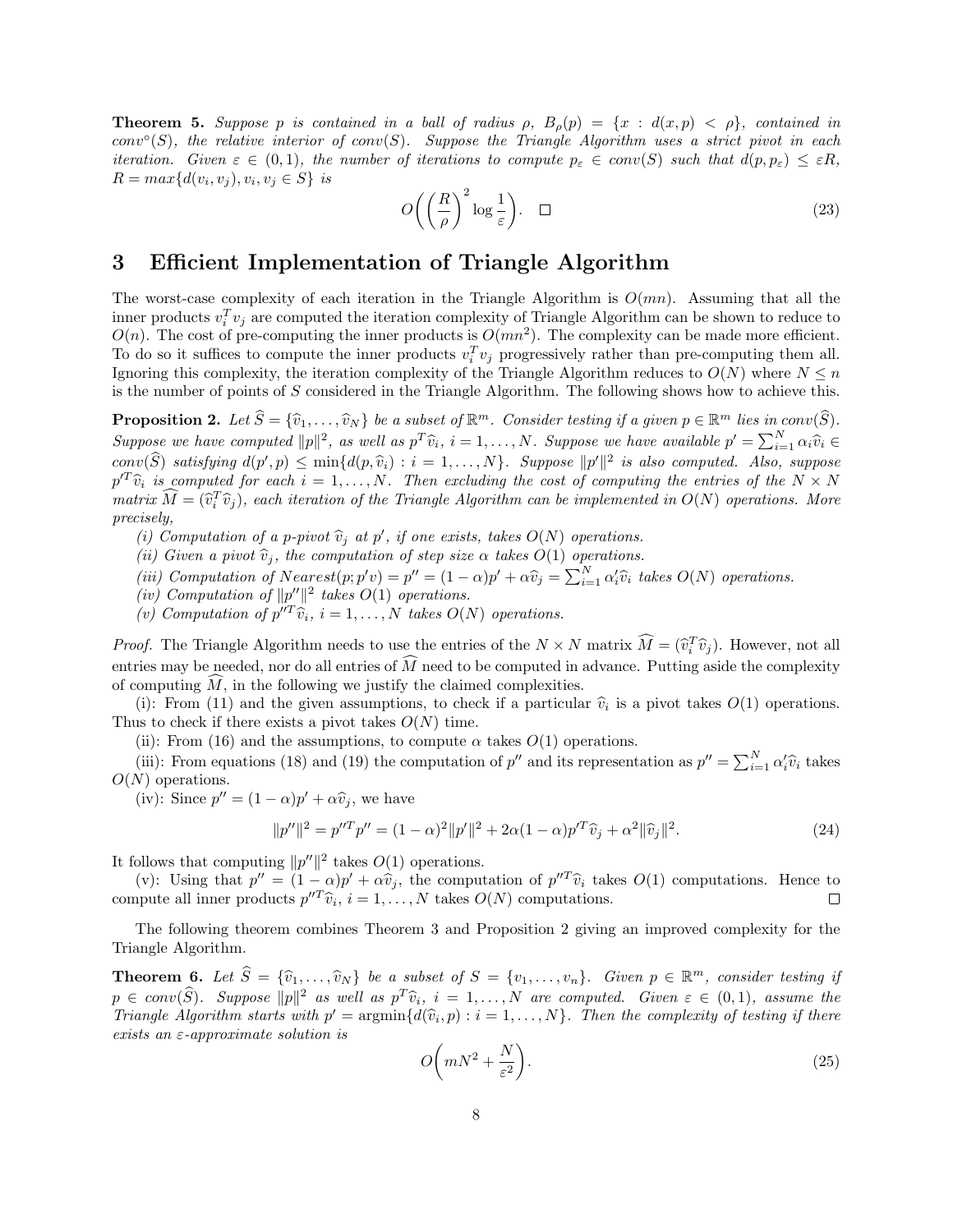In particular, suppose in testing if  $p \in conv(S)$ ,  $S = \{v_1, \ldots, v_n\}$ , the Triangle Algorithm computes an  $\varepsilon$ -approximate solution  $p_{\varepsilon}$  by examining only the elements of a subset  $\widehat{S} = {\widehat{v}_1, \ldots, \widehat{v}_N}$  of S. Then the number of operations to determine if there exists an  $\varepsilon$ -approximate solution  $p_{\varepsilon} \in conv(S)$ , is as stated in (25).

## 4 All Vertex Triangle Algorithm (AVTA)

Given  $S = \{v_i \in \mathbb{R}^m : i = 1, \ldots, n\}$ , let R be its diameter, i.e.  $R = \max\{d(v_i, v_j), v_i, v_j \in S\}$ . Denote the set of vertices of  $conv(S)$  by

$$
\overline{S} = \{\overline{v}_1, \dots, \overline{v}_K\}.
$$
\n(26)

A straightforward but naive way to compute  $\overline{S}$  is to test for each  $v_i$  if it lies in  $conv(S \setminus \{v_i\})$ , to within an  $\varepsilon$ precision. Thus the overall this would take  $n$  times the complexity of Triangle Algorithm. This is inefficient. In what follows we describe a modification of the Triangle Algorithm with more efficient complexity than the straightforward algorithm. First we give a definition.

**Definition 5.** We say  $conv(S)$  is  $\Gamma_*$ -robust if

$$
\Gamma_* = \min\{d(\overline{v}_i, conv(\overline{S} \setminus {\overline{v}_i})): i = 1, \dots, K\}.
$$
\n(27)

As an example, given a triangle with vertices  $v_1, v_2, v_3, \Gamma_*$  is the minimum of the distances from each vertex to the line segment determined by the other vertices. Thus if other points are placed inside the triangle  $\Gamma_*$  will not be affected.

The following is immediate from Definition 5.

**Proposition 3.** Let  $\widehat{S} = {\widehat{v}_1, ..., \widehat{v}_N}$  be a subset of  $\overline{S}$ . Suppose conv(S) is  $\Gamma_*$ -robust. Given  $v \in S \setminus \widehat{S}$ , if for some  $\gamma < \gamma_* \equiv \Gamma_* / R$  we have  $d(v, conv(\widehat{S})) < \gamma R$ , then  $v \notin \overline{S}$ . for some  $\gamma \leq \gamma_* \equiv \Gamma_*/R$  we have  $d(v, conv(\widehat{S})) < \gamma R$ , then  $v \notin \overline{S}$ .

**Theorem 7.** Let  $\widehat{S} = {\widehat{v}_1, ..., \widehat{v}_N}$  be a subset of  $\overline{S}$ . Given  $\gamma \in (0, 1)$ , consider testing if a given  $v \in S \setminus \widehat{S}$ satisfies  $d(v, conv(\hat{S})) \le \gamma R/2$ . Suppose we are given  $p' \in conv(\hat{S})$  for which  $||p'||^2$  as well as  $p'^T \hat{v}_i$ ,  $i =$  $1, \ldots, N$  are computed. Then the number of operations to check if  $d(v, conv(\hat{S})) \leq \gamma R/2$  satisfies

$$
O\left(mK^2 + \frac{K}{\gamma^2}\right). \tag{28}
$$

 $\Box$ 

*Proof.* Proof is immediate from Theorem 6 and the fact that  $N \leq K$ .

We now describe a modification of the Triangle Algorithm for computing all vertices of  $conv(S)$ . We call this All Vertex Triangle Algorithm or simply AVTA. Assume  $conv(S)$  is Γ<sub>\*</sub>-robust, where  $\Gamma_*$  may or may not be available. However, assume we have a constant  $\gamma \in (0,1)$  known to satisfy  $\gamma \leq \gamma_* = \Gamma_* / R$ . AVTA works as follows. Given a working subset  $\hat{S}$  of  $\overline{S}$ , initially of cardinality  $N = 1$  (see Proposition 4), a single vertex of S, it randomly selects  $v \in S \setminus \widehat{S}$ . It then tests via the Triangle Algorithm if  $d(v, conv(\widehat{S})) \leq \gamma R/2$ . If so, it discards v since by definition of  $\gamma$  it cannot belong to  $\overline{S}$  (see Proposition 3). Otherwise, it computes a v-witness  $p' \in conv(\widehat{S})$ . It then sets  $c' = v - p'$  and maximizes  $c'^T x$  where x ranges in  $conv(S \setminus \widehat{S})$ . The maximum value coincides with the maximum of  $c^T v_i$  where  $v_i$  ranges in  $S \setminus \widehat{S}$ . If the set of optimal solution  $S \setminus \widehat{S}$  is denoted by  $S'$ , then  $conv(S')$  is a face of  $conv(S)$ . A vertex v' of  $conv(S')$  is a point in  $S'$  and is necessarily a vertex of  $conv(S)$ . Such a vertex can be computed efficiently. Having computed a new vertex v' of conv(S), AVTA replaces  $\widehat{S}$  with  $\widehat{S} \cup \{v'\}$  and the process is repeated. However, if v coincides with v' AVTA selects a new point in  $S \setminus \widehat{S}$ . Otherwise, AVTA continues to test if the same v (for which a witness was found) is within a distance of  $\gamma R/2$  of the convex hull of the augmented set  $\hat{S}$ . Also, as an iterate AVTA uses the same witness p'. In doing so each selected  $v \in S$  is either determined to be a vertex itself, or it will continue to be tested if it is lies to within a distance of  $\gamma R/2$  of the growing set S. If within  $\gamma R/2$  distance, it will be discarded before AVTA tests another point. We will describe AVTA more precisely. However, we first prove the necessary results.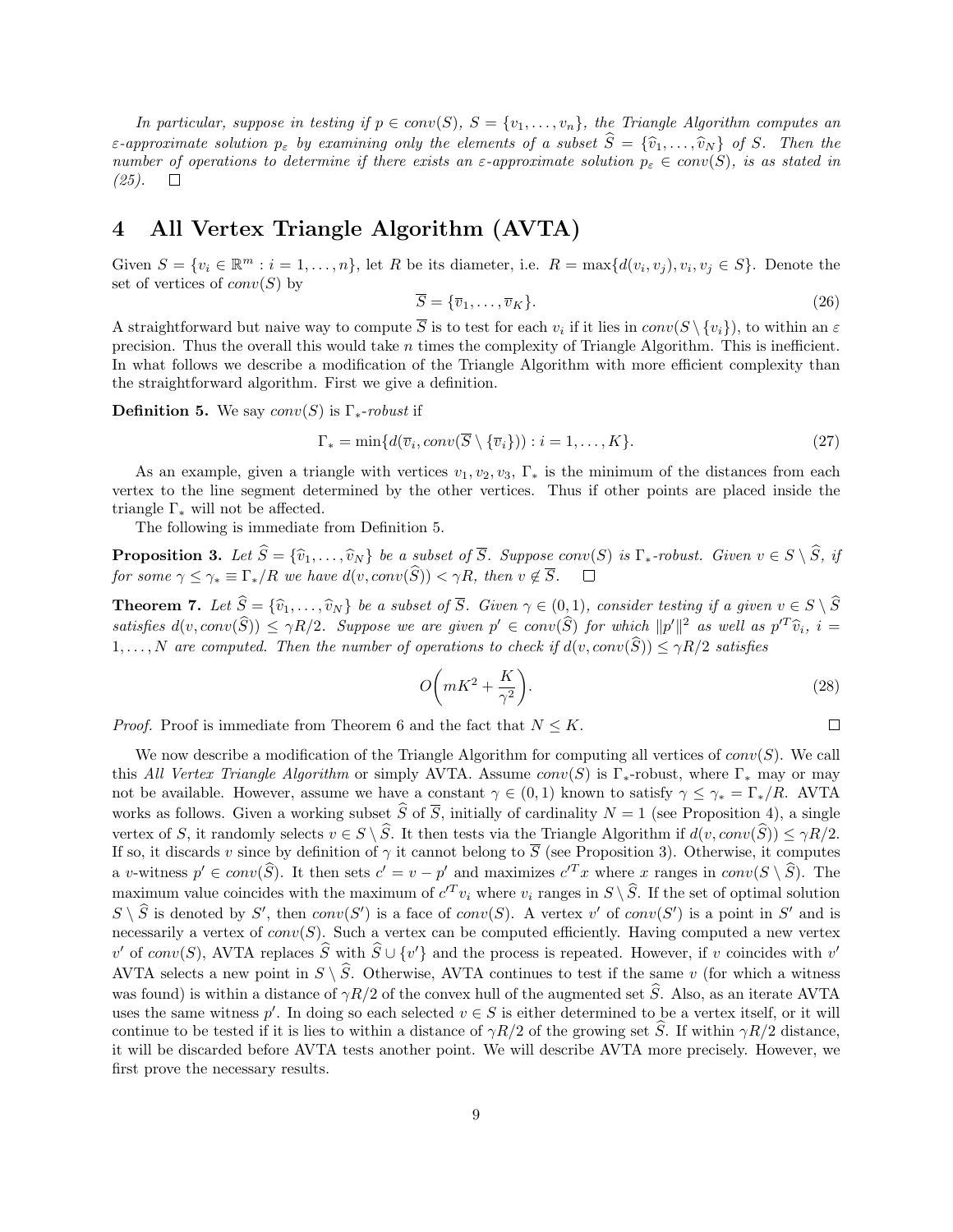**Lemma 1.** Let  $\widehat{S} = {\widehat{v}_1, \ldots, \widehat{v}_N}$  be a subset of  $\overline{S}$ . For a given  $v \in S \setminus \widehat{S}$  suppose  $p' \in conv(\widehat{S})$  is a v-witness.<br>Let  $c' = v - v'$ . Then Let  $c' = v - p'$ . Then

$$
\max\{c'^T x : x \in conv(S \setminus \widehat{S})\} = \max\{c'^T v_i : v_i \in S \setminus \widehat{S}\}.
$$
\n(29)

*Proof.* Each  $x \in conv(S \setminus \widehat{S})$  can be written as a convex combination

$$
x = \sum_{i:v_i \in S \setminus \widehat{S}} \alpha_i v_i, \quad \sum_{i:v_i \in S \setminus \widehat{S}} \alpha_i = 1, \quad \alpha_i \ge 0.
$$
\n(30)

Then

$$
c'^T x = \sum_{i:v_i \in S \setminus \widehat{S}} \alpha_i c'^T v_i, \quad \sum_{i:v_i \in S \setminus \widehat{S}} \alpha_i = 1, \quad \alpha_i \ge 0.
$$
\n(31)

 $\Box$ 

It follows that the maximum of  $c^T x$  over  $S \setminus \widehat{S}$  can be computed trivially.

**Corollary 1.** Let  $c' = v - p'$  be as in Lemma 1,  $p' \in conv(\hat{S})$  for which  $||p'||^2$  as well as  $p'^T \hat{v}_i$ ,  $i = 1, ..., N$ are computed. Then,  $\max\{c^T x : x \in conv(S \setminus \hat{S})\}$  can be computed in  $O(nK)$  operations.

*Proof.* Since  $N \leq K$ , for each i,  $c^T v_i$  can be computed in  $O(K)$  operations.  $\Box$ 

**Theorem 8.** Let S' be the set of optimal solutions of  $\max\{c^T x : x \in S \setminus \widehat{S}\}$ . Let  $v' \in S'$  be a vertex of conv(S'). Then v' is a vertex of conv(S), i.e.  $v \in \overline{S} = {\overline{v_1, ..., v_K}}$ .

*Proof.* We can write v' as a convex combination of  $\overline{v}_i$ ,  $i = 1, ..., K$ :

$$
v' = \sum_{i=1}^{K} \alpha_i \overline{v}_i, \quad \sum_{i=1}^{K} \alpha_i = 1, \quad \alpha_i \ge 0, \quad \forall i.
$$
 (32)

The above can be rewritten as

$$
y' = \sum_{i:\overline{v}_i \in S'} \alpha_i \overline{v}_i + \sum_{i:\overline{v}_i \notin S'} \alpha_i \overline{v}_i.
$$
\n(33)

Since for  $v_i \in S'$ ,  $c'^T v' = c'^T v_i$  and for  $v_i \notin S'$ ,  $c'^T v' > c'^T v_i$ , it follows that v' is a convex combination of  $\overline{v}_i$ for which  $c^T v' = c^T \overline{v}_i$ . But since v' is a vertex of  $conv(S')$  it follows that  $v' \in \overline{S}$ .  $\Box$ 

The following shows computing a single vertex of  $conv(S)$  is trivial.

v

**Proposition 4.** Given any v in S, let Farthest $(v, S)$  return a point in S that is farthest from v. Then Farthest $(v, S)$  is a vertex of conv(S), hence a member of  $\overline{S}$ .

*Proof.* If  $Farthest(v, S)$  is not a vertex of  $conv(S)$  it can be written as a convex combination of two other points  $v_1, v_2 \in conv(S)$ . But then this gives a contradiction by considering the triangle with vertices  $v_1, v_2, Farthest(v, S).$  $\Box$ 

When  $n \geq 2$ , Farthest $(v, S)$  for all  $v \in S$  results in a set with at least two points but it may also contain exactly two points. It can be computed in  $O(n^2)$  time. Next we describe AVTA for computing all vertices of  $conv(S)$ .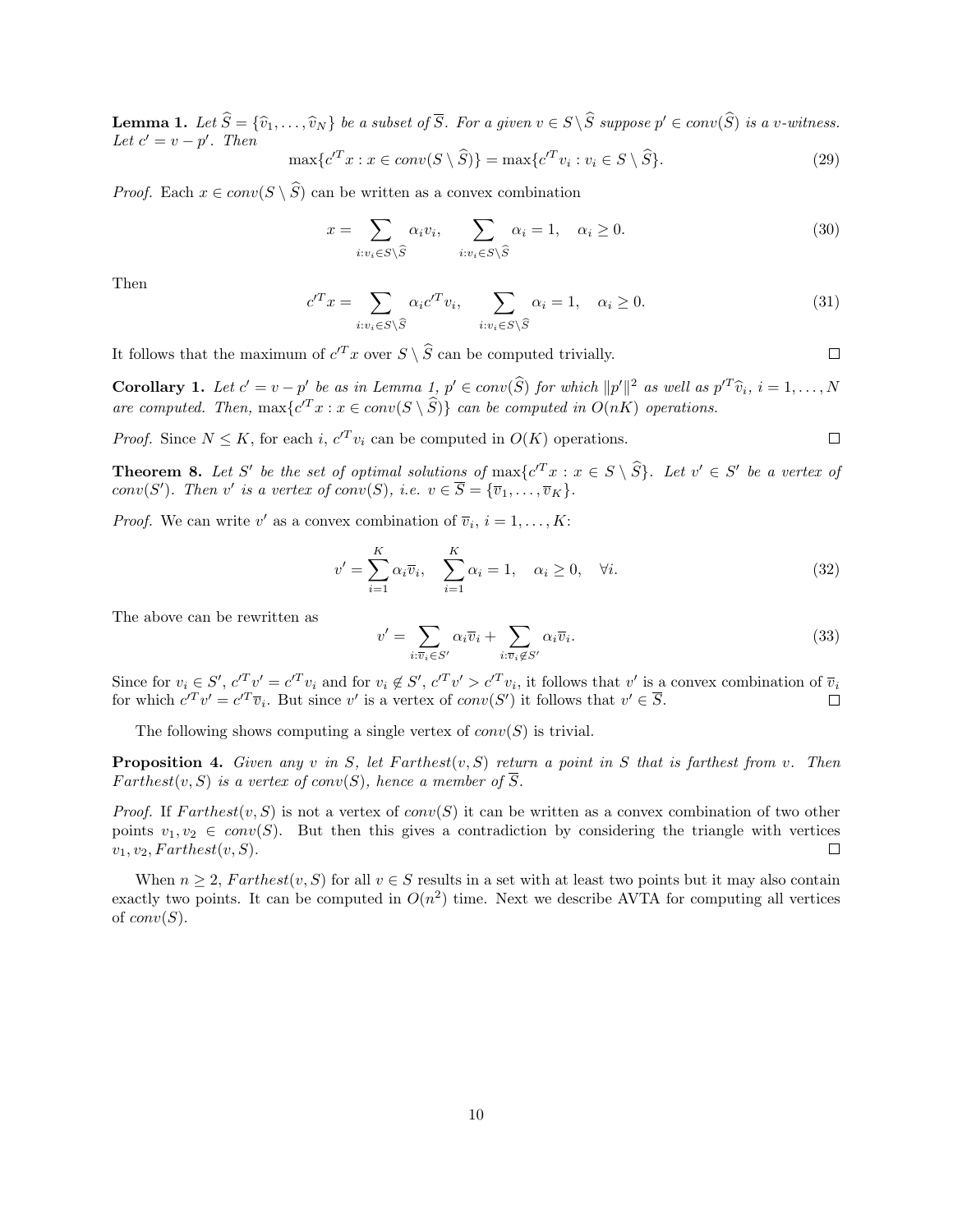AVTA  $(S, \gamma \in (0, 1))$ 

- Step 0. Set  $\widehat{S} = \{Farthest(v, S)\}\)$  for some  $v \in S$ .
- Step 1. Randomly select  $v \in S \setminus \widehat{S}$ .
- Step 2. Call Triangle Algorithm  $(\widehat{S}, v, \gamma/2)$ .
- Step 3. If the output  $p'$  of Step 2 is a v-witness then Goto Step 4. Otherwise,  $p'$  is a  $\gamma/2$ -approximate solution to v. Set  $S \leftarrow S \setminus \{v\}$ . If  $S = \emptyset$ , stop. Otherwise, Goto Step 1.
- Step 4. Let  $c' = v p'$ . Compute S', the set of optimal solutions of  $\max\{c^T x : x \in S \setminus \widehat{S}\}\)$ . Randomly select  $v' \in S'$ .  $v' \leftarrow \text{Farthest}(v', S'), \hat{S} \leftarrow \hat{S} \cup \{v'\}.$
- Step 5. If  $v = v'$ , Goto Step 1. Otherwise, Goto Step 2.

Remark 2. Here we make remarks about the steps of AVTA. In Step 0 AVTA selects the first vertex. In Step 1 it randomly select a v in  $S \setminus \hat{S}$ . In Step 2 AVTA checks if the point v selected in Step 1 is sufficiently close to the convex hull of the current set of vertices,  $\hat{S}$ . If so, in Step 3 v is discarded from further considerations. Otherwise, a v-witness p' is at hand. Step 4 then uses this witness to compute a direction,  $c' = v - p'$ , where the maximization of  $c^T x$  gives a subset S' of S consisting of the optimal solutions. Then a vertex  $conv(S')$ will necessarily be a vertex of  $conv(S)$ . A vertex of  $conv(S')$  is selected by choosing an arbitrary  $v' \in S'$  and computing its farthest point in  $S'$ . It maybe the case that the vertex  $v'$  found in Step 4 coincides with v. Step 5 checks if  $v' = v$  in which case it select a new v in the updated  $S \setminus \widehat{S}$  in Step 1 for consideration. Otherwise, when this new vertex  $v'$  is not v itself, in Step 5 in AVTA v is sent back to Step 2 to be reexamined if v is within  $\gamma R/2$  distance of the convex hull of augmented  $\tilde{S}$ .

**Example 1.** We consider an example of AVTA, see Figure 3. In this example  $S = \{v_1, \ldots, v_{11}\}\$ . Note that the set of vertices is  $\overline{S} = \{v_4, v_{10}, v_6, v_1, v_9, v_2, v_5, v_8\}$ . Suppose the current working subset of vertices  $\overline{S}$  consists of  $\hat{S} = \{v_1, v_9, v_2, v_5\}$  and  $v = v_3$  is randomly selected to be tested if it lies in conv( $\hat{S}$ ). A witness  $p' \in conv(\widehat{S})$  is computed and with  $c' = p' - v$  maximum of  $c'^T x$  over  $conv(\overline{S} \setminus \widehat{S})$  is attained at  $S' = \{v_4, v_7, v_{10}\}.$  Subsequently one of the two points  $v_4$  or  $v_{10}$  will become the next vertex to be placed in  $\widehat{S}_1$ 

The following theorem is one of the main results:

**Theorem 9.** Let  $S = \{v_1, \ldots, v_n\} \subset \mathbb{R}^m$ . Let R be the diameter of S. Let  $\overline{S} = \{\overline{v}_1, \ldots, \overline{v}_K\}$  be the set of vertices of conv(S). Suppose that conv(S) is  $\Gamma_*$ -robust. Let  $\gamma_* = \Gamma_*/R$ .

(1) If a number  $\gamma$  is known satisfying  $0 < \gamma \leq \gamma_*$ , the number of arithmetic operations to compute  $\overline{S}$  is

$$
O\left(nK(m+\frac{1}{\gamma^2})\right).
$$
\n(34)

(2) If only K is known, the complexity of computing  $\overline{S}$  is

$$
O\bigg(\bigg(nK(m+\frac{1}{\gamma_*^2})\bigg)\log\frac{1}{\gamma_*}\bigg). \tag{35}
$$

(3) More generally, given any prescribed  $t \in (0,1)$  in

$$
O\left(nK^{(t)}(m+\frac{1}{t^2})\right) \tag{36}
$$

operations AVTA computes a subset  $\overline{S}^t$  of  $\overline{S}$  of size  $K^{(t)}$  so that the distance from each p in conv(S) to  $conv(\widehat{S})$  is at most tR.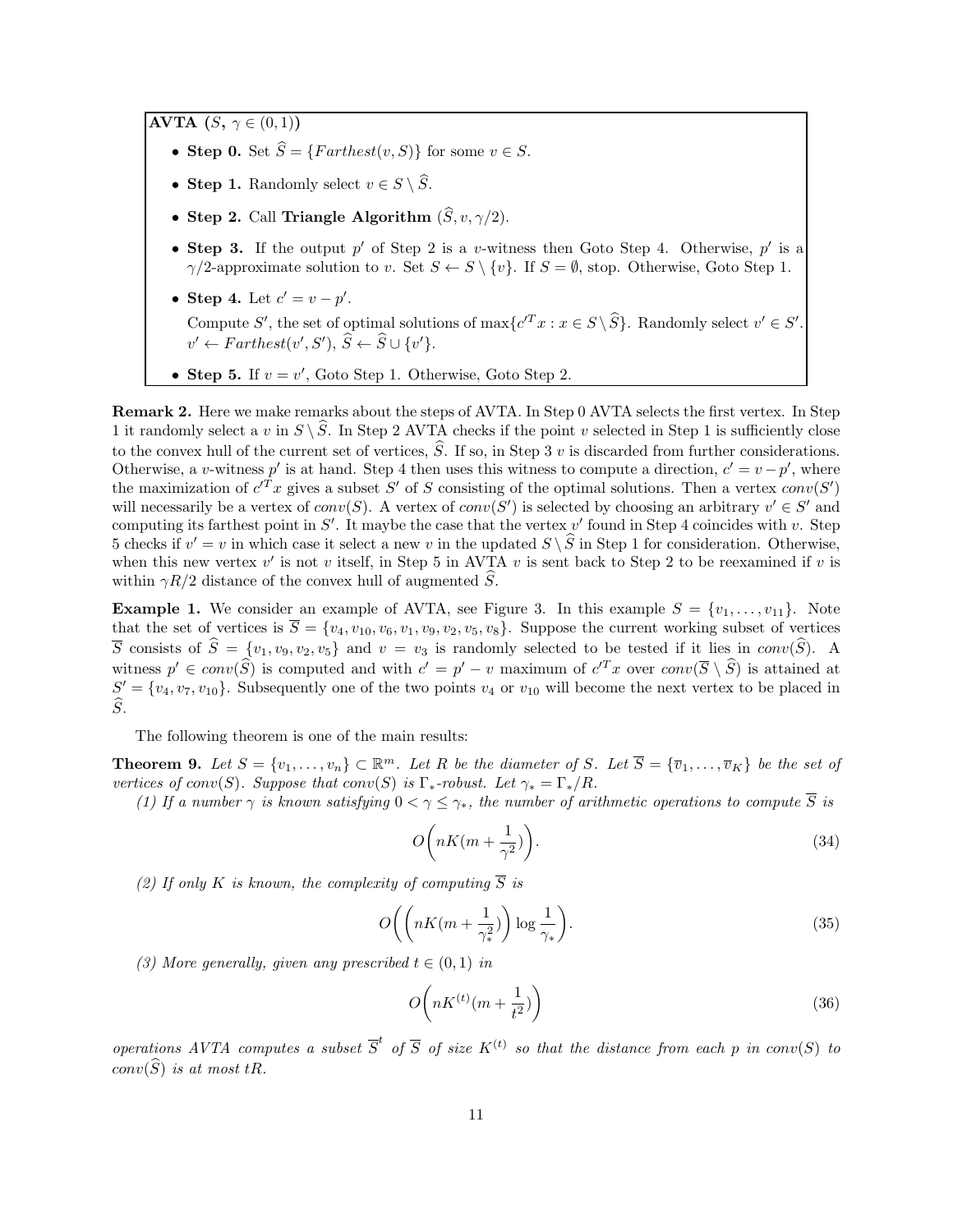

Figure 3: An example where  $\hat{S} = \{v_1, v_9, v_2, v_5\}$ , then  $v = v_3$  is randomly selected from  $S \setminus \hat{S}$  and is tested if it lies in  $conv(\widehat{S})$ . A witness p' is found. Then using  $c' - v - p'$  the set  $S' = \{v_4, v_7, v_{10}\}$  is computed and one of vertices of  $conv(S')$ , i.e.  $v_4$  or  $v_{10}$  is selected for inclusion in  $\widehat{S}$ .

*Proof.* (1): Initially in AVTA the subset  $\hat{S}$  consists of a single element of  $\overline{S}$ . It continues to grow until it reaches  $\overline{S}$ . By Theorem 6 for each  $v \in S \setminus \widehat{S}$  the cost of Step 2 in AVTA is  $O(mK^2 + K/\gamma^2)$ . The needed inner products in Step 2 are  $\hat{v}_i^T \hat{v}_j$ . However, these inner products need to be computed only once and since there are at most K of  $\hat{v}_i$ 's, these inner products can be computed at the cost of  $O(mK^2)$  operations. We can store<br>the values of the inner products in an array. Then we use them again as they arise in subsequent iteration the values of the inner products in an array. Then we use them again as they arise in subsequent iterations. This kind of storing can be done for other inner products that may need to be computed in the course of the algorithm. When a selected v is within the distance of  $\gamma R/2$  to  $conv(S)$ , Step 3 eliminates it from further considerations. If v is not eliminated, it either gives rise to a new vertex  $v' \in \overline{S}$ , or v is a vertex itself. In either case, in order to identify a new vertex of  $\overline{S}$ , after a witness has become available, it requires the minimization of  $c'^T v_i$  as  $v_i$  ranges over current set of vertices,  $S \setminus \widehat{S}$ . Since  $c' = v - p'$ ,  $p' = \sum_{j=1}^N \alpha_j \widehat{v}_j$ , where  $N = |\hat{S}|$ , the evaluation of  $c^T v_i$  requires the computation of  $v^T v_i$ , and  $v_i^T \hat{v}_j$ ,  $j = 1, ..., N$ . This requires  $O(Nm)$  operations. Since such computation is only required of each vertex in  $\overline{S}$ , over all the computation of all  $c^T v_i$  requires  $O((n - K)mK) = O(nmK)$  operations. These together with Theorem 6 imply that the over all complexity is  $O(mK^2 + nmK + nK/\gamma^2)$  which is the claimed complexities in (1).

(2): When only K is known, we execute AVTA, first selecting  $\gamma = 0.5$ . If we compute K vertices with this estimate of  $\gamma_* = \Gamma_*/R$ , we stop. Otherwise, we halve  $\gamma$  and repeat the process. Eventually in  $O(\log(\gamma_*^{-1}))$ calls to AVTA we accumulate all K vertices in  $\overline{S}$ .

(3): For each input  $t \in (0,1)$ , AVTA computes a subset  $\overline{S}^t$  of  $\overline{S}$  with  $K^{(t)}$  elements. The proof of complexity is analogous to the previous cases. Next we prove for each  $p \in conv(S)$ , the distance from p to  $conv(\overline{S})$  is at most tR. We have

$$
p = \sum_{i=1}^{K} \alpha_i \overline{v}_i, \quad \sum_{i=1}^{K} \alpha_i = 1, \quad \alpha_i \ge 0.
$$
 (37)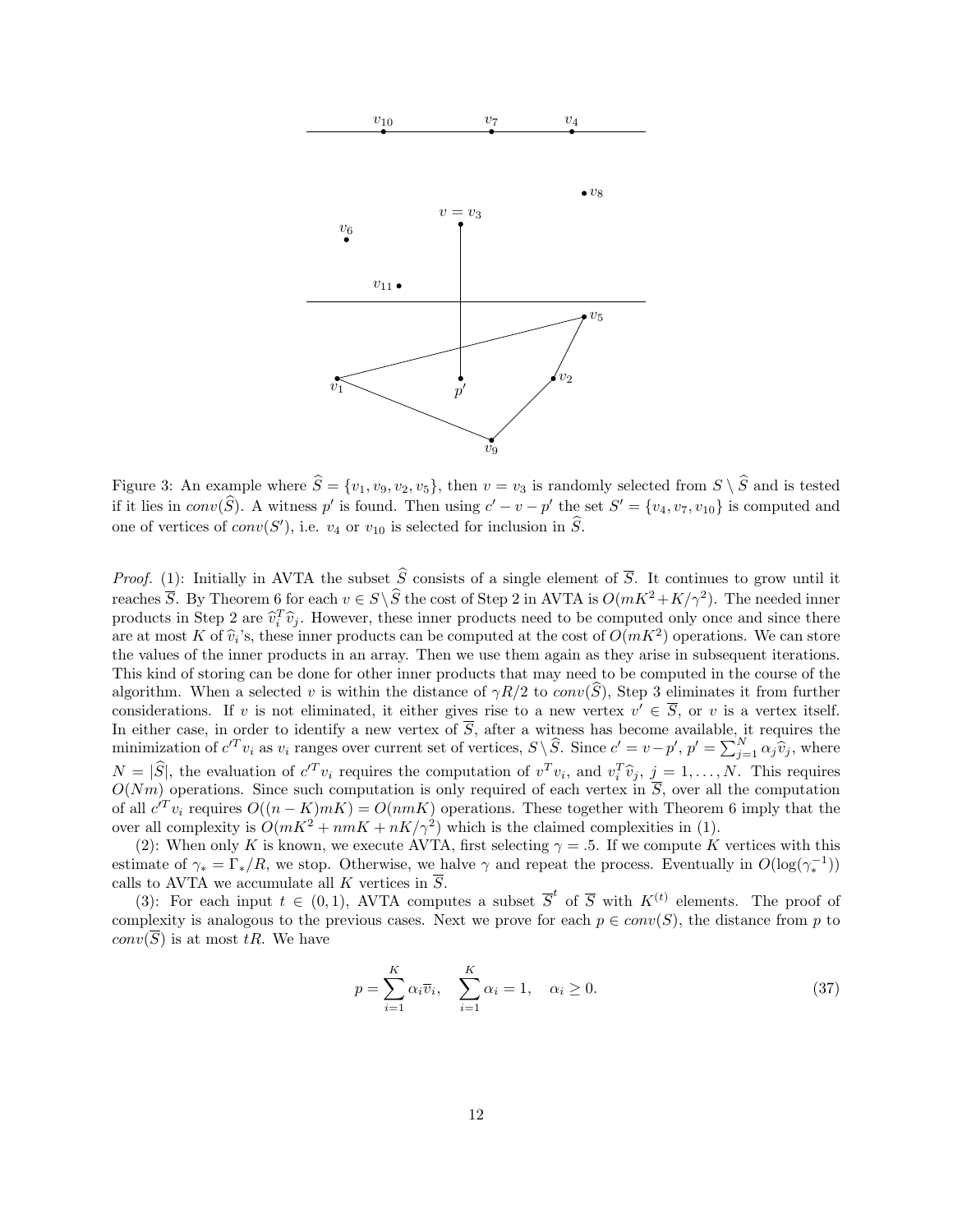For each *i* let  $p_i \in conv(S^t)$  be the closest point to  $\overline{v}_i$ . Now consider

$$
p^t = \sum_{i=1}^K \alpha_i p_i.
$$
\n(38)

Then  $p^t \in conv(S^t)$ . On the other hand, by the triangle inequality

$$
||p - p^{t}|| \le \sum_{i=1}^{K} \alpha_i ||\overline{v}_i - p_i|| \le tR \sum_{i=1}^{K} \alpha_i = tR.
$$
 (39)

$$
\Box
$$

**Remark 3.** If nether K nor an estimate  $\gamma$  to  $\gamma_* = \Gamma_* / R$  are known, initially we select  $t = 0.5$  and with this value of t compute a subset of vertices with  $K^{(t)}$  elements. We can then halve t and repeat the process. Intuitively, if for two consecutive values of t no more vertices are generated we can terminate the process, or decrease t by a factor of four. If Γ<sup>∗</sup> is not too small we will produce a reasonably good subset of S within a reasonable number of calls to AVTA. In either case we are assured of an approximation of  $conv(S)$  according to (3) in Theorem 9.

#### 4.1 Application of AVTA in Solving the Convex Hull Membership

Suppose we wish to solve the convex hull membership problem: Test if a particular point  $p$  lies in  $conv(S)$ ,  $S = \{v_1, \ldots, v_n\}$ . This is equivalent to linear programming and thus can be solved with variety of algorithms, including polynomial-time algorithms, the simplex method, Frank-Wolfe, or triangle Algorithm. Whichever algorithm we use, the number  $n$  plays a role in the complexity. Thus if we compute the set of vertices of conv(S),  $\overline{S}$ , we can then test if p lies in conv( $\overline{S}$ ) with K instead of n. This approach may seem to be inefficient, however depending upon the accuracy to which we wish to solve the problem and the size of  $\gamma_*$ it may result in a more efficient algorithm. The next theorem considers the application of Theorem 9 in solving the convex hull membership problem.

**Theorem 10.** Let  $S = \{v_1, \ldots, v_n\} \subset \mathbb{R}^m$ . Let R be the diameter of S. Let  $\overline{S} = \{\overline{v}_1, \ldots, \overline{v}_K\}$  be the set of vertices of conv(S). Suppose conv(S) is  $\Gamma_*$ -robust. Given any  $0 < \gamma \leq \Gamma_*/R$ , the number of operations to test if for a given  $p \in \mathbb{R}^m$  admits an  $\varepsilon$ -approximate solution is

$$
O\left(nmK + \frac{nK}{\gamma^2} + \frac{K}{\varepsilon^2}\right).
$$
\n(40)

*Proof.* To test if p admits an  $\varepsilon$ -approximate solution can be achieved by first computing the vertices in S, followed by testing if p admits an  $\varepsilon$ -approximate solution in  $conv(S)$ . From Theorem 8 and Theorem 3 it follows that the total complexity is as claimed.  $\Box$ 

**Remark 4.** It is easy to check that for some values of  $\varepsilon < \gamma$  the computations of  $\overline{S}$  followed by testing if p lies in  $conv(\overline{S})$  could be more efficient than solving the convex hull membership without computing  $\overline{S}$ . This is especially true when  $K = o(n)$ .

### 5 AVTA Under Input Perturbation

As in the previous section, we assume  $S = \{v_1, \ldots, v_n\} \subset \mathbb{R}^m$ , R the diameter of S, and  $\overline{S} = \{\overline{v}_1, \ldots, \overline{v}_K\}$ the set of vertices of  $conv(S)$ . Assume  $conv(S)$  is  $\Gamma_*$ -robust.

As before we wish to compute  $\overline{S}$  or a reasonable subset of it. However, in practice the input set S may be not S but a perturbation of S. This changes the set of vertices, robustness parameter and more. We wish to study perturbations under which we can recover the corresponding perturbation of  $\overline{S}$  and extend AVTA to computing this perturbation.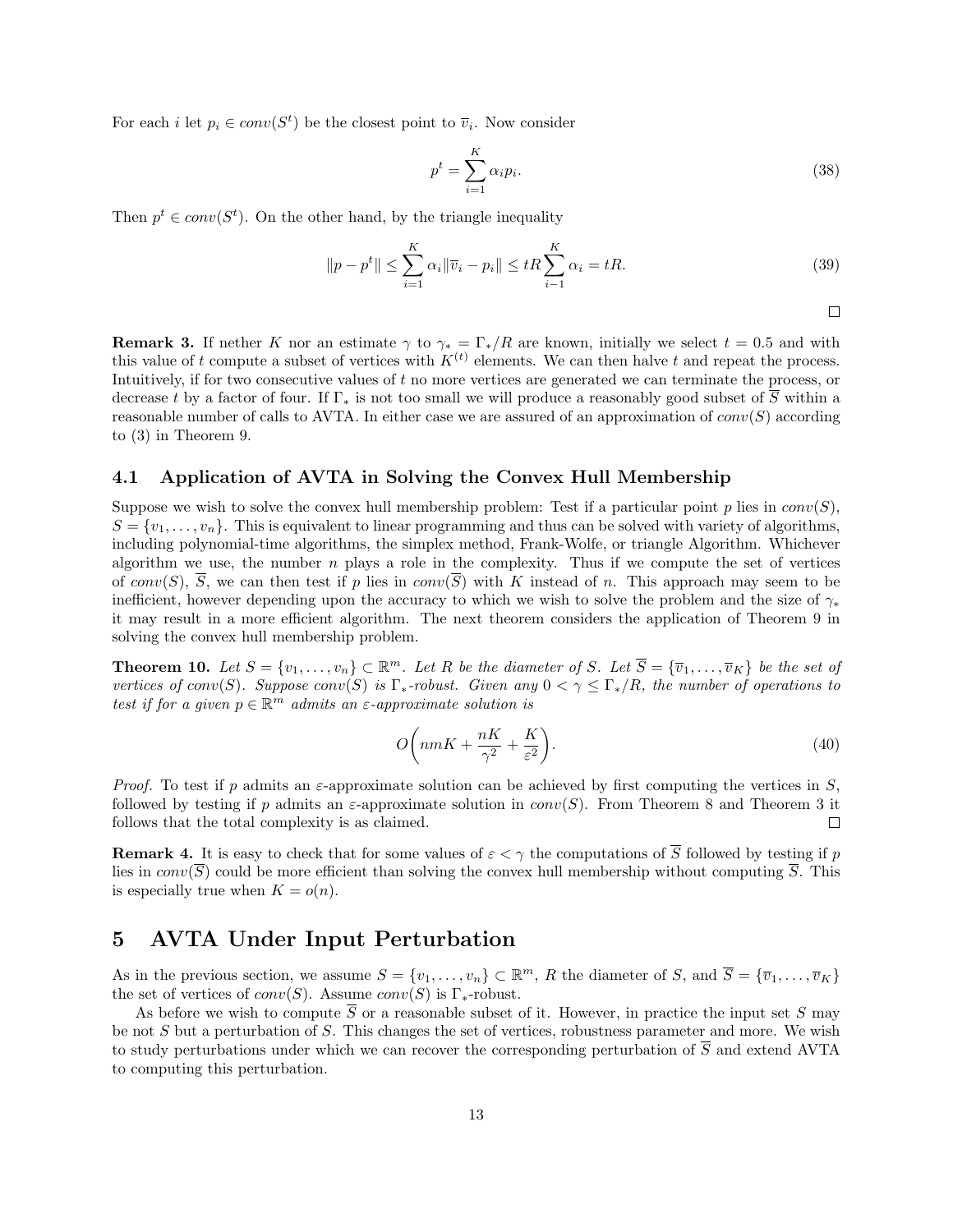**Definition 6.** For a given  $\varepsilon \in (0,1)$  the  $\varepsilon$ -perturbations of S is the set  $S_{\varepsilon}$  defined as

$$
S_{\varepsilon} = \{v_1^{\varepsilon}, \dots, v_n^{\varepsilon}\}, \quad \|v_i - v_i^{\varepsilon}\| \le \varepsilon R. \tag{41}
$$

The  $\varepsilon$ -perturbations of  $\overline{S}$  is the set  $\overline{S}_{\varepsilon}$ , denoted by

$$
\overline{S}_{\varepsilon} = \{\overline{v}_1^{\varepsilon}, \dots, \overline{v}_K^{\varepsilon}\},\tag{42}
$$

where  $\overline{v}_i^{\varepsilon}$  is the perturbation of  $\overline{v}_i$ .

In practice we may be given  $S_{\varepsilon}$  as opposed to S. The first question that arises is: What is the relationship between the vertices of S and those of  $S_{\varepsilon}$ ? Without any assumptions, the vertices of  $conv(S_{\varepsilon})$  could change drastically, even under small perturbations.

Example 2. Consider a triangle with three additional interior points, very close to its vertices. It may be the case that even under small perturbation all six points become vertices, or that the interior points become the new vertices while the vertices become the new interior points. Thus there is a need to make some assumptions before we can say anything about the nature of perturbed points.

We would hope that for appropriate range of values of  $\varepsilon$ ,  $\overline{S}_{\varepsilon}$  would at least be a subset of the set of vertices of  $S_{\varepsilon}$ . First we need a definition.

**Definition 7.** We say  $conv(S)$  is  $\Sigma_*$ -weakly robust if

$$
\Sigma_* = \min\{d(v, conv(S \setminus \{v\})): v \in \overline{S}\}.
$$
\n
$$
(43)
$$

**Example 3.** Suppose that S consists of the vertices of a non-degenerate triangle with vertices  $v_1, v_2, v_3$ . Suppose one additional point is placed inside the triangle. Then clearly  $\Sigma^* < \Gamma^*$ .

More generally we have

**Proposition 5.** Given  $S = \{v_1, \ldots, v_n\}$ , we have

$$
\Sigma_* \le \Gamma_*.\tag{44}
$$

Other than the inequality in Proposition 5,  $\Sigma_*$  and  $\Gamma_*$  corresponding to the set S may seem unrelated, however in the following theorem we establish a relationship between the two that is useful in the analysis of AVTA for computing  $\overline{S}_{\varepsilon}$ .

**Theorem 11.** Let S and  $\overline{S}$  be as before. Suppose conv(S) is  $\Gamma_*$ -robust, also  $\Sigma_*$ -weakly robust. Let  $\rho_* =$  $\min\{d(v_i, v_j) : v_i, v_j \in S, i \neq j\}.$  We have

$$
\Sigma_* \ge \frac{\rho_*}{R} \Gamma_* = \rho_* \gamma_*.
$$
\n(45)

*Proof.* For each vertex  $v \in conv(S)$ , let  $\Gamma_v$  be the distance from v to the convex hull of the remaining vertices in S. Specifically,

$$
\Gamma_v = d(v, conv(\overline{S} \setminus \{v\})).\tag{46}
$$

Also let  $\Sigma_v$  be the distance from v to the convex hull of all other points in S. Specifically,

$$
\Sigma_v = d(v, conv(S \setminus \{v\})).\tag{47}
$$

Clearly we have,

$$
\Sigma_v \le \Gamma_v. \tag{48}
$$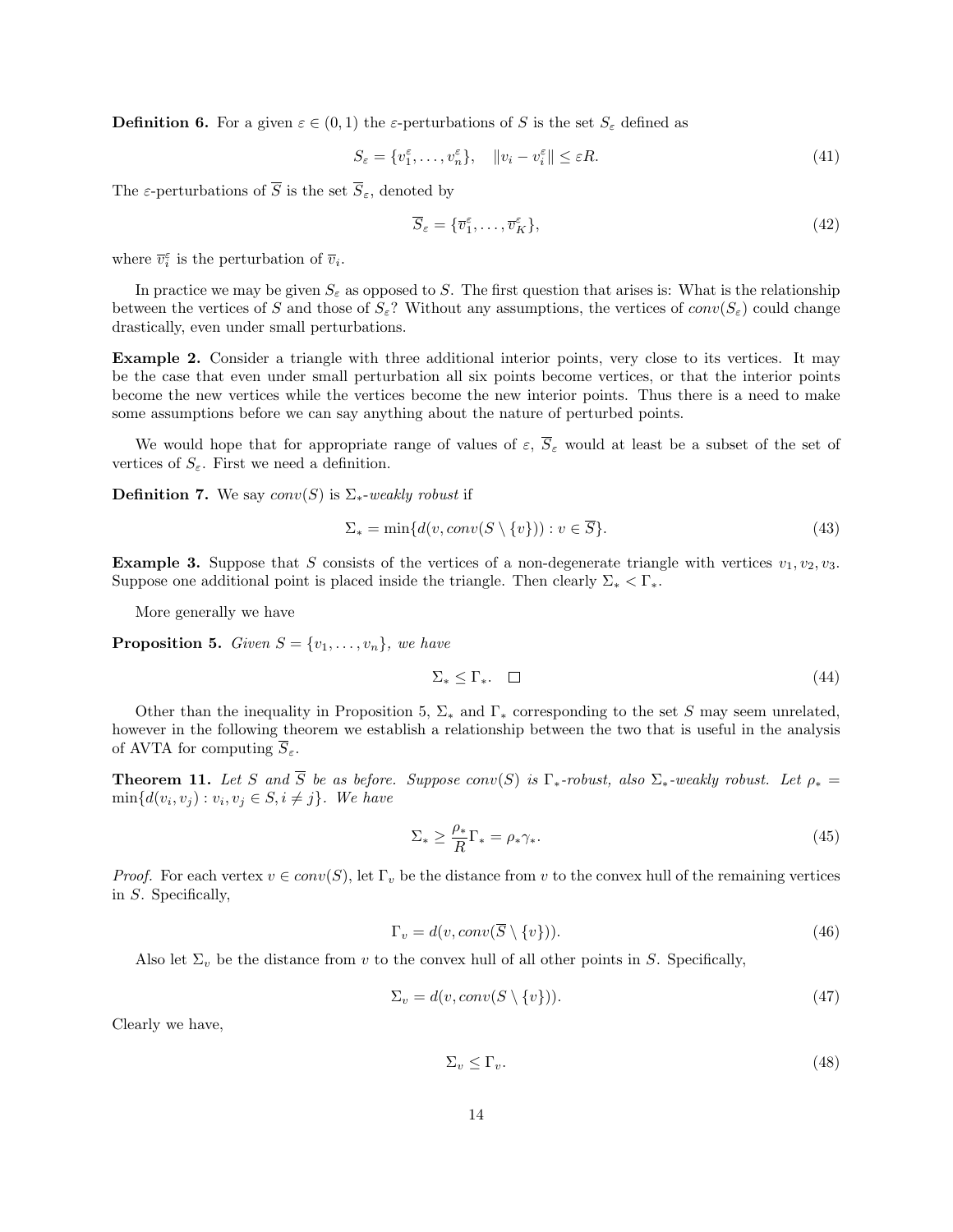Assume v is a vertex for which  $\Sigma_v < \Gamma_v$ . If no such a vertex exists then  $\Sigma_* = \Gamma_*$  (see Figure 4). Let u be the closest point to  $v$  lying in the convex hull of the the other vertices of  $S$ . Thus

$$
\Gamma_v = d(v, u), \quad u \in conv(\overline{S}). \tag{49}
$$

Let  $H_u$  be the hyperplane orthogonal to the line segment vu, passing through u. By definition of u and Carathéodorey's theorem u is a convex combination of vertices of  $conv(S)$  lying on  $H_u$ . Thus for some subset T of  $\overline{S}$ 

$$
u = \sum_{\overline{v}_i \in T \subset \overline{S}} \alpha_i \overline{v}_i, \quad \sum_{\overline{v}_i \in T \subset \overline{S}} \alpha_i = 1, \quad \alpha_i \ge 0.
$$
 (50)

Figure 4 gives a depiction of this property for a simple example. In the example  $u$  is a convex combination of  $\overline{v}$  and  $\overline{v}'$ , vertices of  $conv(S)$  lying in the intersection of  $H_u$  and  $conv(S)$ . Consider one of these vertices, say  $\overline{v}$ . Moving the hyperplane  $H_u$  parallel to itself toward v, it intersects the line segment uv at a unique point w that lies on a facet of  $conv(S \setminus \{v\})$ . Such w exists because  $\Sigma_* < \Gamma_*$ . In other words, if  $H_w$  is a hyperplane parallel to  $H_u$  passing through w, then the region of  $conv(S)$  enclosed between the halfspace defined by  $H_w$  and v contains no point of S in its interior (see shaded area in Figure 4. This implies

$$
\Sigma_v \ge d(v, w). \tag{51}
$$



Figure 4: Given  $v \in \overline{S}$ , u is its closet point in  $conv(\overline{S} \setminus \{v\})$ .  $\overline{v}, \overline{v}' \in \overline{S}$  are vertices of  $conv(S)$  lying on  $H_u$ , the orthogonal hyperplane to line segment  $uv$  at  $u$ .  $u$  is a convex combination of these vertices. Moving  $H_u$  parallel to itself toward v, it intersects the line segment uv at a unique point w lying on a facet of  $conv(S \setminus \{v\})$ . Thus interior of shaded region contains no point of S.

Now consider the intersection of  $H_w$  and each ray connecting v to  $\overline{v}_i \in T$ . Denote this intersection by  $y_i$ . In the figure the intersection of  $H_w$  and the ray connecting  $v\bar{v}$  is denoted by y. By definition of w and Carathéodorey's theorem there must exist a point  $v_j \in S$  lying on  $H_w$ . Furthermore,  $v_j$  can be written as a convex combination of all the  $y_i$ 's. Thus may may write

$$
v_j = \sum_{\overline{v}_i \in T \subset \overline{S}} \beta_i y_i, \quad \sum_{\overline{v}_i \in T \subset \overline{S}} \beta_i = 1, \quad \beta_i \ge 0.
$$
 (52)

Since by definition of  $\rho_*, d(v, v_j) \geq \rho_*,$  at least for one  $y_i$  we must have  $d(v, y_i) \geq \rho_*$ . This implies we could assume  $\overline{v}$  was chosen so that the corresponding y satisfies

$$
d(v, y) \ge \rho_*.\tag{53}
$$

From similarity of the triangles  $\triangle vu\bar{v}$  and  $\triangle vwy$  we may write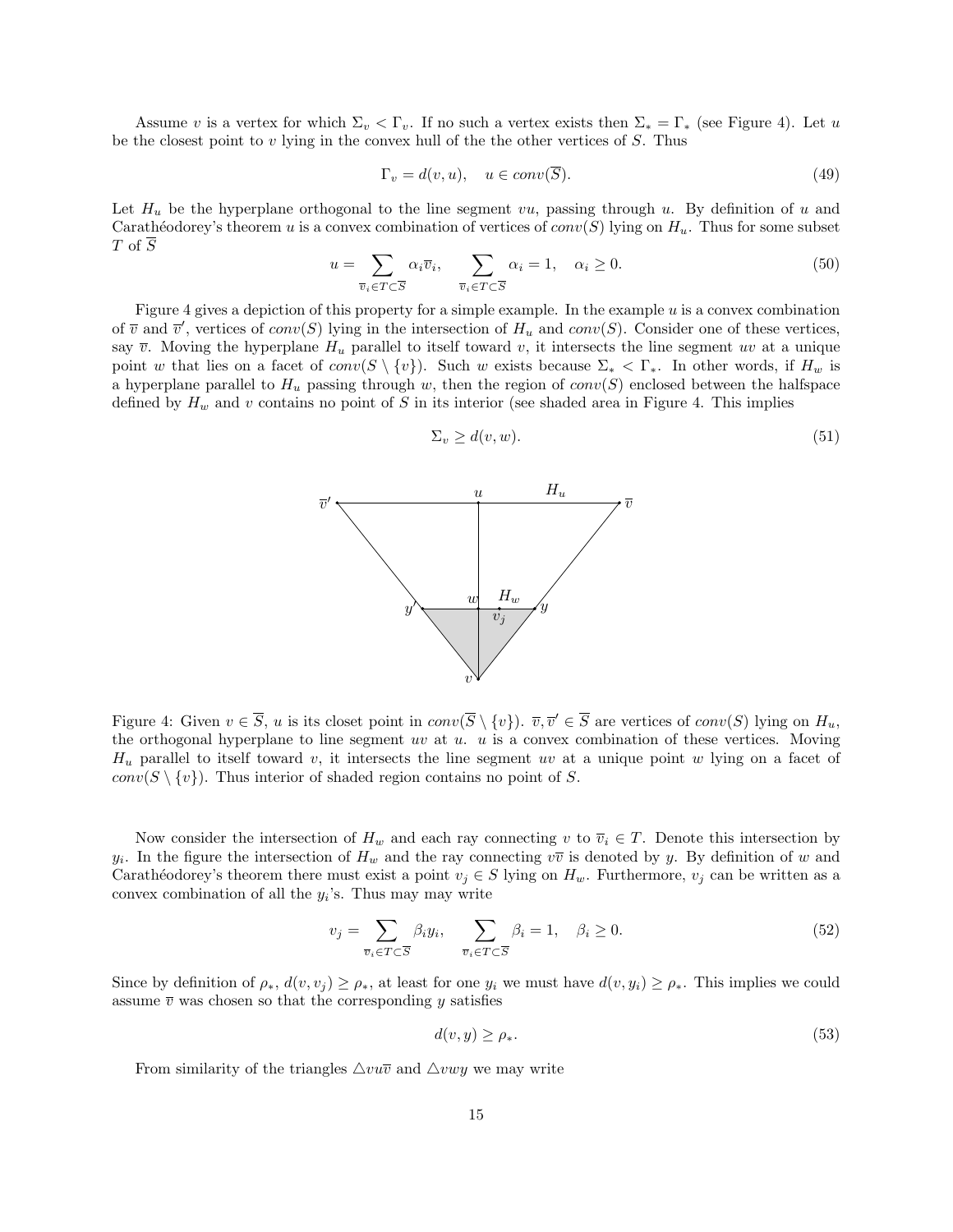$$
\frac{d(v, w)}{\Gamma_v} = \frac{d(v, y)}{d(v, \overline{v})}.
$$
\n(54)

From the definition of R as the diameter of S,  $d(v, \overline{v}) \leq R$ . From (54), (51) and (53) it follows that

$$
\Sigma_v \ge d(v, w) \ge \frac{1}{R} d(v, y) \Gamma_v \ge \frac{1}{R} \rho_* \Gamma_*.
$$
\n(55)

This means we have

$$
\Sigma_* \ge \frac{1}{R} \rho_* \Gamma_*.
$$
\n(56)

$$
\square
$$

In what follows we will derive complexity bounds for computing  $\overline{S}_{\varepsilon}$ . These complexities will in particular depend on  $\Sigma_*$  or any lower bound  $\sigma$  on  $\sigma_* = \Sigma_*/R$ . Theorem 10 implies that we can choose  $\sigma = \rho_* \Gamma_* / R$ .

The following theorem describes a simple condition under which the set of vertices of  $conv(S)$  under perturbation remain to be vertices of the perturbed convex hull.

**Theorem 12.** Let S be as before, R diameter of S. Suppose conv(S) is  $\Sigma_*$ -weakly robust. Suppose  $S_{\varepsilon}$  is an ε-perturbation of S. Let σ be a positive number satisfying  $\sigma \leq \sigma_* = \sum_* /R$ . Assume  $\varepsilon < \sigma/2$ . If  $v \in S$  is a vertex conv(S) and  $v^{\varepsilon} \in S_{\varepsilon}$  its corresponding  $\varepsilon$ -perturbation, then  $v^{\varepsilon}$  is a vertex of conv( $S_{\varepsilon}$ ).

Proof. Suppose  $v^{\varepsilon}$  is not a vertex of  $conv(S_{\varepsilon})$ . Without loss of generality assume  $v = v_1$ . Hence,  $v^{\varepsilon} = v_1^{\varepsilon}$ . Thus  $v^{\varepsilon} \in conv(S_{\varepsilon} \setminus \{v^{\varepsilon}\})$ . We may write

$$
v^{\varepsilon} = \sum_{i=2}^{n} \alpha_i v_i^{\varepsilon}, \quad \sum_{i=2}^{n} \alpha_i = 1, \quad \alpha_i \ge 0.
$$
 (57)

Set

$$
u = \sum_{i=2}^{n} \alpha_i v_i.
$$
\n(58)

On the one hand we have

$$
u - v^{\varepsilon} = \sum_{i=2}^{n} \alpha_i (v_i - v_i^{\varepsilon}).
$$
\n(59)

Then by the triangle inequality

$$
||u - v^{\varepsilon}|| \le \sum_{i=2}^{n} \alpha_i ||v_i - v^{\varepsilon}_i|| \le \sum_{i=2}^{n} \alpha_i \varepsilon R = \varepsilon R.
$$
\n(60)

On the other hand, v is in  $\overline{S}$ . Without loss of generality assume  $v = \overline{v}_1$ . From this assumption and since by (58)  $u \in conv(\overline{S} \setminus {\overline{v}_1})$  we have

$$
u = \sum_{i=2}^{K} \gamma_i \overline{v}_i, \quad \sum_{i=2}^{K} \gamma_i = 1, \quad \gamma_i \ge 0.
$$
\n
$$
(61)
$$

Since  $conv(S)$  is  $\Sigma_*$ -weakly robust on  $\overline{S}$  and  $\sigma \leq \sigma_* = \Sigma_*/R$  we have,

$$
||u - v|| \ge \sigma R. \tag{62}
$$

However, from (60), the fact that  $||v - v^{\epsilon}|| \leq \varepsilon R$  and the triangle inequality we may write.

$$
||u - v|| = ||u - v^{\varepsilon} + v^{\varepsilon} - v|| \le ||u - v^{\varepsilon}|| + ||v^{\varepsilon} - v|| \le \varepsilon R + \varepsilon R = 2\varepsilon R.
$$
\n(63)

This contradicts the assumption that  $2\varepsilon < \sigma$ . Hence  $v^{\varepsilon}$  is a vertex of  $conv(S_{\varepsilon})$ .  $\Box$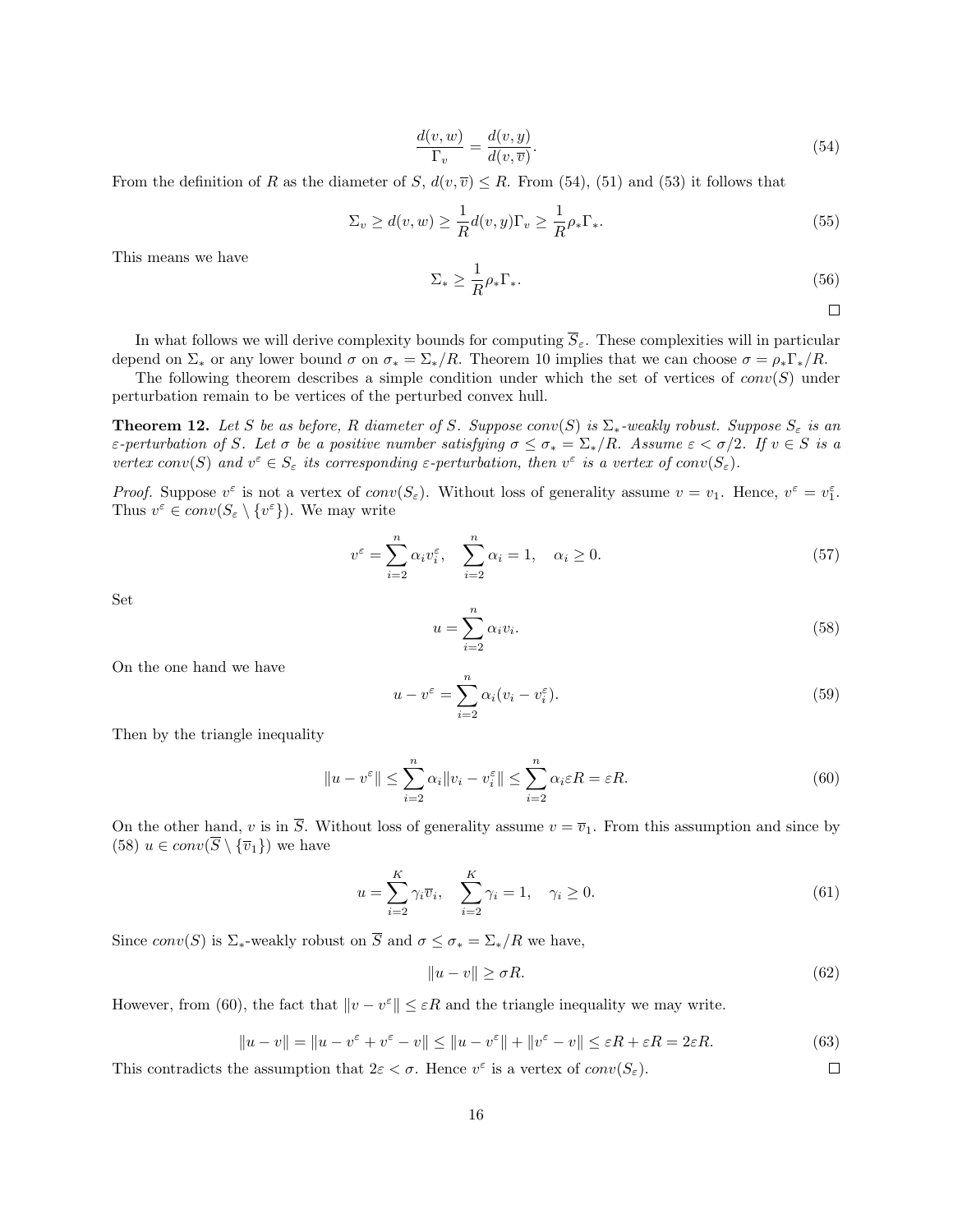**Remark 5.** The theorem implies that if the input to AVTA is  $S_{\epsilon}$  instead of S, AVTA will still return at least K vertices. However, the set of vertices of  $conv(S_{\varepsilon})$  may have more elements than K, possibly all of  $S_{\varepsilon}$ . Moreover, the weakly robustness parameter  $\Sigma_{*}$  will change. We thus need to revise AVTA if we wish to extract the subset  $\overline{S}_{\varepsilon} = {\overline{v}_1^{\varepsilon}, \ldots, \overline{v}_K^{\varepsilon}}$  from the set of vertices of  $conv(S_{\varepsilon})$ .

In what follows we will first show how under a mild assumptions on the relationship between  $\Sigma_*/R$  and ε, AVTA can compute a subset  $\hat{S}_\varepsilon$  of the vertices of  $conv(S_\varepsilon)$  containing  $\overline{S}_\varepsilon$  (Theorem 13). We then show how AVTA can efficiently extract from  $\hat{S}_{\varepsilon}$  the desired set, namely  $\overline{S}_{\varepsilon}$ . The next lemma establishes a lower bound on the week-robustness of  $conv(S_{\varepsilon})$ . It also shows how spurious vertices of  $conv(S_{\varepsilon})$  are situated with respect to the convex hull of the remaining vertices. This will be used in Theorem 13 in pruning such vertices.

**Lemma 2.** Suppose  $conv(S)$  is  $\Sigma_*$ -weakly robust. Suppose  $\varepsilon < \Sigma_*/2R$ . Let  $v^{\varepsilon}$  be any point in  $\overline{S}_{\varepsilon}$ . Let  $\widehat{S}_{\varepsilon}$ ) be any subset of vertices of  $conv(S_{\varepsilon})$  containing  $\overline{S}_{\varepsilon}$ ). Then,

$$
d(v^{\varepsilon}, conv(\widehat{S}_{\varepsilon})) \ge (\Sigma_* - 2\varepsilon R). \tag{64}
$$

Moreover let  $\widehat{v}^{\varepsilon}$  be any (spurious) point in  $\widehat{S}^{\varepsilon} \setminus \overline{S}^{\varepsilon}$ . Then

$$
d(\widehat{v}^{\varepsilon}, conv(\widehat{S}_{\varepsilon} \setminus \{\widehat{v}^{\varepsilon}\})) \le \varepsilon R. \tag{65}
$$

*Proof.* By Theorem 12,  $\overline{S}_{\varepsilon}$  is a subset of vertices of  $conv(S_{\varepsilon})$ . Given  $v^{\varepsilon} \in \overline{S}_{\varepsilon}$ , let v be the corresponding vertex in  $\overline{S}$ . Given  $w^{\varepsilon}$  in  $conv(S_{\varepsilon} \setminus \{v^{\varepsilon}\}),$  let w in  $conv(S \setminus \{v\})$  be the corresponding point, i.e. defined with respect to the same convex combination of corresponding vertices. Then

$$
||v - v^{\varepsilon}|| \le \varepsilon R, \quad ||w - w^{\varepsilon}|| \le \varepsilon R. \tag{66}
$$

From the above it is easy to show

$$
|d(v, w) - d(v^{\varepsilon}, w^{\varepsilon})| \le 2\varepsilon R. \tag{67}
$$

But this implies

$$
d(v, w) - d(v^{\varepsilon}, w^{\varepsilon}) \le 2\varepsilon R. \tag{68}
$$

Equivalently,

$$
d(v, w) - 2\varepsilon R \le d(v^{\varepsilon}, w^{\varepsilon}).
$$
\n(69)

But  $d(v, w) > \sigma_* R = \Sigma_*$ . This proves (64).

To prove (65), let  $\hat{v}$  be the point in S corresponding to  $\hat{v}^{\varepsilon}$ . We have

$$
\widehat{v} = \sum_{i=1}^{K} \alpha_i \overline{v}_i, \quad \sum_{i=1}^{K} \alpha_i = 1, \quad \alpha_i \ge 0.
$$
\n(70)

Define

$$
\widehat{w} = \sum_{i=1}^{K} \alpha_i \overline{v}_i^{\varepsilon}, \quad \sum_{i=1}^{K} \alpha_i = 1, \quad \alpha_i \ge 0.
$$
\n(71)

It is now easy to show

$$
\|\widehat{v}^{\varepsilon} - \widehat{w}\| \le \|\widehat{v}^{\varepsilon} - \widehat{v}\| + \|\widehat{v} - \widehat{w}\| \le 2\varepsilon R. \tag{72}
$$

This proves (65).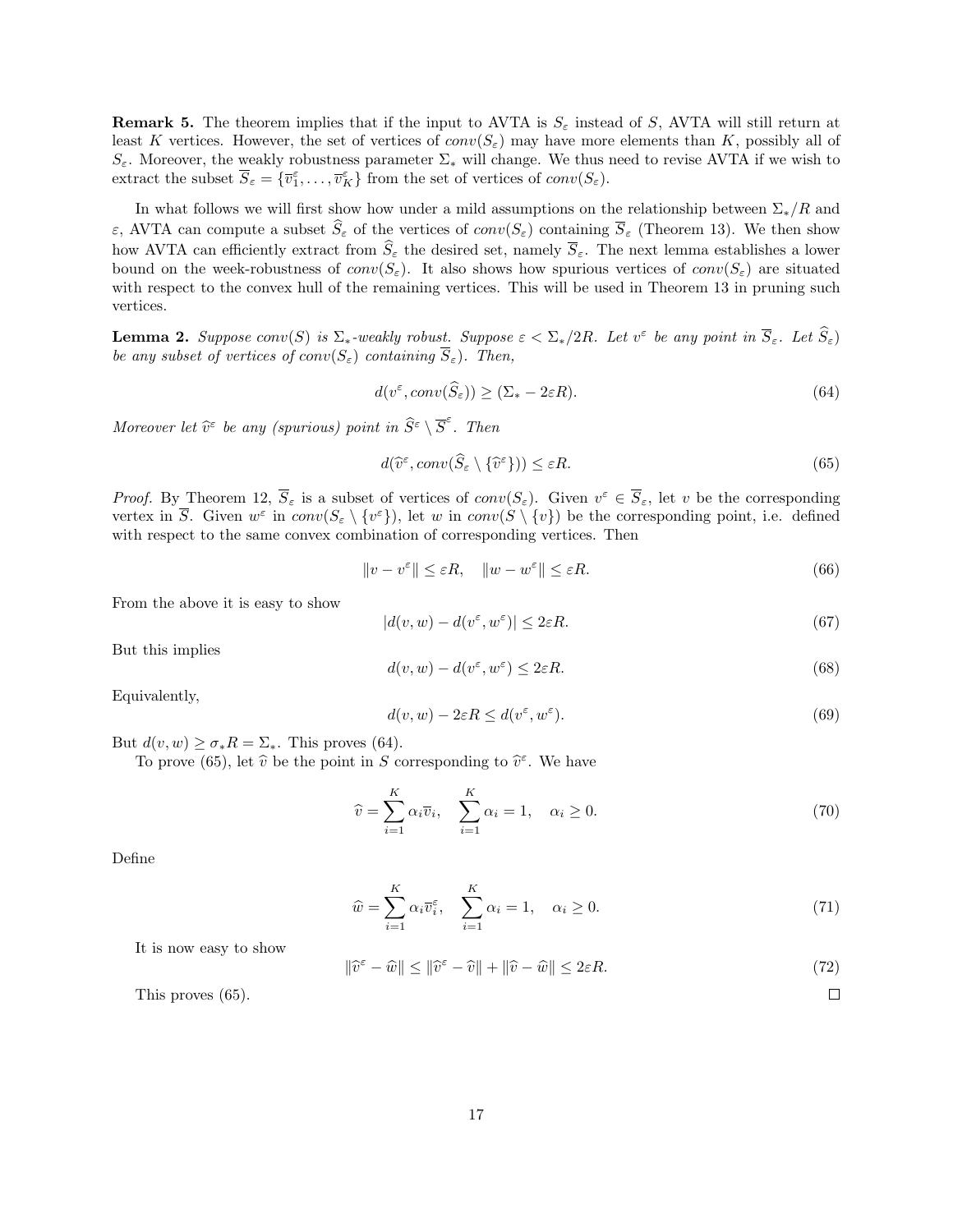**Theorem 13.** Let  $S = \{v_1, \ldots, v_n\} \subset \mathbb{R}^m$ . Assume conv(S) is  $\Sigma_*$ -weakly robust. Suppose  $\varepsilon \leq \Sigma_* / 4R$ .

(i) Given  $\sigma$  satisfying,  $4\varepsilon \leq \sigma \leq \sigma_* = \Sigma_*/R$ , AVTA can be modified to compute a subset  $\widehat{S}_{\varepsilon}$  of the set of vertices of  $S_{\varepsilon}$  containing  $\overline{S}_{\varepsilon}$ , then compute from this subset  $\overline{S}_{\varepsilon}$  itself. If  $K_{\varepsilon}$  is the cardinality of  $\widehat{S}_{\varepsilon}$ , the total number of operations satisfies

$$
O\left(nK_{\varepsilon}(m+\frac{1}{\sigma^2})\right). \tag{73}
$$

(ii) Given  $\gamma$ , satisfying  $4\varepsilon \leq \gamma \rho_* \leq \Gamma_* \rho_* /R = \gamma_* \rho_*$ , AVTA can be modified to compute a subset  $\widehat{S}_\varepsilon$  of the set of vertices of  $S_\varepsilon$  containing  $\overline{S}_\varepsilon$ , then compute from this subset  $\overline{S}_\varepsilon$  itself. If  $K_\varepsilon$  is the cardinality of  $\widehat{S}_\varepsilon$  the total number of operations satisfies

$$
O\bigg(nK_{\varepsilon}(m+\frac{1}{(\rho_{*}\gamma)^{2}})\bigg).
$$
\n(74)

(iii) Given only K, where  $4\varepsilon \leq \sum_{*}/R$ , the number of operations of AVTA to computes  $\overline{S}_{\varepsilon}$  is.

$$
O(nK_{\varepsilon}(m+\frac{1}{\sigma_*^2}))\log(\frac{1}{\sigma_*}).
$$
\n(75)

(iv) More generally, given any  $t \in (0,1)$ , AVTA can be modified to compute a subset  $\overline{S}_{\varepsilon}^{t}$  of the set of vertices of conv $(S_\varepsilon)$  of cardinality  $K_\varepsilon^{(t)}$  so that the distance from each point in conv $(S_\varepsilon)$  to conv $(\overline{S}_\varepsilon^t)$  $\int_{\varepsilon}^{\infty}$  is at most t. In particular, the distance from each point in  $conv(S)$  to  $conv(S_{\varepsilon}^t)$  is at most  $(t+\varepsilon)R$ . The complexity of the computation of  $\overline{S}_{\varepsilon}^t$  $\int_{\varepsilon}$  is

$$
O\bigg(nK_{\varepsilon}^{(t)}(m+\frac{1}{t^2})\bigg). \tag{76}
$$

Proof. By Theorem 12,  $\overline{S}_{\varepsilon}$  is a subset of vertices of  $conv(S_{\varepsilon})$ . Let  $\sigma_{\circ} = (\Sigma_{*}-2\varepsilon R)/R$ . Then since  $\varepsilon \leq \Sigma_{*}/4R$ ,  $\sigma_{\circ} \geq \Sigma_{*}/2R$ . Then by Lemma 2, for each  $v^{\varepsilon} \in \overline{S}_{\varepsilon}$ , we have

$$
d(v^{\varepsilon}, conv(S^{\varepsilon} \setminus \{v^{\varepsilon}\}) \ge \Sigma_*/2R. \tag{77}
$$

Now consider a modification of AVTA that replaces  $\gamma/2$ , by  $\sigma/2$ . Such modified AVTA will compute a subset  $\overline{S}_{\varepsilon}$  of vertices of  $conv(S_{\varepsilon})$  that must necessarily contain  $\overline{S}_{\varepsilon}$ . Analogous to Theorem 9, (1), the complexity of this part is as stated in part (i) of the present theorem.

Now consider  $conv(\hat{S}_{\varepsilon})$  and assume  $v^{\varepsilon}$  is a vertex of it within a distance of less than  $\sigma/2$ , say  $\sigma/4$ . Then by Lemma 2,  $v^{\varepsilon} \notin \overline{S}^{\varepsilon}$ . We can thus apply the Triangle Algorithm to remove any vertex of  $conv(\hat{S}_{\varepsilon})$  that is within a distance of less than  $\sigma/2$  of the convex hull of the other vertices in  $conv(\hat{S}_\varepsilon)$ . Again analogous to Theorem 9 the over all complexity of this step is bounded by

$$
O\left(mK_{\varepsilon}^{2} + \frac{K_{\varepsilon}^{2}}{\sigma_{\circ}^{2}}\right) = O\left(mK_{\varepsilon}^{2} + \frac{K_{\varepsilon}^{2}}{\sigma^{2}}\right).
$$
\n(78)

This is dominated by the complexity of the first part. This proves (i). Proof of (ii) follows from Theorem 11, (45), that  $\gamma \rho_* \leq \sigma_*$ .

To prove (iii), we start by  $\sigma = 1/2$  and run AVTA. Then as previous case prune unwanted vertices. If we end up with  $\overline{S}_{\varepsilon}$ , we are done. If not, we repeat the process with  $\sigma = 1/4$  and so on. Eventually we will recover  $\overline{S}_{\varepsilon}$ .

The proof of (iv) is analogous to the proof of Theorem 12, part (3).

 $\Box$ 

**Remark 6.** Ideally,  $K_{\varepsilon}$  is within a constant multiple of K, in which case the complexities are analogous to those of Theorem 9. In the worst-case  $\hat{S}_{\varepsilon} = S_{\varepsilon}$ , i.e.  $K_{\varepsilon} = n$ . On the other hand, ignoring the size of  $K_{\varepsilon}$ , suppose  $\sigma_{\circ} \geq (\sqrt{n/K})\varepsilon$ , then the complexity of generating the vertices of  $conv(S_{\varepsilon})$  is

$$
O\bigg(nmK_{\varepsilon} + \frac{nK}{\varepsilon^2}\bigg). \tag{79}
$$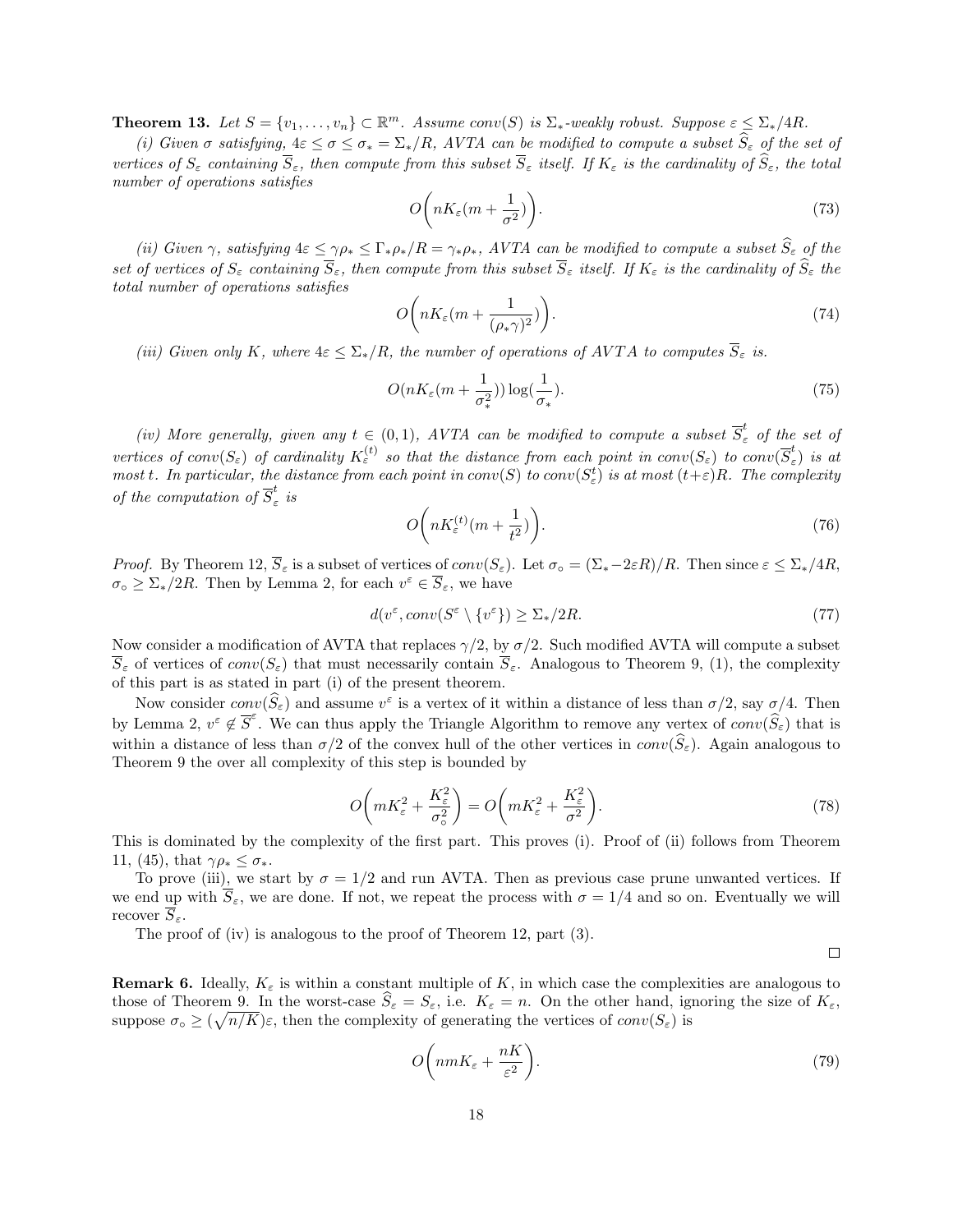### 6 Triangle Algorithm with Johnson-Lindenstrauss Projections

Consider again  $S = \{v_1, \ldots, v_n\} \subset \mathbb{R}^m$ . We wish to compute the subset  $\overline{S} = \{\overline{v}_1, \ldots, \overline{v}_K\}$  of all vertices of  $conv(S)$ . Johnson-Lindenstrauss lemma allows embedding the n points of S in an m'-dimensional Euclidean space, where  $\mathbb{R}^{m'}$ ,  $m' < m$ , via a randomized linear map so that the distances between every pair of points in S and those of their images in  $\mathbb{R}^{m'}$  remain approximately the same, with high probability. More specifically, there is a universal constant c such if  $\varepsilon'$  satisfies,

$$
\frac{c\log n}{m} \le \varepsilon'^2 < 1,\tag{80}
$$

and  $m' < m$  is an integer satisfying

$$
m' \approx \frac{c \log n}{\varepsilon'^2},\tag{81}
$$

then there exists a randomized linear map  $L : \mathbb{R}^m \to \mathbb{R}^{m'}$  so that if  $u_i = L(v_i)$ , and

$$
U = L(S) = \{u_1, \dots, u_n\} \subset \mathbb{R}^{m'},\tag{82}
$$

then for for each  $i, j \in \{1, \ldots, n\}$  we have

$$
\Pr\bigg(d(v_i, v_j)(1 - \varepsilon') \le d(u_i, u_j) \le d(v_i, v_j)(1 + \varepsilon')\bigg) > 1 - \frac{2}{n}.
$$
\n
$$
(83)
$$

The projection of each point takes  $O(m \log n)$  operations so that the overall number of operations to project all the n points is

$$
O(nm\log n). \tag{84}
$$

In this section we consider computing  $\overline{S}$ , the set of vertices of conv(S) by using the Johnson-Lindenstrauss projections and then computing the set of vertices of  $conv(U)$  via AVTA. Let  $\overline{U}$  denote the set of vertices of  $conv(U)$  and let its cardinality be K'. First we state some properties of  $conv(U)$ .

**Lemma 3.** Given  $v \in S$ ,  $L : \mathbb{R}^m \to \mathbb{R}^{m'}$ , a randomized linear map, suppose  $u = L(v)$  is a vertex of conv(U). Then v is a vertex of  $conv(S)$ .

*Proof.* Suppose v is not a vertex of  $conv(S)$ . Then  $v = \sum_{i=1}^{n} \alpha_i v_i$ ,  $\sum_{i=1}^{n} \alpha_i = 1$ ,  $\alpha_i \geq 0$ ,  $i = 1, \ldots, n$ , with some  $0 < \alpha_j < 1$ . By linearity of L we have

$$
u = L(v) = \sum_{i=1}^{n} \alpha_i L(v_i) = \sum_{i=1}^{n} \alpha_i u_i.
$$
 (85)

This implies u is not a vertex of  $conv(U)$ , a contradiction.

 $\Box$ 

 $\Box$ 

The next theorem gives an estimate of the robustness parameters of  $conv(U)$  in terms of those  $conv(S)$ .

**Theorem 14.** Suppose conv(S) is  $\Gamma_*$ -robust and  $\Sigma_*$ -weakly robust. Let  $U = L(S)$ , L a randomized linear  $map, L: \mathbb{R}^m \to \mathbb{R}^{m'}$ . Let m' and  $\varepsilon'$  be related as in (81). If conv(U) is  $\Gamma'_*$ -robust,  $\Sigma'_*$ -weakly robust, then with probability at least  $(1 - 2/n)$ , we have

$$
\Gamma'_* \ge \Gamma_*(1 - \varepsilon'), \quad \Sigma'_* \ge \Sigma_*(1 - \varepsilon'). \tag{86}
$$

*Proof.* Suppose u is a vertex of  $conv(U)$  and  $\hat{U}$  a subset of its vertices not containing u. Let v and  $\hat{S}$  be the preimages of u and  $\hat{U}$  under the linear map L. By Lemma 3 v and the elements of  $\hat{S}$  are all vertices of conv(S). From (83) it is easy to argue that with probability at least  $(1 - 2/n)$  we have

$$
d(u, conv(\widehat{U})) \ge d(v, conv(\widehat{S}))(1 - \varepsilon').
$$
\n(87)

The claimed inequalities follow.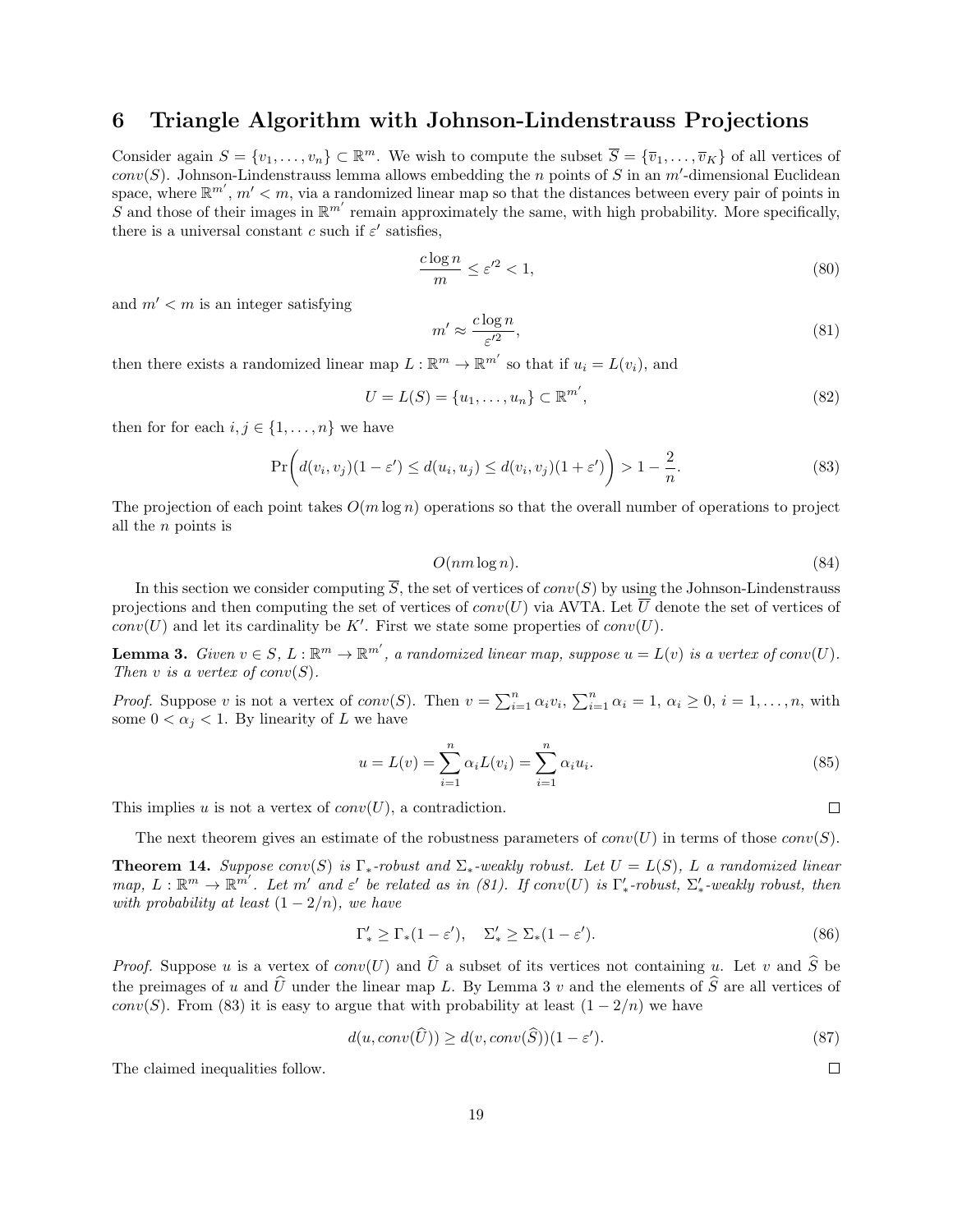From Theorem 14 and Theorem 9 we can state the following:

**Theorem 15.** Given  $S = \{v_1, \ldots, v_n\} \subset \mathbb{R}^m$  let  $U = L(S) = \{u_1, \ldots, u_n\} \subset \mathbb{R}^{m'}$ , L a randomized linear map, m',  $\varepsilon'$  as before. Let  $\overline{U} = {\overline{u_1, \ldots, u_{K_{\varepsilon'}}}}$  be the set of vertices of conv(U). Suppose conv(S) is  $\Gamma_*$ -robust and conv(U) is  $\Gamma'_{*}$ -robust. Then with probability at least  $(1 - 2/n)$ ,

(1) The number of arithmetic operations of AVTA to compute  $\overline{U}$  is

$$
O\left(nK_{\varepsilon'}(m' + \frac{nK_{\varepsilon'}R^2}{\Gamma_*^2})\right) = O\left(\frac{n\log nK_{\varepsilon'}}{\varepsilon'^2} + \frac{nK_{\varepsilon'}}{\gamma_*^2(1-\varepsilon')^2}\right).
$$
\n(88)

(2) Given any prescribed positive  $t \in (0,1)$ , AVTA in

$$
O\left(nK_{\varepsilon'}^t(m'+\frac{1}{t^2})\right) = O\left(\frac{n\log nK_{\varepsilon'}^t}{\varepsilon'^2} + \frac{nK_{\varepsilon'}^t}{t^2}\right) \tag{89}
$$

operations can compute a subset  $\overline{U}^t$  of  $\overline{U}$  of size  $K_{\varepsilon'}^t$  so that the distance from each point in conv $(U)$  to  $conv(\overline{U}^t)$  is at most t.  $\square$ 

Remark 7. The results in this section and the above theorem suggest a heuristic approach as an alternative to using AVTA directly to compute all the vertices of  $conv(S)$ : Compute  $U = L(S)$ , the Johnson-Lindenstrauss projection of  $S$  under a randomized linear map  $L$ . Then apply AVTA to compute all the vertices of  $conv(U)$ ,  $\overline{U}$ . This identifies  $|\overline{U}| \leq K$  vertices of  $conv(S)$ . Next move up to the full dimension and continue with AVTA to recover the remaining vertices of  $conv(S)$ . Alternatively, we can repeat randomized projections and compute the corresponding vertices. We would have to delete duplications which is not difficult, given that we store the computed vertices via their vector of representation of convex combination coefficients. We would expect that when sufficient number of projections are applied all vertices of  $conv(S)$ can be recovered. However, in the remaining of the section we analyze the probability that under a random projection, the projection of a vertex of  $conv(S)$  is a vertex of the projection.

In what follows we first state a result on Johnson-Lindenstrauss random projections on the convex hull membership problem from [39]. Next we state an alternative result.

**Proposition 6.** ([39]) Given  $S = \{v_1, \ldots, v_n\} \subset \mathbb{R}^m$ ,  $p \in \mathbb{R}^m$  such that  $p \notin conv(S)$ , let  $d = min\{d(p, x) :$  $x \in conv(S) \}$  and  $D = \max\{d(p, v_i) : i = 1, ..., n\}$ . Let  $T : \mathbb{R}^m \to \mathbb{R}^k$  be a random linear map. Then

$$
\text{Prob}\bigg(T(p) \notin T(\text{conv}(S))\bigg) \ge 1 - 2n^2 e^{-c(\varepsilon^2 - \varepsilon^3)k} \tag{90}
$$

 $\Box$ 

for some constant c (independent of m, n, k, d, D) and  $\varepsilon < d^2/D^2$ .

**Remark 8.** Note that  $k = O(\ln n/\epsilon^2) = O(\ln nD^4/d^4)$ .

The following is an alternative to Proposition 6 based on the Distance Duality theorem (1) and generally gives a better estimate of  $\varepsilon$ , hence a smaller k than Proposition 6.

**Theorem 16.** Given  $S = \{v_1, \ldots, v_n\} \subset \mathbb{R}^m$ ,  $p \in \mathbb{R}^m$  such that  $p \notin conv(S)$ , let  $d = min\{d(p, x) : x \in S\}$ conv(S)},  $p_* = \text{argmin} \{ d(p, x) : x \in conv(S) \}$  and  $D = \max \{ d(p, v_i) : i = 1, ..., n \}$ . Let

$$
E = \min\left\{\frac{d(p, v_i)}{d(p_*, v_i)} : i = 1, ..., n\right\}.
$$
\n(91)

Let  $T: \mathbb{R}^m \to \mathbb{R}^k$  be a random linear map. Then

$$
\text{Prob}\bigg(T(p) \notin T(\text{conv}(S))\bigg) \ge 1 - 2n^2 e^{-c\varepsilon^2 k},\tag{92}
$$

for some constant c (independent of m, n, k, d, D) and  $\varepsilon < (E-1)/(E+1)$ . Furthermore,  $(E-1)/(E+1)$  $d^2/4D^2$ .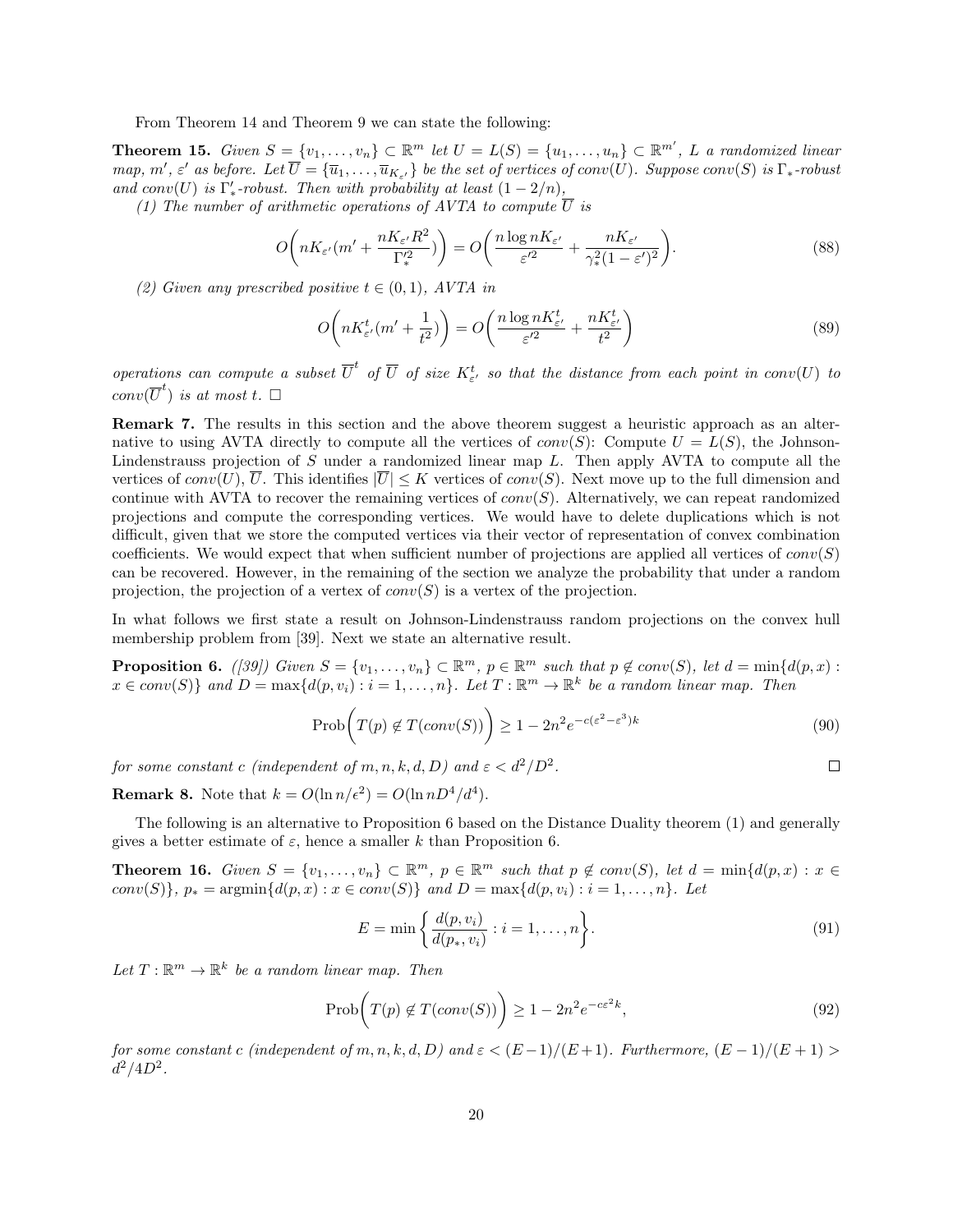*Proof.* Since  $p_*$  is the closest point to p in conv(S), it is easy to show that it is a p-witness, i.e.

$$
d(p_*, v_i) < d(p, v_i), \quad \forall i = 1, \dots, n. \tag{93}
$$

Let  $\bar{p} = T(p), \bar{p}_* = T(p_*),$  and for  $i = 1, \ldots, n, \bar{v}_i = T(v_i)$ . We now consider the set of  $n+1$  points  $\{v_0 = p, v_1, \ldots, v_n\}$  and their random projections and find condition on  $\varepsilon$  such that  $\overline{p}_*$  will be an  $\overline{p}_-$ pivot with respect to  $T(conv(S))$ , probabilistically. By the Johnson-Lindenstrauss Lemma we have,

$$
\text{Prob}\bigg((1-\varepsilon)d(v_i, v_j) \le d(\overline{v}_i, \overline{v}_j) \le (1+\varepsilon)d(v_i, v_j)\bigg) \ge 1 - 2(n+1)^2 e^{-c\varepsilon^2 k},\tag{94}
$$

for some constant c (independent of m, n, k). From (94) and definition of E, for each  $i = 1, \ldots, n$  with probability at least  $1 - 2(n+1)^2 e^{-c \varepsilon^2 k}$  we have,

$$
d(\overline{p}_*, \overline{v}_i) \le (1+\varepsilon)d(p_*, v_i) \le \frac{(1+\varepsilon)}{E}d(p, v_i) \le \frac{(1+\varepsilon)}{(1-\varepsilon)}\frac{1}{E}d(\overline{p}, \overline{v}_i).
$$
\n(95)

Note that assuming  $n \geq 2$ ,  $1 < E < \infty$ . We thus restrict  $\varepsilon$  to satisfy

$$
\frac{(1+\varepsilon)}{(1-\varepsilon)}\frac{1}{E} < 1.\tag{96}
$$

Equivalently,

$$
\varepsilon < \frac{E-1}{E+1}.\tag{97}
$$

Thus with  $\varepsilon$  satisfying the above,  $\overline{p}_*$  is a witness with high probability.

Next we find a lower bound on the right-hand-side of the above. Since E is finite,  $E = d(p, v_i)/d(p_*, v_j)$ for some j, i.e.  $p_* \neq v_j$ . Consider the triangle with vertices p,  $v_j$  and  $p_*$ . With  $d(p, p_*)$  and  $d(p, v_j)$  fixed, the maximum value of  $d(p_*, v_j)$  is  $\sqrt{d^2(p, v_i) - d^2(p, p_*)}$ . Using this we may write

$$
E = \frac{d(p, v_j)}{d(p_*, v_j)} \ge \frac{d(p, v_j)}{\sqrt{d^2(p, v_i) - d^2(p, p_*)}} = \frac{1}{\sqrt{1 - d^2(p, p_*)/d^2(p, v_j)}}.
$$
\n(98)

But  $d(p, p_*) = d$  and  $d(p, v_j) \leq D$ . Thus

$$
E \ge \frac{1}{\sqrt{1 - d^2/D^2}} = \frac{D}{\sqrt{D^2 - d^2}}.\tag{99}
$$

The function  $(x - 1)/(x + 1)$  is monotonically increasing. Thus from (100) we have

$$
\frac{E-1}{E+1} \ge \frac{D - \sqrt{D^2 - d^2}}{D + \sqrt{D^2 + d^2}} = \frac{d^2}{(D + \sqrt{D^2 - d^2})^2} \ge \frac{d^2}{4D^2}.
$$
\n(100)

**Remark 9.** We would expect that  $(E-1)/(E+1)$  is generally a larger number than  $d^2/4D^2$ . Thus Theorem 16 gives generally a better estimate of  $\varepsilon$  and k than those of Proposition 6. An additional advantage of Theorem 16 is that it shows the applicability of the Triangle Algorithm in solving the convex hull membership problem using random projections.

We now state a corollary of the theorem on computation of all vertices of  $conv(S)$ .

**Corollary 2.** Given  $S = \{v_1, \ldots, v_n\} \subset \mathbb{R}^m$ , suppose conv(S) is  $\Gamma_*$ -robust. Let R be the diameter of S. Suppose  $v_j$  is a vertex of conv(S). Let  $T : \mathbb{R}^m \to \mathbb{R}^k$  be a random linear map. Then the probability that  $T(v_j)$  is a vertex of  $T(conv(S))$  is at least  $1-2n^2e^{-c\varepsilon^2k}$ , for some constant c (independent of m, n, k) and  $\varepsilon < \gamma_*^2/4.$ 

*Proof.* We apply the previous theorem with  $v_i$  as b and considering the probability that under a random projection of  $v_j$  lies in projection of the convex hull of the remaining points. Note that  $d(v_j, conv(S \setminus \{v_j\}) \geq$  $\Gamma_*$  and  $\max\{d(v_j, v_i): v_i \in S \setminus \{v_j\} \leq R$ . Thus we can replace for  $b/D$  in (100) in the previous theorem by  $\gamma_* = \Gamma_*/R$ . Thus we can write  $(E-1)/(E+1) \geq \gamma_*^2/4$ . This gives the upper bound on  $\varepsilon$ .  $\Box$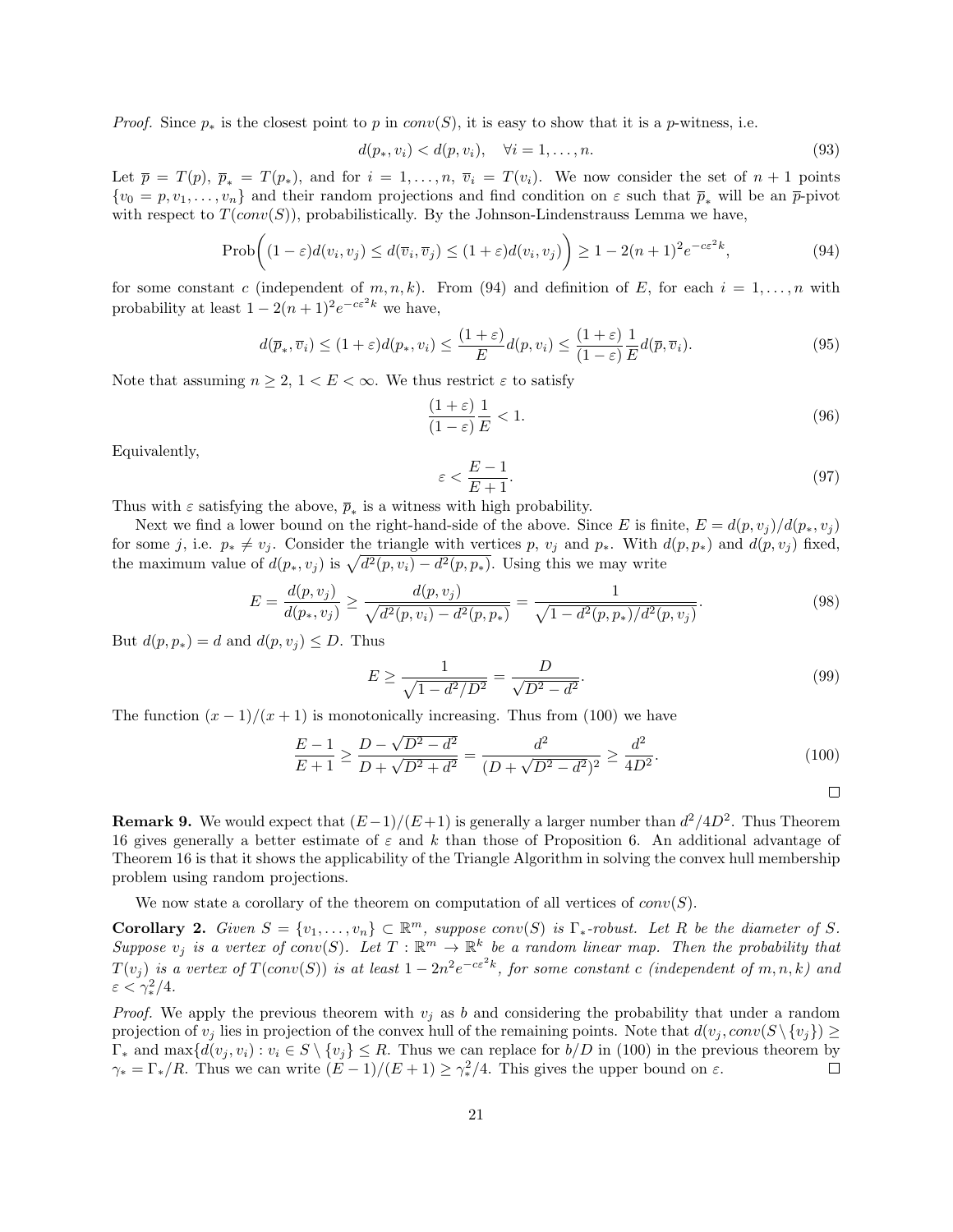#### 6.1 AVTA Under Perturbation and Johnson-Lindenstrass Projection

Let  $S_{\varepsilon}$  be as before and  $U_{\varepsilon}$ , a subset of  $\mathbb{R}^{m'}$  the perturbation of U. Let  $\overline{U}_{\varepsilon}$  be the perturbation of  $\overline{U}$ . Based on the results in this section and previous complexity bounds we have

**Theorem 17.** Let  $S = \{v_1, \ldots, v_n\} \subset \mathbb{R}^m$ . Assume conv(S) is  $\Sigma_*$ -weakly robust. Suppose  $\varepsilon < \Sigma_*/4R$ . Let  $\sigma_{\circ} = \overline{(\Sigma_{*} - 2\varepsilon R)/R} = \sigma_{*} - 2\varepsilon$ . Then with probability at least  $(1 - 2/n)$ ,

(i) AVTA can be modified to compute a subset  $\widehat{U}_{\varepsilon}$  of  $U_{\varepsilon}$ , of cardinality  $K_{\varepsilon\epsilon'}$  such that it contains  $\overline{U}_{\varepsilon}$ . Then AVTA can compute from this subset  $\overline{U}_{\varepsilon}$  itself, where the total number of operations satisfies

$$
O\bigg(n m' K_{\varepsilon \varepsilon'} + \frac{n K_{\varepsilon \varepsilon'}}{\sigma_0^2 (1 - \varepsilon')^2}\bigg) = O\bigg(\frac{n \log n K_{\varepsilon \varepsilon'}}{\varepsilon^2} + \frac{n K_{\varepsilon \varepsilon'}}{\sigma_0^2 (1 - \varepsilon')^2}\bigg). \tag{101}
$$

(ii) Given any prescribed positive  $t \in (0,1)$ , in

$$
O\left(\frac{n\log nK_{\varepsilon\varepsilon'}^{(t)}}{\varepsilon^2} + \frac{nK^{(t)}\varepsilon\varepsilon'}{\overline{\sigma}_o^2(1-\varepsilon')^2}\right) \tag{102}
$$

operations the modified AVTA can compute a subset  $U^t_\varepsilon$  of  $\overline{U}_\varepsilon$  of size  $K_{\varepsilon\varepsilon'}^{(t)}$  so that the distance from each point in  $conv(U_{\varepsilon})$  to  $conv(U_{\varepsilon}^t)$  is at most t.

### 7 Applications

While the modified AVTA algorithm comes with theoretical guarantees, in certain cases the algorithm might output many more vertices,  $K_{\varepsilon}$ , than desired. Here we present a practical implementation that always outputs exactly K vertices, provided K is known. When K is unknown, our experiments in the next section reveal that the algorithm can automatically detect a slightly larger set that contains a good approximation to the K vertices of interest. Notice that we want a fast way to detect good approximations to the original vertices of the set S and prune out spurious points, i.e., additional vertices of the set  $S_{\varepsilon}$ . The key insight on top of the AVTA algorithm is the following: If the perturbed set is randomly projected onto a lower dimensional space, it is more likely for an original vertex to still be a vertex than for a spurious vertex. Using this insight the algorithm outlined below runs the modified AVTA algorithm over several random projections and outputs the set of points that appear as vertices in many random projections.

> AVTA with multiple random projections  $(S = \{v_1, \ldots, v_n\}, K, \gamma, M)$ • Step 0. Set  $Freq \leftarrow 0^{|S|}$ . • Step 1. For  $i = 1$  to M:  $-S' \leftarrow S$ : Project data on to randomly chosen  $\frac{4\log(n)}{\epsilon^2}$  dimensions.  $- \hat{S} \leftarrow \text{AVTA}(S', \gamma)$ – For each  $d_j \in \hat{S}$ ,  $Freq[j] = Freq[j] + 1$ . • Step 2. Output top  $K$  frequent vertices.

We now show how AVTA can be used to solve various problems in computational geometry and machine learning.

Application of AVTA in Linear Programming: Consider linear programming feasibility problem of testing if  $P = \{x \in \mathbb{R}^n : Ax = b, x \ge 0\}$  is nonempty, where A is  $m \times n$ ,  $b \in \mathbb{R}^n$ . Suppose n is much larger than  $m$ . If we reduce the size of  $A$  the problem would be more efficiently solvable, no matter what algorithm we use to solve it.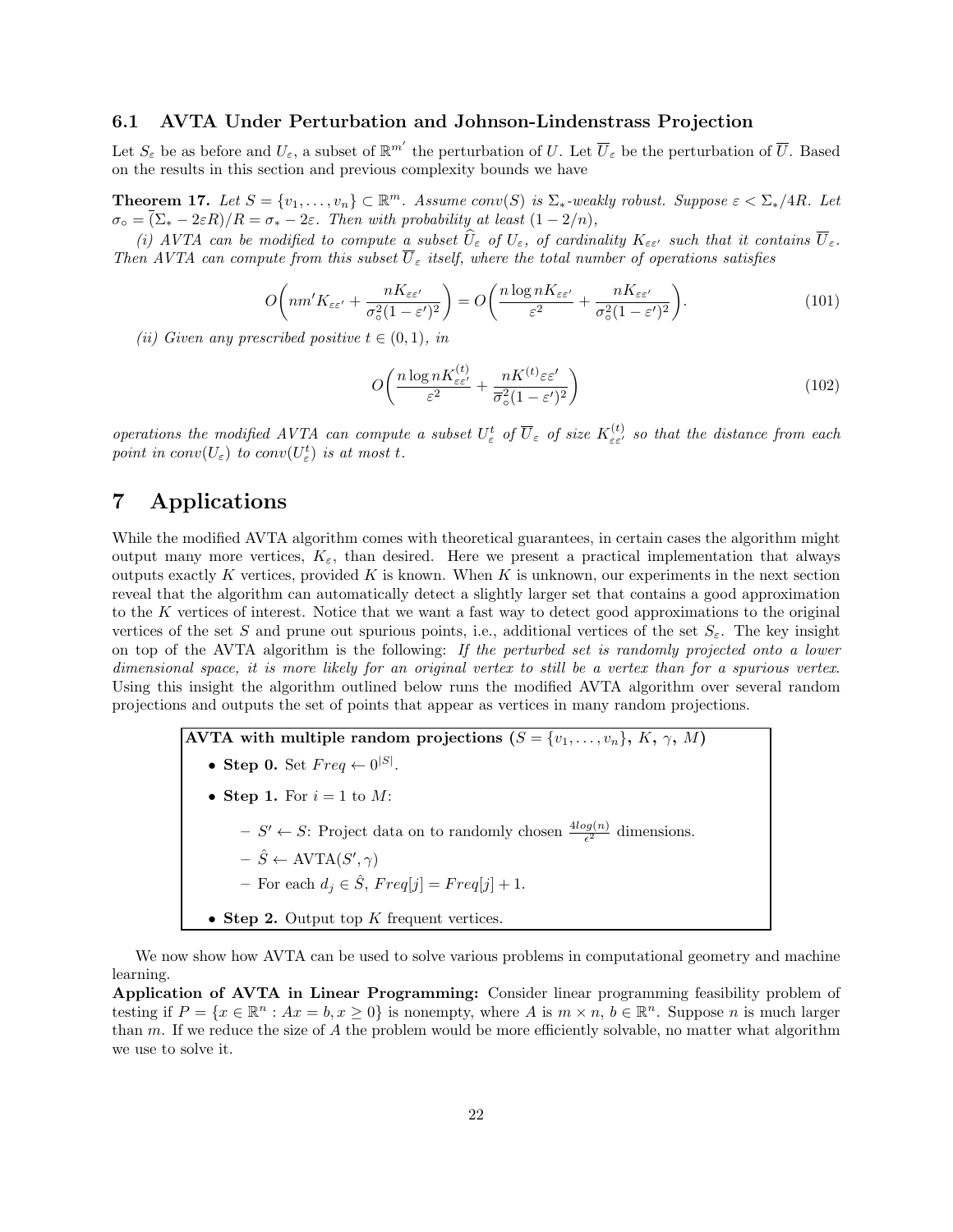**Proposition 7.** Given  $P = \{x \in \mathbb{R}^n : Ax = b, x \ge 0\}$ , let conv(A) denote the convex hull of columns of A. Let A' denote the  $m \times n'$  submatrix A whose columns form the set of all vertices of conv(A). Let

$$
P' = \{x' \in \mathbb{R}^{n'} : A'x' = b, x' \ge 0\}.
$$
\n(103)

Then  $P$  is feasible if and only  $P'$  is feasible.

*Proof.* Clearly, if P' is feasible then P is feasible. Assume P is feasible. Thus for some  $x \in \mathbb{R}^n$ ,  $x \ge 0$ ,  $Ax = b$ . Denote the columns of A by  $a^{(i)}$ . Then each  $a^{(i)}$  is a convex combination of columns of A'. That is, for each  $i = 1, \ldots, n$ , there exists

$$
\alpha^{(i)} \in S_{n'} = \{ s \in \mathbb{R}^{n'} : \sum_{i=1}^{n'} s_i = 1, s \ge 0 \},\tag{104}
$$

where

$$
a^{(i)} = A' \alpha^{(i)}.
$$
\n(105)

Thus

$$
Ax = \sum_{i=1}^{n} x_i a^{(i)} = \sum_{i=1}^{n} x_i A' \alpha^{(i)} = A' \sum_{i=1}^{n} x_i \alpha^{(i)}.
$$
 (106)

Letting

$$
x' = \sum_{i=1}^{n} x_i \alpha^{(i)},
$$
\n(107)

 $\Box$ 

 $A'x' = b, x' \ge 0.$ 

**Proposition 8.** Assume  $P = \{x \in \mathbb{R}^n : Ax = b, x \ge 0\}$  is nonempty. Consider the linear program  $\min\{c^T x : x \in P\}$ . Let B be the  $(m+1) \times n$  matrix whose first row is  $c^T$  and the remaining rows are A. Let B' be the  $(m + 1) \times n'$  matrix whose columns form the vertices of the convex hull of the columns of B. Let  $c^{\prime T}$  be the first row of B' and A' the remaining  $m \times n'$  submatrix of B'. Then

$$
\min\{c^T x : Ax = b, x \ge 0\} = \min\{c^T x : A'x' = b, x' \ge 0\}.
$$
\n(108)

*Proof.* Consider any feasible solution  $x_0$  of original LP. Then by Proposition 7 the set  $\{c^T x' = c^T x_0, A' x' = c^T x_0\}$  $b, x' \geq 0$  is feasible. This implies the original LP has a finite optimal value if and only if the restricted problem does. In particular, the optimal objective values of the two problems coincide.  $\Box$ 

The above propositions imply that AVTA has potential applications in the reduction of the LP feasibility or optimization, whether we solve the problem via simplex method or other methods.

AVTA for topic modeling in the presence of anchor words: Arora et al. [2] provide a practical algorithm for topic modeling with provable guarantees. Their algorithm works under the assumptions that the topic-word matrix is *separable*. In particular, they assume that corresponding to each topic  $i$ , there exists an anchor word  $w_i$  that has a non zero probability of appearing only under topic i. Under this assumption, the algorithm of [2] consists of two stages: a) find the anchor words, and b) use the anchor words to learn the topic word matrix. The problem of finding anchor words corresponds to finding the vertices of the convex hull of the word-word covariance matrix. They propose an algorithm named *fast anchor words* in order to find the vertices. Since AVTA works in general setting, we can instead use AVTA to find the anchor words. Additionally, the fast anchor words algorithm needs to know the value of the number of anchor words, as an input. On the other hand, from the statements of Theorems 9 and 13 it is easy to see that AVTA can work in a variety of settings when other properties of the data are known such as the robustness. We argue that robustness is a parameter that can be tuned in a better manner than trying different values of the number of anchor words. In fact, one can artificially add random noise to the data and make it robust up to certain value. One can then run AVTA with the lower bound on robustness as input and let the algorithm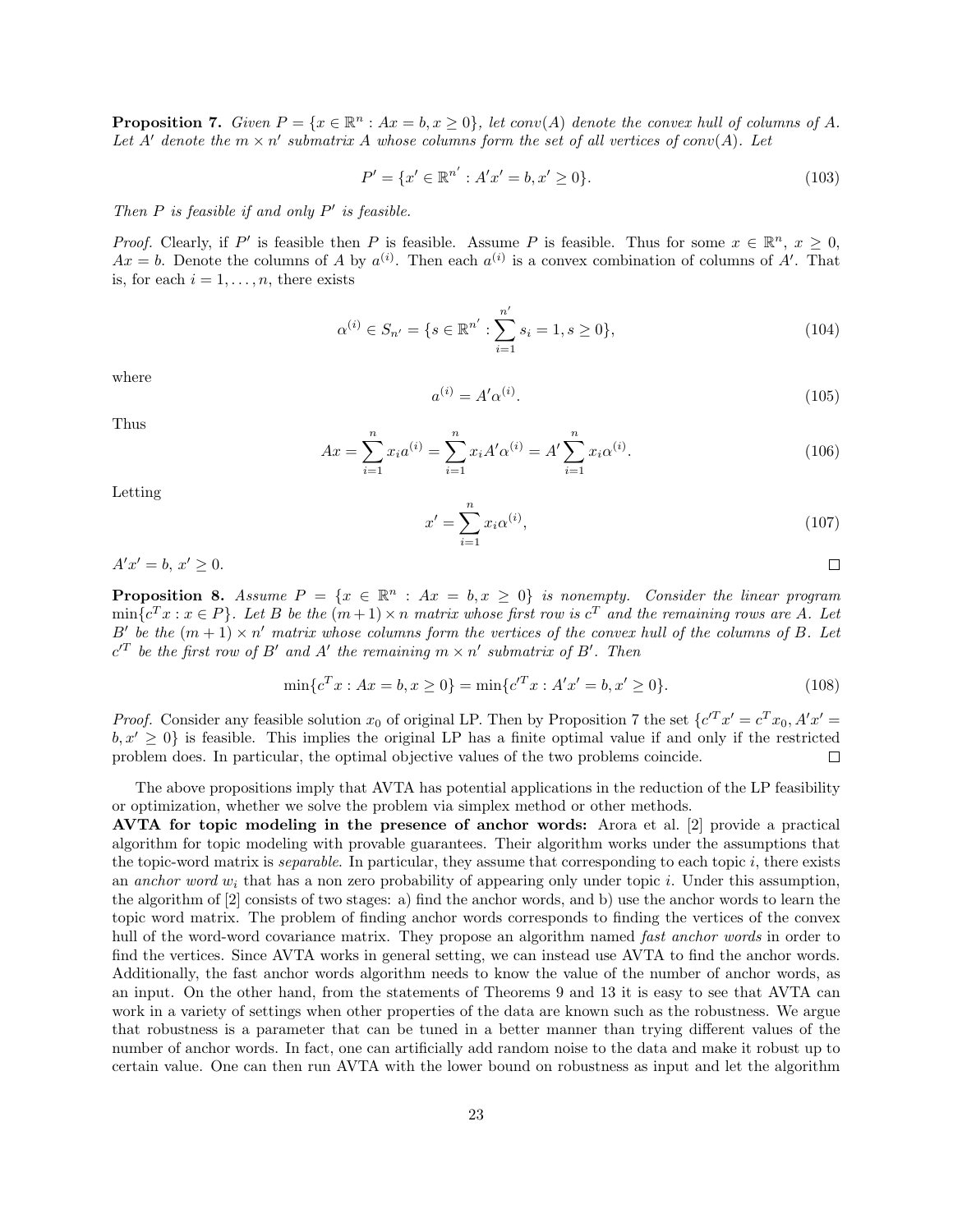automatically discover the number of anchor words. This is much more desirable in practical settings. Our first implementation of AVTA is named AVTA+RecoverL2 that uses AVTA to detect anchor words and then uses the anchor words to learn the topic word matrix using the approach from [2]. AVTA is also theoretically superior than fast anchor words and achieves slightly better run times in the regime when the number of topics is  $o(\log n)$ , where n is the number of words in the vocabulary. This is usually the case in most practical scenarios.

AVTA for topic modeling the absence of anchor words: The presence of anchor words is a strong assumption that often does not hold in practice. Recently, the work of Bansal et al. [7] designed a new practical algorithm for topic models under the presence of catch words. Catch words for topic i correspond to set  $S_i$  such that it's total probability of appearing under topic i is significantly higher than in any other topic. Their algorithm called TSVD recovers much better reconstruction of the topic-word matrix in terms of the  $\ell_1$  error. They also assume that for each topic i, there are a few dominant documents that mostly contain words from topic i. The TSVD algorithm works in two stages. In stage 1, the (thresholded) worddocument data matrix is projected onto a K-SVD space to compute a different embedding of the documents. Then, the documents are clustered into  $K$  clusters. Under the assumptions mentioned above, one can show that the dominant documents for each topic will be clustered correctly. In stage 2, a simple post processing algorithm can approximate the topic-word matrix from the clustering.

We improve on TSVD by asking the following question: is  $K$ -SVD the right representation of the data?. Our key insight is that if dominant documents are present in the topic, it is easy to show that most other documents will be approximated by a convex combination of the dominant topics. Furthermore, the coefficients in the convex combinations will provide a much more faithful low dimensional embedding of the data. Using this insight, we propose a new algorithm that runs AVTA on the data matrix to detect vertices and to approximate each point using a convex combination of the vertices. We then use the coefficient matrix as the new representation of the data that needs to be clustered. Once the clustering is obtained, the same post processing step from [7] can be used to recover the topic-word matrix. Our results show that the embedding produced by AVTA leads to much better reconstruction error than of that produced by TSVD. Furthermore, K-SVD is an expensive procedure and very sensitive to the presence of outliers in the data. In contrast, our new algorithm called AVTA+CatchWord is much more stable to noise in the data.

### $\overline{\text{AVTA}+\text{CatchWord} (S = \{v_1, \ldots, v_n\}, \gamma, K, \epsilon)}$

- Step 0. Randomly project S onto 2K dimensions to get  $\hat{S}$ .
- Step 1. Compute a a super set of vertices  $\overline{V}$  by  $AVTA(\hat{S}, \gamma)$ .
- Step 2. Prune  $\bar{V}$  into  $\hat{V}$  (of size K) by iteratively picking  $\bar{v} \in {\{\bar{V}\}}/{\{\hat{V}\}}$  which has the maximum distance to  $conv(\hat{V})$ .
- Step 3. For each projected point  $\hat{v}_i \in \hat{S} \setminus \hat{V}$ , compute a vector  $\alpha_i$  such that  $\|\hat{V}\alpha_i \hat{v}_i\| \leq \epsilon$ .
- Step 4. Initialize cluster assignment for each point by majority weight:  $\arg\max \alpha_j$ .  $i \in [K]$
- Step 5. Clustering using Lloyds algorithm on the embedding provided by the  $\alpha$  vectors.
- Step 6. Use the post processing as described in [7] to recover the topic-word matrix from the clustering.

AVTA for NMF: The work of [3] showed that convex hull detection can be used to solve the non-negative matrix factorization problem under the separability assumption. We show that by using the more general AVTA algorithm for solving the convex hull problem results in comparable performance guarantee.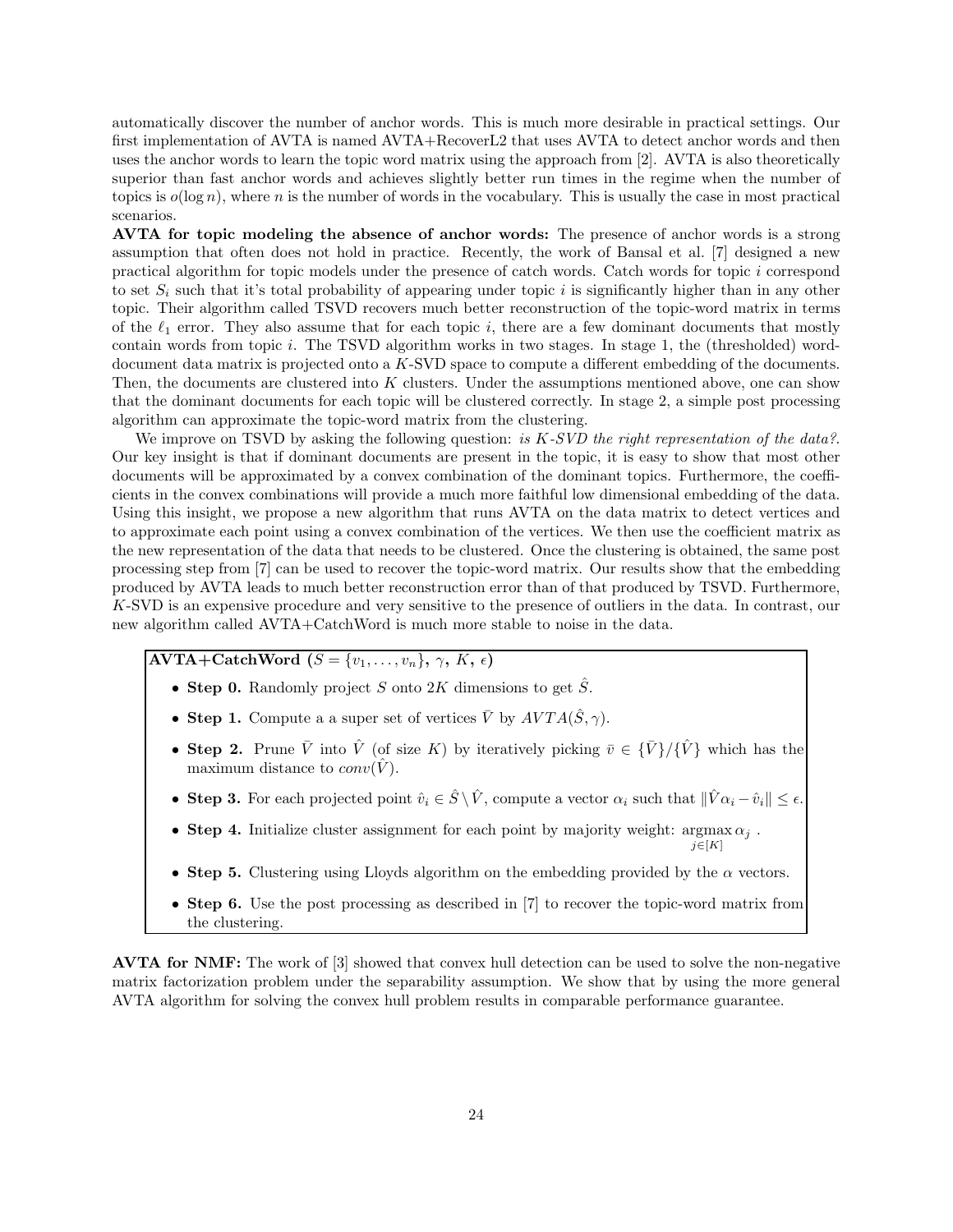# 8 Applications and Experiments  $1$

#### 8.1 Feasibility problem

In this section, we present experimental results which empirically show when the problem is 'over complete', AVTA can be a 'shortcut' solution. In another word, given an  $m \times n$  matrix A as data, where the convex hull of the columns of A, denoted by  $conv(A)$ , has K vertices,  $K \ll n$ . We apply the AVTA to solve 2 classical problems which appear in many applications.

#### Convex hull membership problem:

In the experiments, vertices of the convex hull are generated by the Gaussian distribution, i.e.  $v_i \sim$  $\mathcal{N}(0, \mathcal{I}_m), i \in [K]$ . Having generated the vertices, the 'redundant' points  $d_i$  where  $d_i \in conv(S), j \in [n - K]$ are produced using random convex combination  $d_j = \sum_{i=1}^K \alpha_i v_i$ . Here  $\alpha_i$  are scaled standard uniform random variable where  $\alpha_i$  are scaled so that  $\sum_{i=1}^{K} \alpha_i = 1$ . Specifically, comparison is by fixing  $K = 100$ ,  $m = 50$ and n varying from 5,000  $\sim$  500,000. We compare the efficiency of 4 algorithms on solving this problem: the Simplex method [15], the Frank Wolfe Algorithm (FW) [24], the Triangle Algorithm (TA) [28], and our algorithm on solving the convex hull membership query problem.

| # of<br>redundant pts | <b>AVTA</b> | TA.   | <b>FW</b> | Simplex |
|-----------------------|-------------|-------|-----------|---------|
| 5,000                 | 1.75        | 0.21  | 0.52      | 0.9     |
| 20,000                | 1.49        | 0.66  | 1.94      | 2.76    |
| 45,000                | 2.94        | 1.84  | 5.51      | 6.16    |
| 80,000                | 2.71        | 3.22  | 10.87     | 10.63   |
| 125,000               | 3.83        | 4.28  | 17.67     | 15.95   |
| 180,000               | 4.15        | 5.38  | 23.14     | 24.13   |
| 245,000               | 6.95        | 9.56  | 33.42     | 36.96   |
| 320,000               | 8.09        | 13.24 | 44.99     | 44.26   |
| 405,000               | 10.01       | 14.75 | 56.35     | 59.5    |
| 500,000               | 14.12       | 15.69 | 70.7      | 90.41   |

Table 2: Running time of convex hull memberhip (secs)

**Results on Convex hull membership query:** Table 2 shows when  $n \gg K$ , AVTA is more efficient than other algorithms solving the convex hull membership problem. This result supports the output sensitivity property of AVTA.

Non-negative linear system: The non-negative linear system problem is to find a feasible solution of :

$$
A\alpha = p \tag{109}
$$
\n
$$
\alpha \ge 0
$$

In another word, to test if  $p \in cone(A_j)$  where  $A_j$  are columns of A. In case when A is over complete, any feasible p can be represented using only the generators of  $cone(A)$  the set  $A \subset A$ . By scaling A so that columns of  $AD (D_{ii} = \frac{b}{a \cdot A_i})$  are in a  $m-1$  dimensional hyperlane  $\langle a, \alpha \rangle = b$ , one can find the generators of  $cone(A)$  by finding the vertices of the convex hull of the projected points. This could be done efficiently by AVTA. Suppose we have a linear system A and series of query points  $p$ , it is sufficient to run AVTA once for dimension reduction and solve the subproblem  $\bar{A}\alpha' = p, \alpha' \geq 0$  using simplex method. We compare the running time of Simplex Method with AVTA+Simplex Method. The generator  $\bar{A}$  is entrywise independent uniform(0, 1) random matrix and the 'overcomplete' part of the matrix  $\bar{A}^c = A/\bar{A}$  are generated by  $\bar{A}^c = \bar{A}B$  where  $B \in \mathbb{R}^{K \times (n-K)}$  is entrywise independent uniform(0, 10) random matrix. We set the

<sup>1</sup>Resources: https://github.com/yikaizhang/AVTA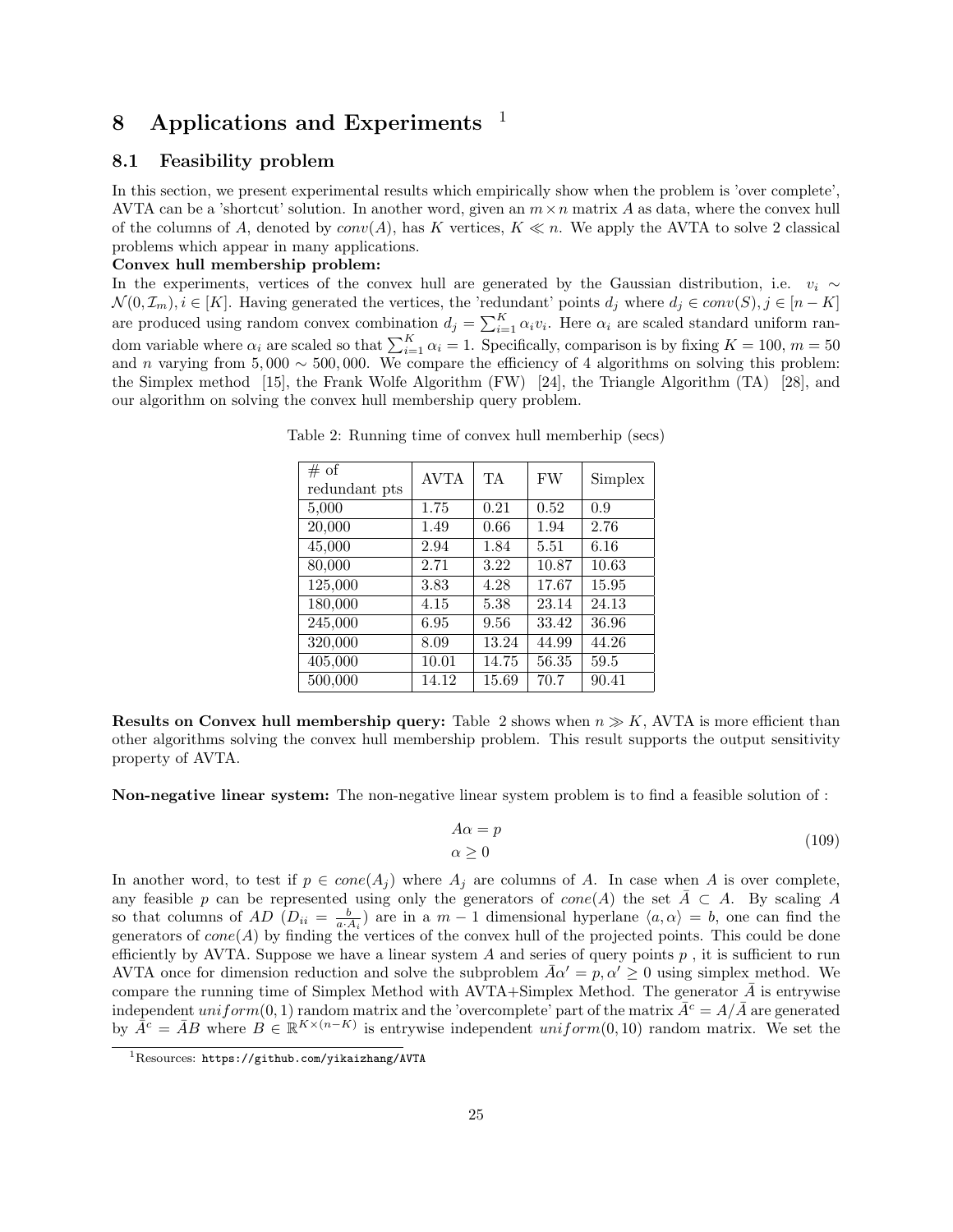

(a) Running time for algorithms to find a feasible (a) Running time for algorithms to find a reasible (b) Running time for algorithms to find all vertices.<br>solution.

number of generators  $K = 100$ , the dimension  $m = 50$ , and the number of 'redundant' columns  $n = 50,000$ . We simply set half of the query points feasible and rest infeasible. The feasible points  $p$  are generated as  $p = Ax$  where  $x \in \mathbb{R}^n$  is entrywise independent uniform $(0, 1)$  random vector and the infeasible points are generated in the same way as generators.

| # of  | $AVTA + Simplex$ | Simplex | $#$ of query | $AVTA + Simplex$ | Simplex |
|-------|------------------|---------|--------------|------------------|---------|
| query |                  |         |              |                  |         |
| 1.00  | 241.24           | 152.09  | 11.00        | 241.94           | 1810.72 |
| 2.00  | 241.36           | 303.86  | 12.00        | 242.01           | 1967.93 |
| 3.00  | 241.41           | 477.89  | 13.00        | 242.07           | 2125.62 |
| 4.00  | 241.45           | 660.95  | 14.00        | 242.16           | 2289.91 |
| 5.00  | 241.54           | 853.91  | 15.00        | 242.23           | 2490.52 |
| 6.00  | 241.61           | 1016.77 | 16.00        | 242.29           | 2680.61 |
| 7.00  | 241.69           | 1177.30 | 17.00        | 242.32           | 2866.23 |
| 8.00  | 241.72           | 1336.38 | 18.00        | 242.41           | 3065.50 |
| 9.00  | 241.83           | 1495.70 | 19.00        | 242.44           | 3245.78 |
| 10.00 | 241.91           | 1652.84 | 20.00        | 242.47           | 3412.39 |

Table 3: Running time of linear programming feasibility (secs)

It can be observed from Figure 5a and Table 3 that the running time of AVTA+Simplex doesn't have obvious increase while Simplex increases drastically. This suggests the potential applications of AVTA in linear programming feasibility problem.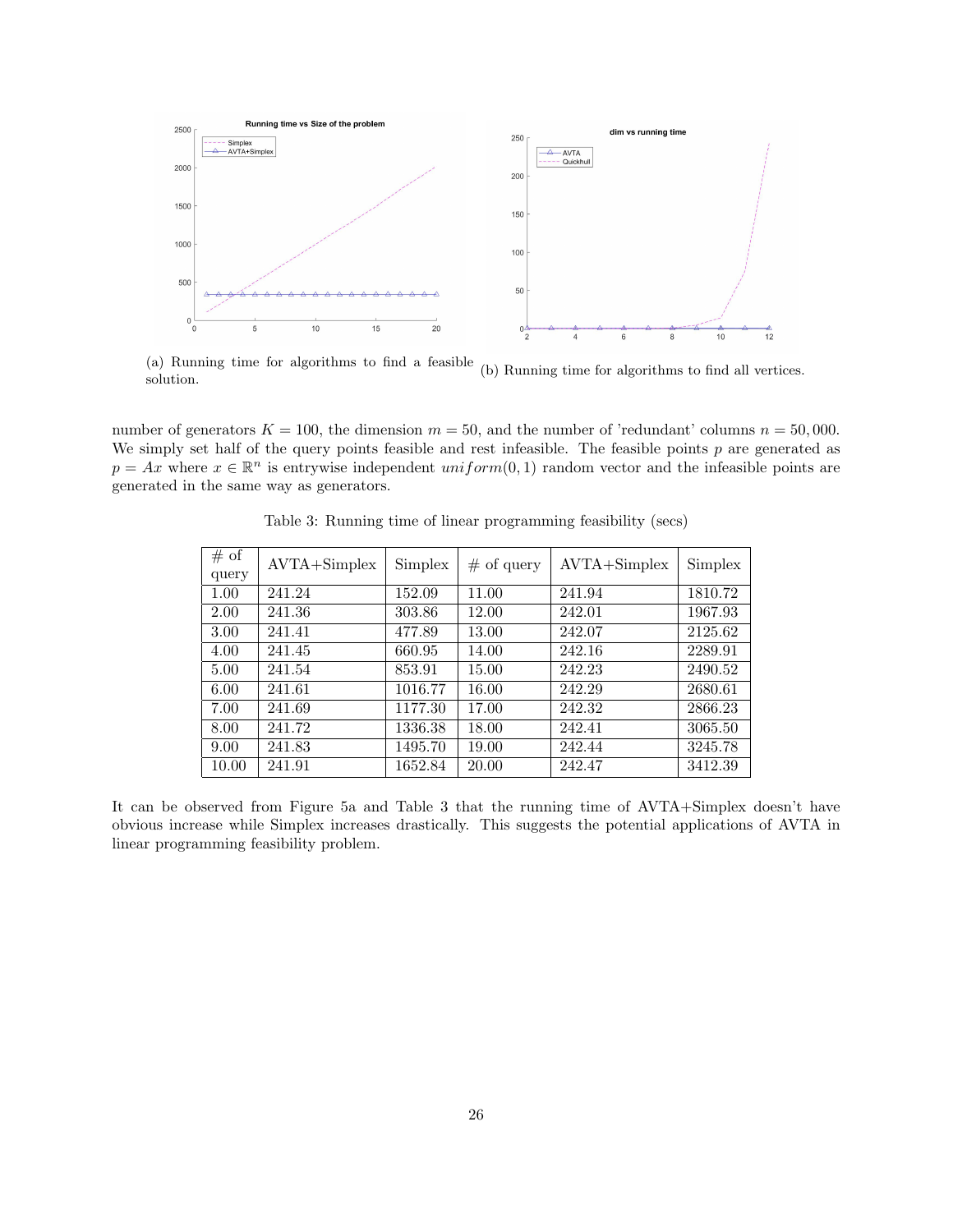#### 8.2 Computing all vertices

Compute vertices of convex hull: In this section, we compare the efficiency of AVTA with another popular algorithm for finding vertices Quickhull [8]. We generate vertices according to a Gaussian distribution  $\mathcal{N}(0, 10)^m$ . Having generated K such points, n interior points are generated as convex combination of the vertices, where the weights are generated scaled i.i.d uniform distribution.

Experiment and results: In the experiment, we set  $K = 100$ ,  $n = 500$  and m varying from 2 ~ 12. <sup>2</sup>. The computational results is shown in Table 4. In high dimension  $m \geq 9$ , when  $conv(S)$  is  $\gamma$  robust for some  $\gamma > 0$ , the AVTA algorithm successfully find all vertices of the convex hull efficiently while the Quick hull algorithm is stuck by its explosion of complexity in dimension m.

| dim            | Ohull | AVTA  | dim | Ohull   | <b>AVTA</b> |
|----------------|-------|-------|-----|---------|-------------|
| $\overline{2}$ | 0.13  | 14.82 |     | 2.92    | 41.51       |
| 3              | 0.02  | 16.62 | 8   | 16.48   | 39.63       |
|                | 0.04  | 24.49 | 9   | 82.09   | 44.21       |
| 5              | 0.12  | 32.76 | 10  | 391.36  | 45.79       |
| 6              | 0.59  | 37.66 | 11  | 1479.51 | 51.19       |

Table 4: Running time (secs)

Compute vertices of simplex in high dimension: The Fast Anchor Word can be used to detect the vertices of a simplex. In this section, we compare the efficiency of AVTA with Fast Anchor Word when convex hull is a simplex with  $K = 50$  and  $m = 100$ . The number of points in the convex hull n varies from  $100 \sim 100,000$ .

Results of running time in simplex case: The running of efficiency comparison between AVTA and Fast Anchor Word in simplex case is presented in Figure 6c. In regime  $n \geq 30,000$ , AVTA has less running time.

Compute vertices with perturbation: In this section, we compare the robustness of AVTA with multiple random projections presented in section 7 with Fast Anchor Word [2]. Instead of actual set of points S as input, the algorithm is given a perturbed set  $S_0$ , i.e. S is corrupted by some noise. Having fixed  $K = 100, n = 500, m = 100$ , we choose a Gaussian perturbation from  $\mathcal{N}(0, \tau)^m$  where  $\tau$  varies from 0.3 to 3. In case of general convex hull, a failure of Fast Anchor Word on computing vertices of general convex hull is presented. The data is generated by setting  $\tau = 0.3$ ,  $m = 50$ ,  $n = 500$  and let K varies from 10 ~ 100. We do an error analysis and evaluate the output of the algorithms by measuring the  $l_2$  distance between true vertices and the convex hull of output vertices of the two algorithms. More precisely, given a true vertex  $v_i \in S$  and  $\hat{S}$ , the output of an algorithm, the error in recovering  $v_i$  is defined to be min  $u{\in}conv(\hat{S})$  $||u - v_i||_2$ . We

add up all the errors to get the total accumulated error.

#### Results on computing perturbed vertices:

The recovery error in robustness comparison is shown in Table 5. The AVTA with multiple random projection has a better recovery error in the simplex case.

It can also be observed from Figure 6b that in general case, as number of vertices exceeds the number of dimensions, Fast Anchor Word fails to recover more vertices and its error explodes.

#### 8.3 Topic modeling

We compare our algorithms with the Fast Anchor + Recoverl2 algorithm of [2] and the TSVD algorithm of [7] on two types of data sets: semi-synthetic data and real world data. We next describe our methodology and empirical results in detail.

 $2$ The maximum of dimension is 12 in the experiment because of the explosion of running time of the Quick hull algorithm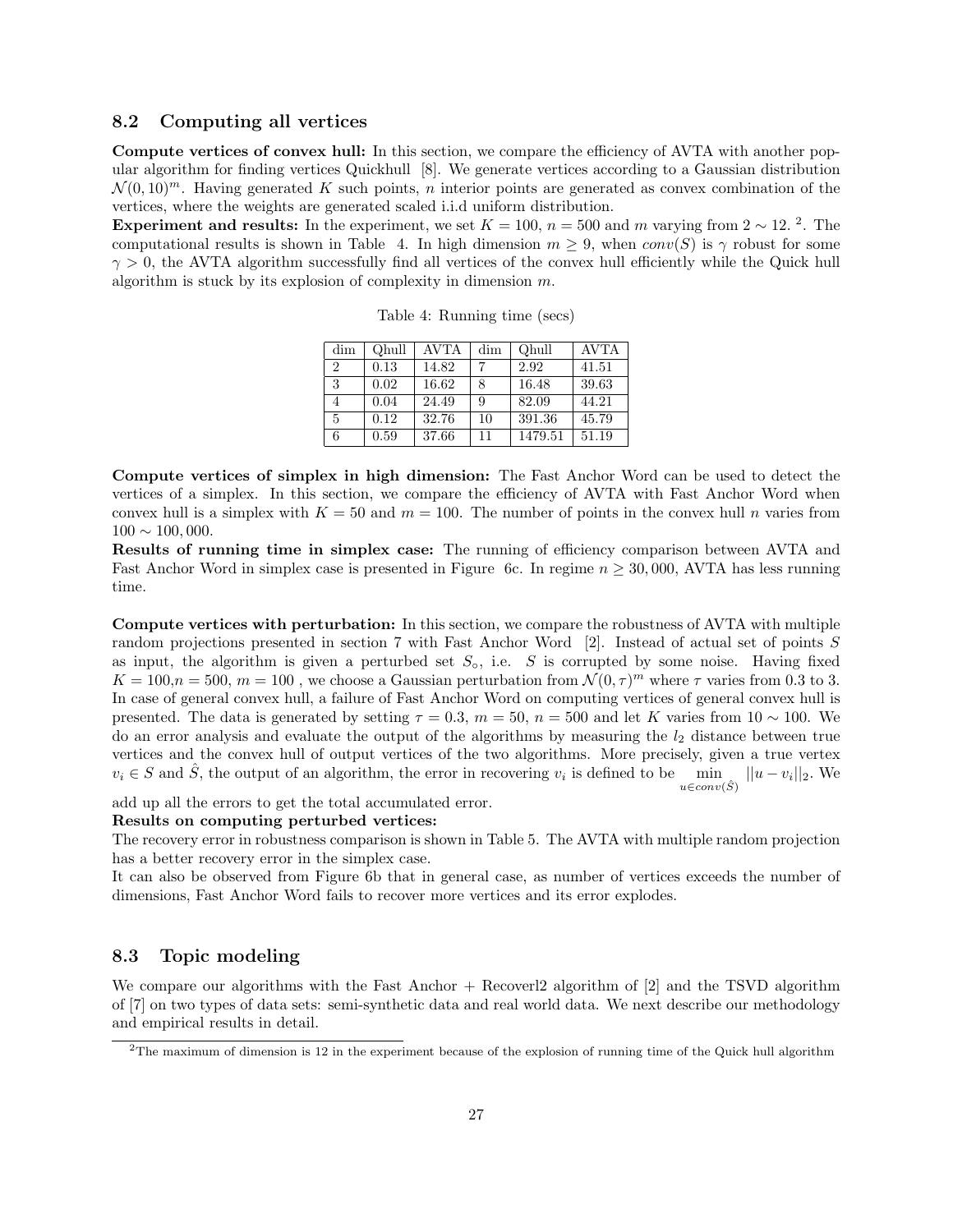|  |  | Table 5: Recovery error (Simplex) |  |  |  |
|--|--|-----------------------------------|--|--|--|
|--|--|-----------------------------------|--|--|--|

| Var     | $AVTA+Multiple$ Rp | Fast Anhor | variance | AVTA+Multiple Rp | Fast Anhor |
|---------|--------------------|------------|----------|------------------|------------|
| 0.3     | 2.96               | 2.96       | $1.8\,$  | 16.60            | 17.98      |
| 0.6     | 5.79               | 5.79       | $2.1\,$  | 19.40            | 20.58      |
| 0.9     | 8.61               | 9.36       | 2.4      | 21.93            | 23.77      |
| 1.2     | 11.34              | 12.00      | 2.7      | 23.69            | 24.90      |
| $1.5\,$ | 14.16              | 15.44      | υ        | 26.72            | 28.78      |

Semi Synthetic Data: For Semi-Synthetic data set, we use similar methodology as in [2]. We first train the model on real data set using Gibbs sampling with 1, 000 iterations. We choose 50 as the number of topics which follows [7]. Given the parameters learned from dataset, we generate documents with  $\alpha$  set to be 0.01. The average document length is 1,000. Then the reconstruction error is measured by the  $l_1$  distance of bipartite matched pairs between the true word-topic distribution and the word-topic distribution [2]. We then average the errors to compute the final mean error.

Real Data: We use the NIPS data set with 1500 documents , and a pruned vocabulary of 2K words, and the NYTimes Corpus with sub sampled 30,000 documents, and a pruned vocabulary of 5k words.<sup>3</sup>. For the real world data set, as in prior works [2, 7], we evaluate the coherence to measure topic quality [40]. Given a set of words W associated with a learned topic, the coherence is computed as:  $Coherence(W)$  $\sum_{w_1,w_2\in\mathcal{W}}\log\frac{D(w_1,w_2)+\epsilon}{D(w_2)}$ , where  $D(w_1)$  and  $D(w_1,w_2)$  are the number of documents where  $w_1$  appears and  $(w_1, w_2)$  appear together respectively [2], and  $\varepsilon$  is set to 0.01 to avoid  $w_1, w_2$  that never co-occur [36]. The total coherence is the sum of the coherence of each topic. In the NIPS dataset, 1, 000 out of the 1, 500 documents were selected as the training set to learn the word-topic distributions. The rest of the documents were used as the testing set.

Implementation Details: We compare 4 algorithms, AVTA+CatchWord, TSVD, the Fast Anchor + Recoverl2 and the AVTA+Recoverl2. We implement our own version of Fast Anchor + Recoverl2 as described in [2]. TSVD is implemented using the code provided by the authors in [7]. AVTA+Recoverl2 corresponds to using AVTA to detect anchor words from the word-word covariance matrix and then using the Recoverl2 procedure from  $\begin{bmatrix} 2 \end{bmatrix}$  to get the topic-word matrix. AVTA + CatchWord corresponds to finding the low dimensional embedding of each document in terms of the coefficient vector of its representation in the convex hull of the vertices. The next step is to cluster these points. In practice, one could use the Lloyd's algorithm for this step which could be sensitive to initialization. To remedy this, we use similar heuristic as [7] of the initialization step. We repeat AVTA for 3 times and pick the set of vertices with highest quality where the quality is measured by sum of distances of each vertex to convex hull of other vertices. We set the number of output vertices  $K = 50$  which is the same as the number of topics. i.e. each vertex corresponds to a topic. We found that initializing by simply assigning clusters using neighborhoods of highest degree vertices works effectively. As a final step, we use the post processing step from [7] to recover the topic-word matrix from the clustering.

Robustness: We also generate perturbed version of the semi synthetic data. We generate a random matrix with i.i.d. entries uniformly distributed with different scales varying from 0.005 − 0.05. We test all the algorithms with the document-word matrix added with the noise matrix.

**Results on Semi Synthetic Data:** Figures 6d and 6e show the  $\ell_1$  reconstruction of all the four algorithms under both clean and noisy versions of the semi synthetic data set. For topic  $i$ , let  $A_i$  be the ground truth topic vector and  $\hat{A}_i$  be the topic vector recovered by the algorithm. Then the  $\ell_1$  error is defined as  $\frac{1}{K}\sum_{i=1}^{K}||A_i - \hat{A}_i||_1$ . The plots show that AVTA+CatchWord is consistently better than both TSVD and Fast Anchor + Recoverl2 and produces significantly more accurate topic vectors. In order to further test the robustness of our approach, we plot in Figure 6f the range of the  $\ell_1$  error obtained across multiple runs of the algorithms on the same data set. The range is defined to be the difference between the maximum and the minimum error recovered by the algorithm across different runs. We see that AVTA+CatchWord

 $3$ https://archive.ics.uci.edu/ml/datasets/bag+of+words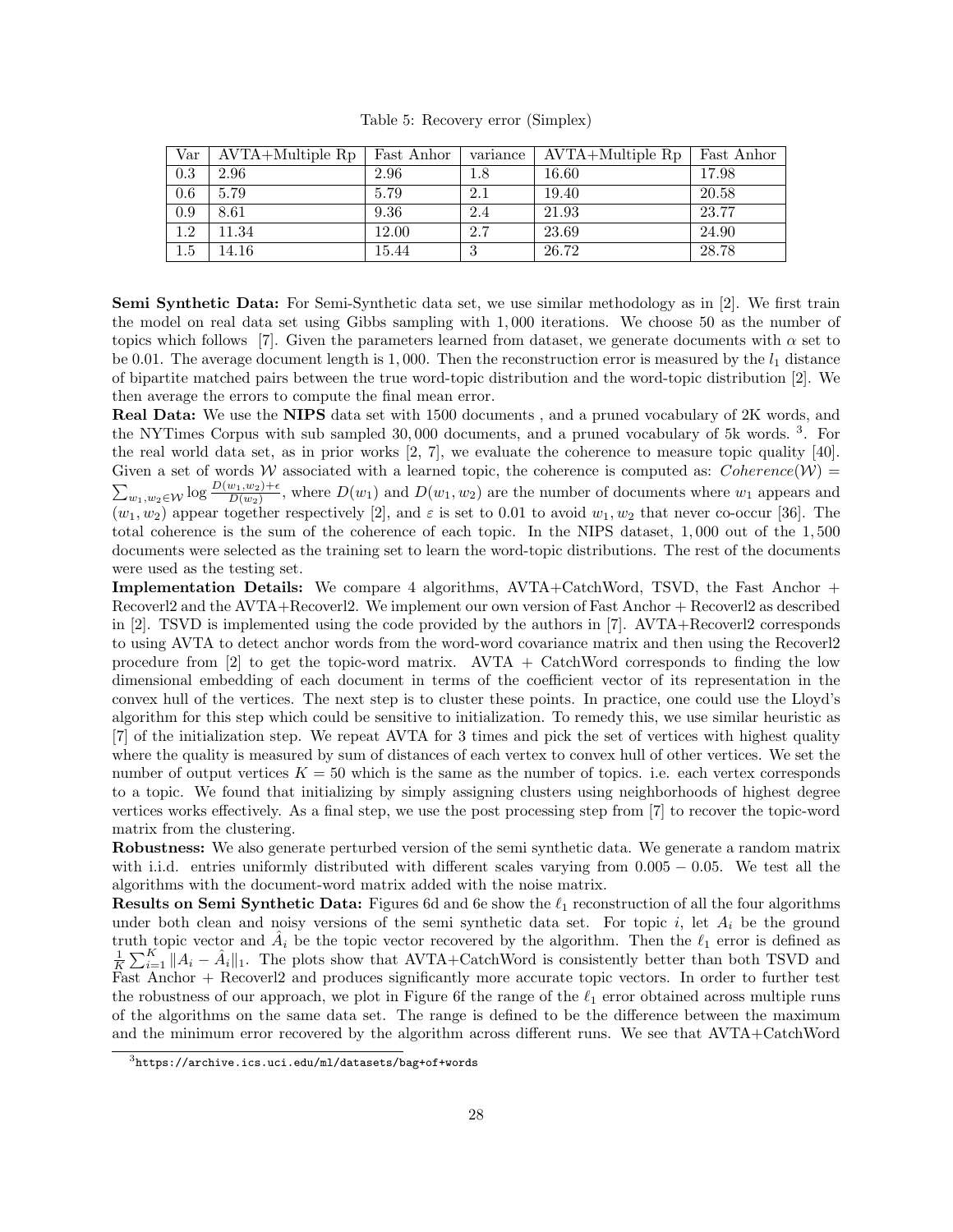

(a) Recovery error-computing vertices(simplex case)(b) Recovery error-computing vertices(eneral convex hull)



 $0.28$  $0.26$  $0.24$ **TSVD** AVTA+Catchword  $0.22$ Fast Anchor+Reco AVTA+RecoverI2  $0.2$  $\frac{5}{2}$  0.18  $0.16$  $0.14$  $0.12$  $0.1$  $0.08$  $2.5$  $1.5$  $\overline{2}$ 3  $3.5$ Number of documents  $\times 10^4$ 

(c) Running time (secs) of computing vertices of sim-(c) Kunning time (secs) of computing vertices of sini-<br>(d)  $\ell_1$  error in the semi-synthetic dataset.<br>plex

 $0.4$ 

 $0.35$ 

 $0.3$ 

 $0.2$ 

 $0.15$ 

 $0.1 \frac{1}{0}$ 

 $\frac{1}{2}$  0.25



(e)  $\ell_1$  error in the perturbed semi-synthetic dataset. (f) Range of the  $\ell_1$  error over 10 runs on the noisy

Figure 6

produces solutions that are much more stable to the effect of the noise as compared to other algorithms. Table 6 shows the running time of the experiments of 4 algorithms. As can be seen, when using AVTA to learn topic models via the anchor words approach, our algorithm has comparable run time to Fast Anchor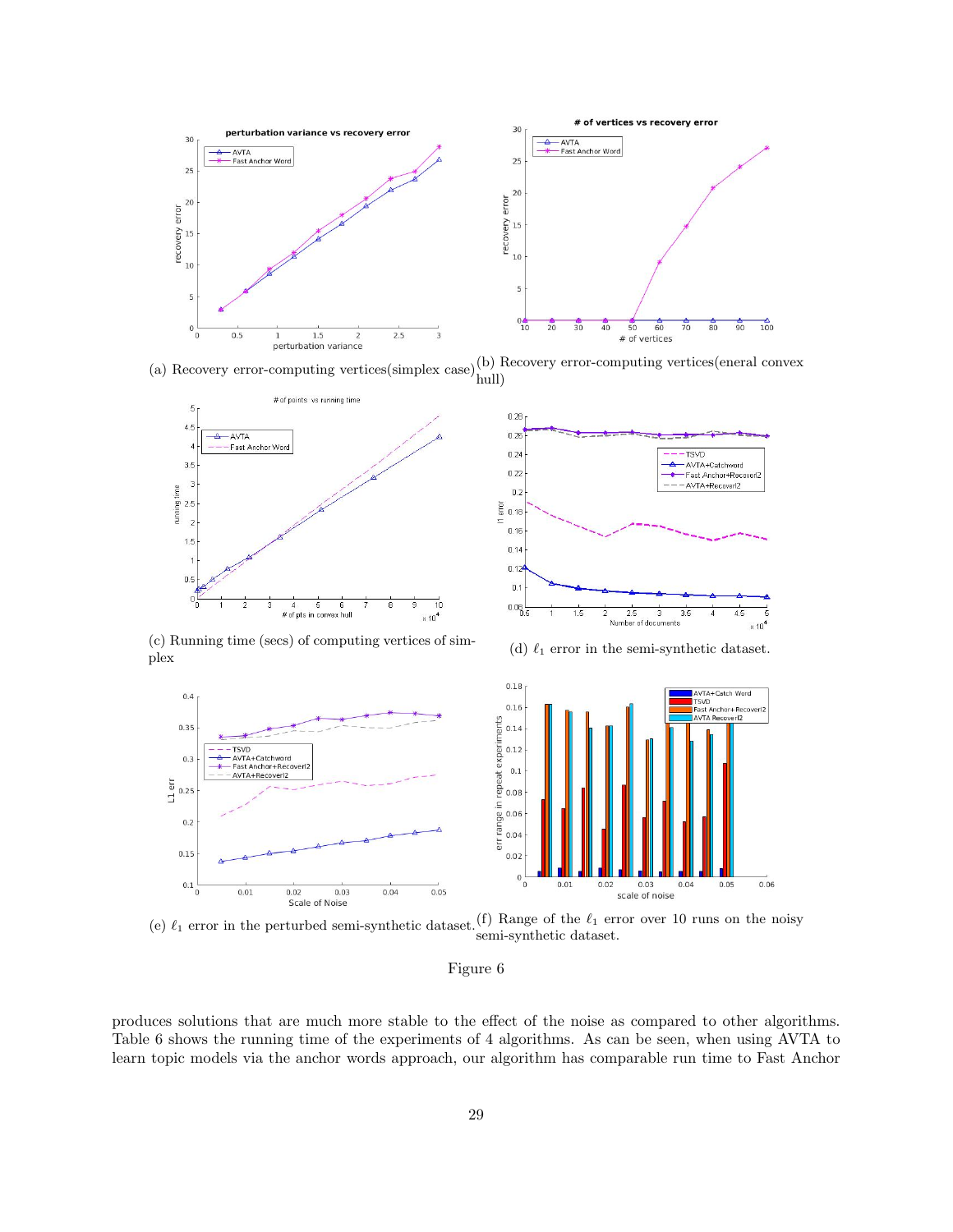+ Recoverl2. In CatchWord based learning, computing vertices is expensive compared to K-SVD step of TSVD thus AVTA has longer running time.

| Num of<br>documents               | 5,000 | 15,000 | 30,000 | 50,000 |
|-----------------------------------|-------|--------|--------|--------|
| Fast anchor+Recover <sup>12</sup> | 5.49  | 6.00   | 10.30  | 13.60  |
| $AVTA + Recovery$                 | 7.82  | 7.68   | 12.84  | 16.40  |
| <b>TSVD</b>                       | 17.02 | 43.27  | 81.24  | 112.80 |
| $AVTA + Catch$ Word               | 29.89 | 120.04 | 372.17 | 864.30 |

Table 6: Running time of algorithms on semi synthetic data (secs)

Results on Real Data: Table 7 shows the topic coherence obtained by the algorithms. One can see that in both the approaches, either via anchor words or the clustering approach, AVTA based algorithms perform comparably to state of the art methods <sup>4</sup>. The running time is presented in Table 8. The AVTA+CathchWord has less running time in the real data experiments. Per our observation, the convex hull of word-document vectors in real data set has more vertices than K, the number of topics. The AVTA catches K vertices efficiently due to its small number of iterations on line search for  $\gamma$ . In semi-synthetic data set, the number of 'robust' vertices is approximately the same as number of topics K thus AVTA needs to find almost all vertices. To catch enough vertices, AVTA needs several iterations decreasing  $\gamma$  which is computationally expensive.

#### 8.4 Non-negative matrix factorization

AVTA for NMF: For our experiments on NMF we use the Swimmer data set [19] that consists of 256 swimmer figures with each a  $32 \times 32$  binary pixel images. One can interpret each image as a document and pixels as a word in the document [18]. All swimmers consist of 4 limbs with each limb having 4 different possible poses. One can then consider the different poses of limbs as the true underlying topics [19]. We compare the algorithm proposed in [3] with AVTA+Recoverl2 on the swimmer data set. We construct a noisy version by adding spurious poses to original swimmer data set. Let  $\Omega(A)$  be a function that outputs a randomly chosen  $32 \times 8$  block of an image. We generate a 'spurious pose' of size  $32 \times 8$  by  $\Omega(M_i)$  where  $M_i$ is a randomly chosen swimmer image. Then we take another randomly chosen image  $M_j$  and compute the corrupted image as  $M'_j = M_j + c \cdot \Omega(M_i)$  where we simply set  $c = 0.1$ . An illustration of the noise data set is shown in Figure 7b. Since the true underlying topics are known, we will plot the output of the algorithms and compare it with the underlying truth.

Results on NMF: We compare the performance of AVTA on these data sets with the performance of the Separable NMF algorithm proposed in [3]. Figures 7c and 7d show the output of the Separable NMF algorithm and that of our algorithm respectively on the noisy data set. Our approach produces competitive results as compared to the Separable NMF algorithm.

Table 7: Topic coherence on real data

|                | Fast Anchor+RecoverL2 | $AVTA+RecoverL2$  | TSVD                                                | AVTA+Catch Word |
|----------------|-----------------------|-------------------|-----------------------------------------------------|-----------------|
| <b>NIPS</b>    | $-15.8 \pm 2.24$      | $-16.04 + 2.09$   | $\vert$ -16.86 $\pm$ 1.66 $\vert$ -18.65 $\pm$ 1.78 |                 |
| <b>NYTimes</b> | $-32.15 \pm 2.7$      | $-32.13 \pm 2.43$ | $-29.39 \pm 1.43$   $-30.13 \pm 1.98$               |                 |

<sup>&</sup>lt;sup>4</sup>The topic coherence results for TSVD do not match the ones presented in [7] since in their experiments, the authors look at top 10 most frequent words in each topic. In our experiments we compute coherence for the top 5 most frequent words in each topic.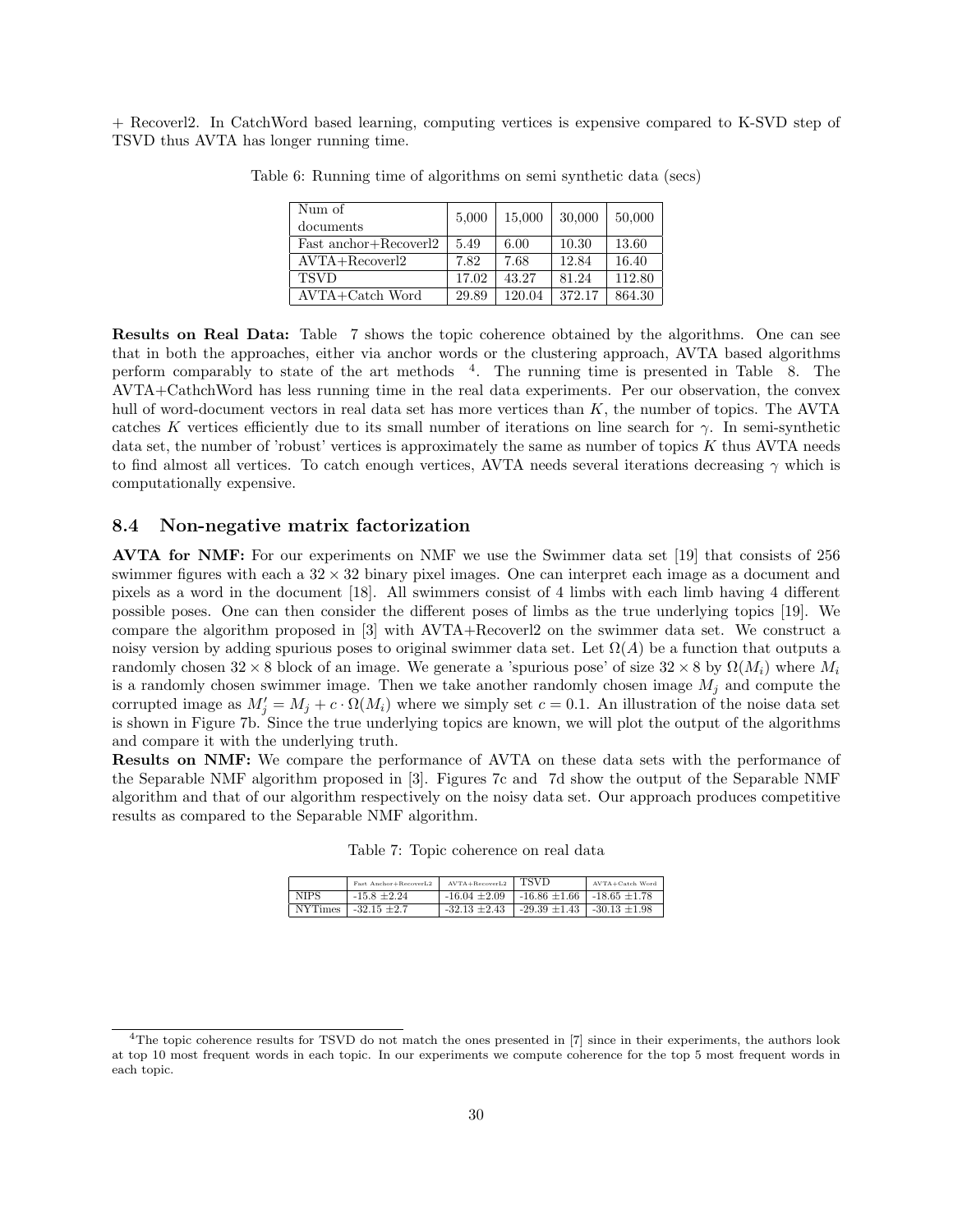| 2L, |                                   |     | حط |                          |                      |                                                       |             |
|-----|-----------------------------------|-----|----|--------------------------|----------------------|-------------------------------------------------------|-------------|
|     | n                                 | ГŊ, | レ  |                          | ψ                    |                                                       |             |
|     |                                   |     | ⇂  |                          |                      |                                                       |             |
|     |                                   |     | ◡  |                          |                      |                                                       |             |
|     | (a) An example of swimmer images. |     |    |                          |                      | (b) An example of spurious actions in swimmer images. |             |
|     | Separable NMF +RecoverL2<br>♦     |     | 4  | $\overline{\phantom{0}}$ | AVTA+RecoverL2<br>×, |                                                       | 4           |
|     |                                   |     |    |                          |                      |                                                       |             |
|     | Ø                                 |     | T  |                          | ×                    |                                                       | $\mathbf I$ |
| т   | ï                                 | K   |    | T.                       | Ť.                   | K                                                     | -           |
| Ø   | ×                                 | ×   | -  | ╱                        | $\sim$               | ×                                                     | -           |

Table 8: Running time on real data experiments (secs)

NIPS | 3.22 | 4.41 | 56.58 | 22.78 NYTimes 26.05 27.79 237.6 101.07

 $\begin{tabular}{l|c|c|c|c|c} \hline \texttt{Fast Anchor+RecoverL2} & \texttt{AVTA+RecoverL2} & \texttt{TSVD} & \texttt{AVTA-Catch W} \\ \hline 3.22 & 4.41 & 56.58 & 22.78 \\ \hline \end{tabular}$ 



### 9 Conclusion

In this work we have presented a fast and robust algorithm for computing the vertices of the convex hull of a set of points. Our algorithm efficiently computes the vertices of convex hulls in high dimensions and even in the special case of the simplex is competitive with the state of the art approaches in terms of running time [2]. Furthermore, our algorithm leads to an improved algorithm for topic modeling that is more robust and produces better approximations to the topic-word matrix. It will be interesting to provide theoretical claims supporting this observation in the context of specific applications. Furthermore, we believe that our algorithm will have more applications in machine learning problems beyond the ones investigated here as well as applications in computational geometry and in linear programming.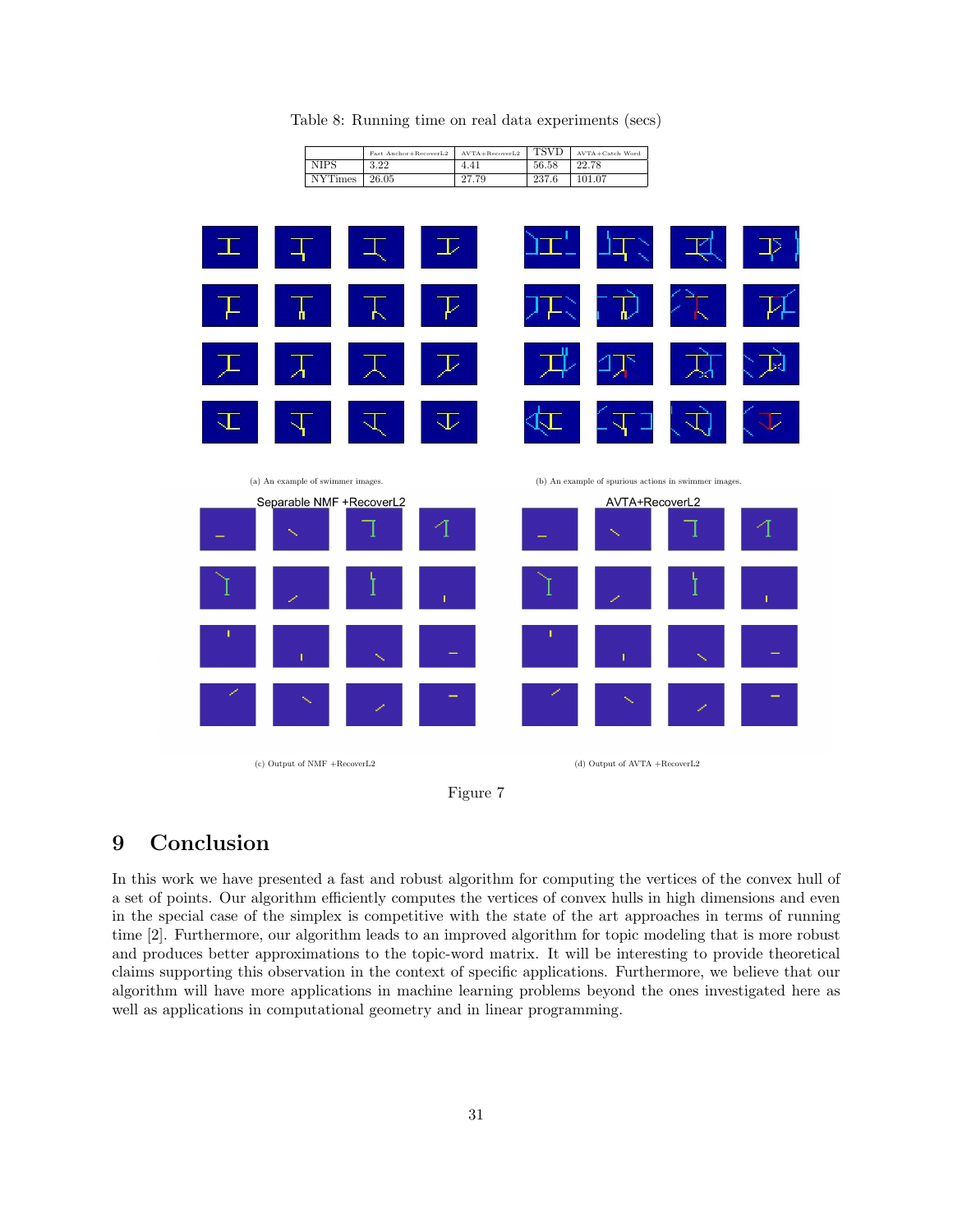### References

- [1] Anima Anandkumar, Dean P Foster, Daniel J Hsu, Sham M Kakade, and Yi-Kai Liu. A spectral algorithm for latent dirichlet allocation. In Advances in Neural Information Processing Systems, pages 917–925, 2012.
- [2] Sanjeev Arora, Rong Ge, Yonatan Halpern, David Mimno, Ankur Moitra, David Sontag, Yichen Wu, and Michael Zhu. A practical algorithm for topic modeling with provable guarantees. In International Conference on Machine Learning, pages 280–288, 2013.
- [3] Sanjeev Arora, Rong Ge, Ravindran Kannan, and Ankur Moitra. Computing a nonnegative matrix factorization–provably. In Proceedings of the forty-fourth annual ACM symposium on Theory of computing, pages 145–162. ACM, 2012.
- [4] Sanjeev Arora, Rong Ge, and Ankur Moitra. Learning topic models–going beyond svd. In Foundations of Computer Science (FOCS), 2012 IEEE 53rd Annual Symposium on, pages 1–10. IEEE, 2012.
- [5] Sanjeev Arora, Rong Ge, and Ankur Moitra. New algorithms for learning incoherent and overcomplete dictionaries. In COLT, pages 779–806, 2014.
- [6] Pranjal Awasthi and Andrej Risteski. On some provably correct cases of variational inference for topic models. In Advances in Neural Information Processing Systems, pages 2098–2106, 2015.
- [7] Trapit Bansal, Chiranjib Bhattacharyya, and Ravindran Kannan. A provable svd-based algorithm for learning topics in dominant admixture corpus. In Advances in Neural Information Processing Systems. pages 1997–2005, 2014.
- [8] C Bradford Barber, David P Dobkin, and Hannu Huhdanpaa. The quickhull algorithm for convex hulls. ACM Transactions on Mathematical Software (TOMS), 22(4):469–483, 1996.
- [9] David M Blei. Probabilistic topic models. Communications of the ACM, 55(4):77–84, 2012.
- [10] David M Blei, Andrew Y Ng, and Michael I Jordan. Latent dirichlet allocation. Journal of machine Learning research, 3(Jan):993–1022, 2003.
- [11] Christopher JC Burges. A tutorial on support vector machines for pattern recognition. Data mining and knowledge discovery, 2(2):121–167, 1998.
- [12] Timothy M Chan. Optimal output-sensitive convex hull algorithms in two and three dimensions. Discrete & Computational Geometry, 16(4):361–368, 1996.
- [13] Timothy M Chan. Output-sensitive results on convex hulls, extreme points, and related problems. Discrete & Computational Geometry, 16(4):369–387, 1996.
- [14] Bernard Chazelle. An optimal convex hull algorithm in any fixed dimension. Discrete  $\mathscr C$  Computational Geometry, 10(1):377–409, 1993.
- [15] Vasek Chvatal. Linear programming. Macmillan, 1983.
- [16] Kenneth L Clarkson. More output-sensitive geometric algorithms. In Foundations of Computer Science, 1994 Proceedings., 35th Annual Symposium on, pages 695–702. IEEE, 1994.
- [17] Kenneth L Clarkson. Coresets, sparse greedy approximation, and the frank-wolfe algorithm. ACM Transactions on Algorithms (TALG), 6(4):63, 2010.
- [18] Weicong Ding, Mohammad Hossein Rohban, Prakash Ishwar, and Venkatesh Saligrama. Topic discovery through data dependent and random projections. In ICML (3), pages 1202–1210, 2013.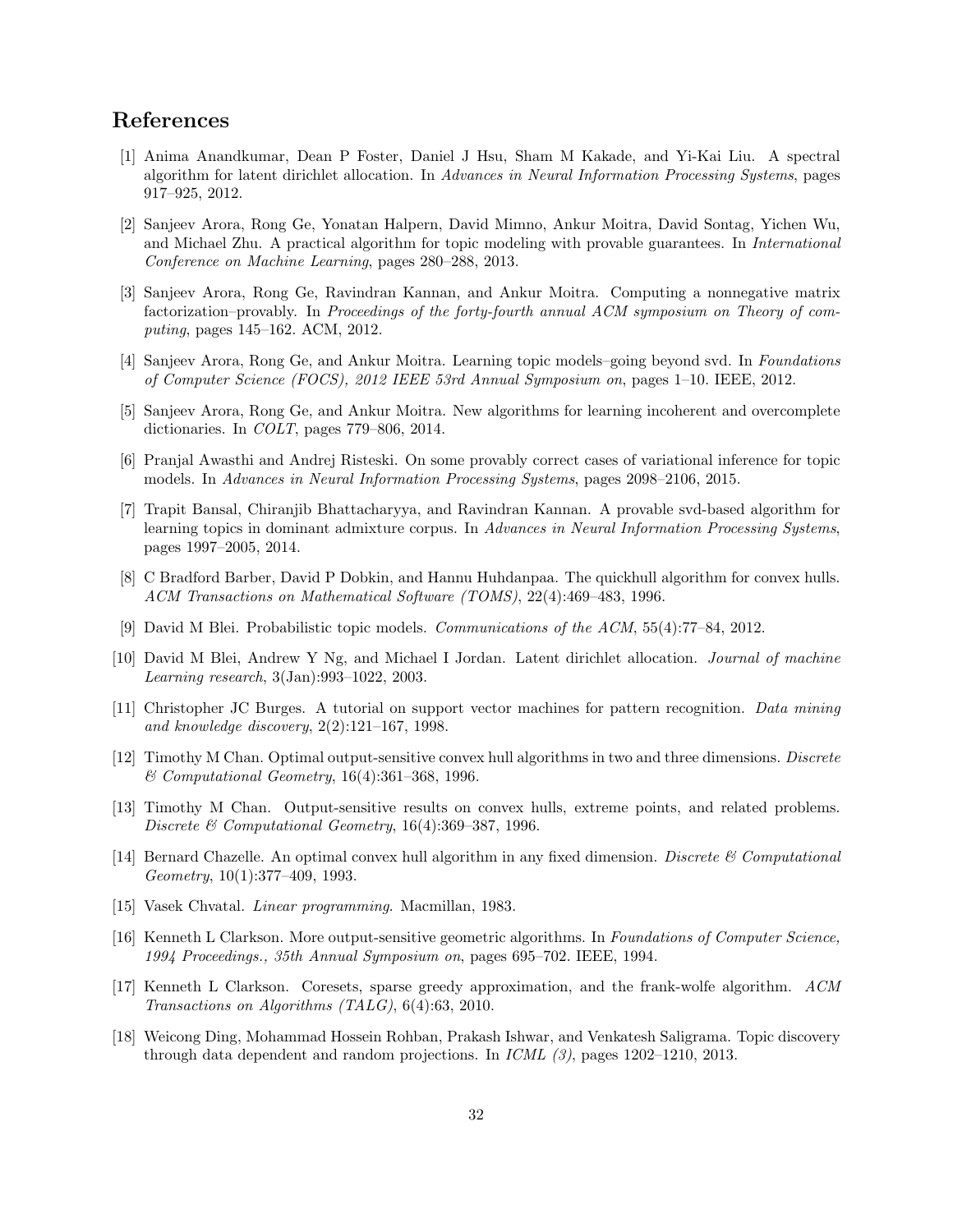- [19] David Donoho and Victoria Stodden. When does non-negative matrix factorization give a correct decomposition into parts? In Advances in Neural Information Processing Systems, 2003.
- [20] Marguerite Frank and Philip Wolfe. An algorithm for quadratic programming. Naval Research Logistics  $(NRL)$ , 3(1-2):95–110, 1956.
- [21] Bernd Gärtner and Martin Jaggi. Coresets for polytope distance. In Proceedings of the twenty-fifth annual symposium on Computational geometry, pages 33–42. ACM, 2009.
- [22] Elmer G Gilbert. An iterative procedure for computing the minimum of a quadratic form on a convex set. SIAM Journal on Control, 4(1):61–80, 1966.
- [23] Sariel Har-Peled, Dan Roth, and Dav Zimak. Maximum margin coresets for active and noise tolerant learning. In IJCAI, pages 836–841, 2007.
- [24] Martin Jaggi. Revisiting frank-wolfe: Projection-free sparse convex optimization.
- [25] Ray A Jarvis. On the identification of the convex hull of a finite set of points in the plane. Information Processing Letters, 2(1):18–21, 1973.
- [26] Yi Jin and Bahman Kalantari. A procedure of chvatal for testing feasibility in linear programming and matrix scaling. Linear algebra and its applications, 416(2-3):795–798, 2006.
- [27] William B Johnson and Joram Lindenstrauss. Extensions of lipschitz mappings into a hilbert space. Contemporary mathematics, 26(189-206):1, 1984.
- [28] Bahman Kalantari. A characterization theorem and an algorithm for a convex hull problem. Annals of Operations Research, 226(1):301–349, 2015.
- [29] Narendra Karmarkar. A new polynomial-time algorithm for linear programming. In Proceedings of the sixteenth annual ACM symposium on Theory of computing, pages 302–311. ACM, 1984.
- [30] Leonid G Khachiyan. Polynomial algorithms in linear programming. USSR Computational Mathematics and Mathematical Physics, 20(1):53–72, 1980.
- [31] Daniel D Lee and H Sebastian Seung. Algorithms for non-negative matrix factorization. In Advances in neural information processing systems, pages 556–562, 2001.
- [32] Jiří Matoušek and Otfried Schwarzkopf. Linear optimization queries. In Proceedings of the eighth annual symposium on Computational geometry, pages 16–25. ACM, 1992.
- [33] Bruno A Olshausen and David J Field. Emergence of simple-cell receptive field properties by learning a sparse code for natural images. Nature, 381(6583):607, 1996.
- [34] Christos H Papadimitriou, Hisao Tamaki, Prabhakar Raghavan, and Santosh Vempala. Latent semantic indexing: A probabilistic analysis. In Proceedings of the seventeenth ACM SIGACT-SIGMOD-SIGART symposium on Principles of database systems, pages 159–168. ACM, 1998.
- [35] Daniel A Spielman, Huan Wang, and John Wright. Exact recovery of sparsely-used dictionaries. In COLT, pages 37–1, 2012.
- [36] Keith Stevens, Philip Kegelmeyer, David Andrzejewski, and David Buttler. Exploring topic coherence over many models and many topics. In Proceedings of the 2012 Joint Conference on Empirical Methods in Natural Language Processing and Computational Natural Language Learning, pages 952–961. Association for Computational Linguistics, 2012.
- [37] Csaba D Toth, Joseph O'Rourke, and Jacob E Goodman. Handbook of discrete and computational geometry. CRC press, 2004.